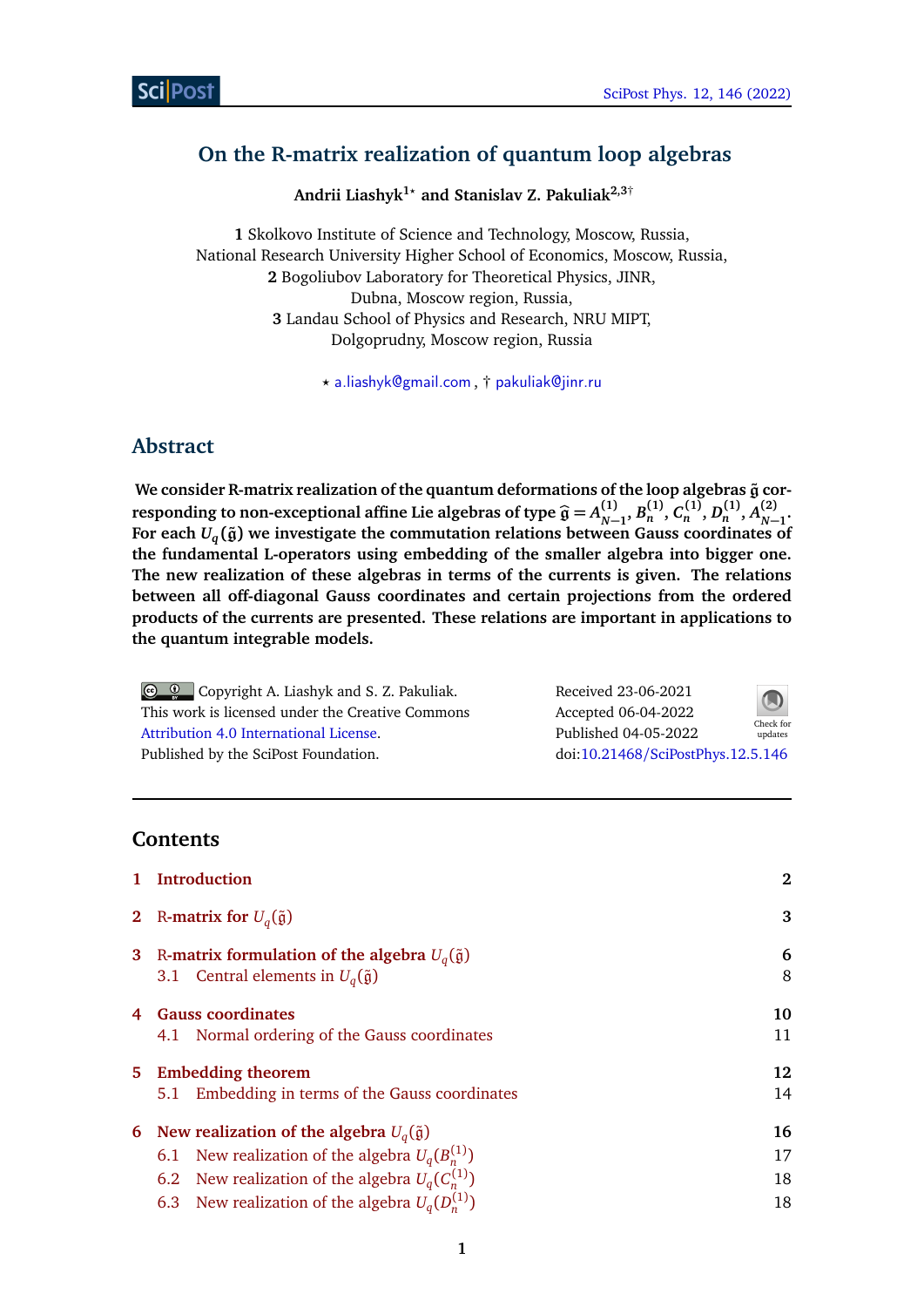|                                   | 6.4 New realization of the algebra $U_q(A_{2n}^{(2)})$   | 19 |  |  |
|-----------------------------------|----------------------------------------------------------|----|--|--|
|                                   | 6.5 New realization of the algebra $U_q(A_{2n-1}^{(2)})$ | 20 |  |  |
|                                   | 7 Currents and the projections                           | 21 |  |  |
|                                   | A Proofs of the Lemmas 5.2 and 5.3                       | 23 |  |  |
| <b>B</b> Proof of Proposition 5.5 |                                                          |    |  |  |
|                                   | C Algebra $U_q(\tilde{\mathfrak{g}})$ for small ranks    | 27 |  |  |
|                                   | C.1 Algebras $U_q(B_1^{(1)})$ and $U_q(B_2^{(1)})$       | 27 |  |  |
|                                   | C.2 Algebra $U_q(C_2^{(1)})$                             | 28 |  |  |
|                                   | C.3 Algebra $U_q(D_2^{(1)})$                             | 29 |  |  |
|                                   | C.4 Algebra $U_q(A_2^{(2)})$                             | 30 |  |  |
|                                   | C.5 Algebras $U_q(A_1^{(2)})$ and $U_q(A_2^{(2)})$       | 31 |  |  |
|                                   | D Proof of Proposition 7.1                               | 34 |  |  |
|                                   | <b>References</b>                                        | 35 |  |  |
|                                   |                                                          |    |  |  |

## <span id="page-1-0"></span>**1 Introduction**

Classification of the solutions to the quantum Yang-Baxter equation for the case of nonexceptional quantum affine Lie algebras was found in the pioneering paper [[1](#page-34-1)].

Let  $\mathfrak g$  be one of the Lie algebras  $\mathfrak{sl}_N$ ,  $\mathfrak o_{2n+1}$ ,  $\mathfrak{sp}_{2n}$  or  $\mathfrak o_{2n}$  corresponding to the series of the classical Lie algebras  $A_{N-1}$ ,  $B_n$ ,  $C_n$  and  $D_n$  respectively. Let  $\hat{g}$  be one of non-exceptional affine Lie algebras  $A_{N-1}^{(1)}, B_n^{(1)}, C_n^{(1)}, D_n^{(1)}$  and  $A_{N-1}^{(2)}$ . By  $\tilde{\mathfrak{g}}$  we denote the loop algebra which is the affine algebra  $\hat{g}$  with zero central charge. To save notations we will use the same names for the different leap elgebras  $\tilde{e}$  as for the effine elgebras  $\hat{e}$ the different loop algebras  $\tilde{g}$  as for the affine algebras  $\hat{g}$ .

Let  $q \in \mathbb{C}$  be an arbitrary complex number not equal to zero or root of unity. In this paper we consider quantum deformation  $U_q(\tilde{\mathfrak{g}})$  [[2](#page-34-2)] of the universal enveloping algebra  $U(\tilde{\mathfrak{g}})$  which we call the quantum loop algebra. One may think about  $U_q(\tilde{\mathfrak{g}})$  as the corresponding quantum affine algebra  $U_q(\hat{g})$  with zero central charge.<br>Algebra *U*<sub>4</sub><sup>( $\hat{z}$ ) has several descriptions. It</sup>

Algebra  $U_q(\tilde{\mathfrak{g}})$  has several descriptions. It can be formulated in terms of the finite number of Chevalley generators or countable set of Cartan-Weyl generators. Latter generators can be gathered into finite number of the generating series and the commutation relations between whole set of the Cartan-Weyl generators can be realized as finite number of the formal series relations between these generating series.

For the applications to the quantum integrable models, the second description of  $U_q(\tilde{\mathfrak{g}})$ is more suitable since generating series of the Cartan-Weyl generators can be identified with Gauss coordinates of the fundamental L-operators, which satisfy the same RLL-type commutation relations as quantum monodromies of the integrable systems do. It opens a possibility to construct off-shell Bethe vectors for these integrable models in terms of Cartan-Weyl generators of the algebra  $U_q(\tilde{\mathfrak{g}})$  [[3](#page-34-3)].

Realization of the algebra  $U_q(\tilde{\mathfrak{g}})$  in terms of Cartan-Weyl generators has in turn two faces. One is given by the quadratic RLL-type commutation relations for the fundamental L-operators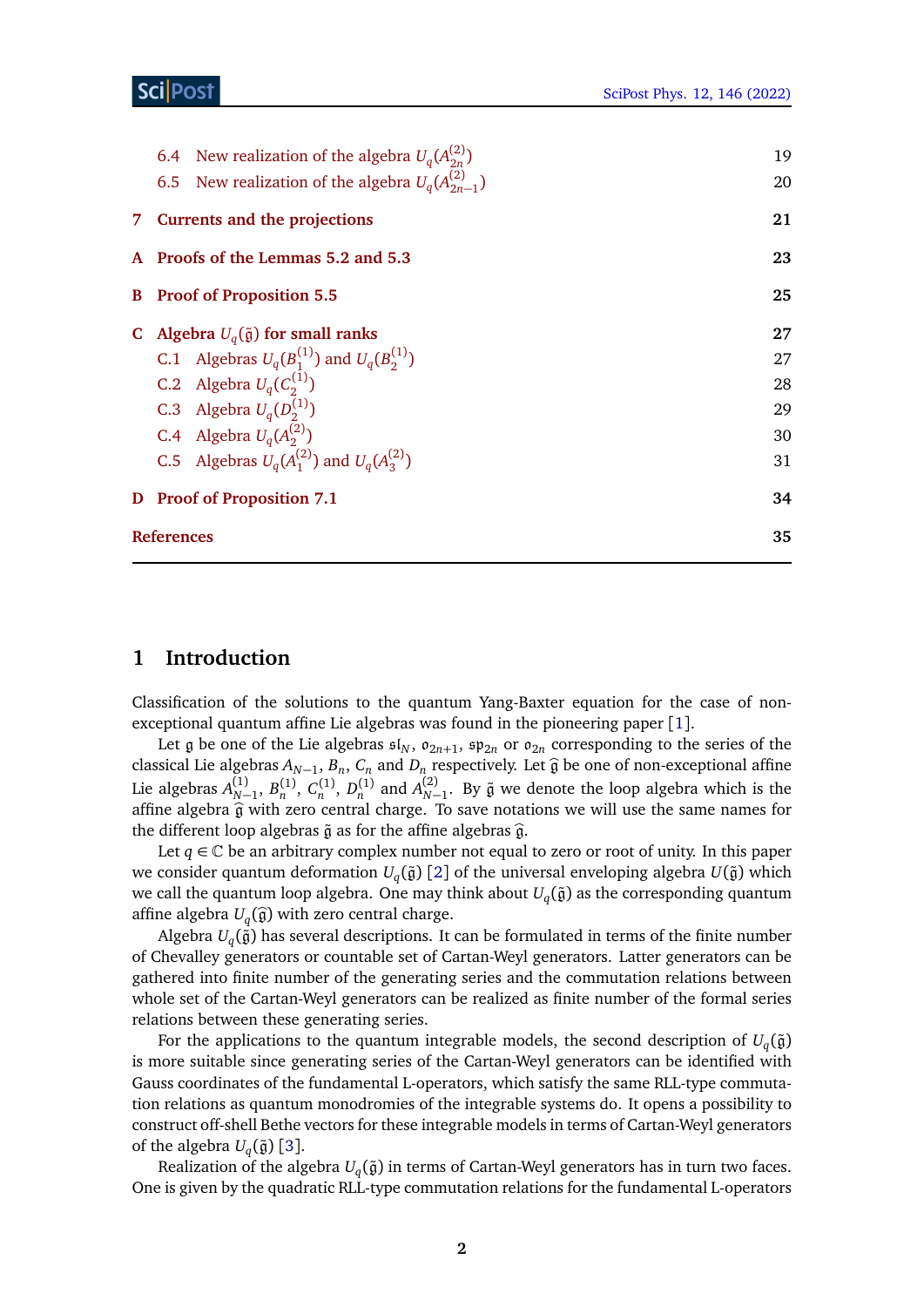defined by the solution of the quantum Yang-Baxter equation [[1](#page-34-1)]. This construction was first proposed in the paper [[4](#page-34-4)]. On the other hand the algebra  $U_q(\tilde{\mathfrak{g}})$  can be realized in terms of so called *currents* [[5](#page-34-5)]. For the case  $U_q(\mathfrak{gl}_N)$  an isomorphism between these two descriptions was found in [[6](#page-35-0)] . Recent papers [[7,](#page-35-1) [8](#page-35-2)] prove similar isomorphisms for the algebras  $U_q(B_n^{(1)})$ ,  $U_q(C_n^{(1)})$  and  $U_q(D_n^{(1)})$ . In our investigation we extend these results to the case of  $U_q(A_{N-1}^{(2)})$ . Key observation is the fact that R-matrix associated with the algebras  $U_q(B_n^{(1)})$ ,  $U_q(C_n^{(1)}),$   $U_q(D_n^{(1)}),$   $U_q(A_{N-1}^{(2)})$  has the same structure for all these algebras. The differences are accumulated in one parameter *ξ* (see [\(2.1\)](#page-2-1)).

In [[1](#page-34-1)] one more solution to the quantum Yang-Baxter equation was found. It corresponds to the affine algebra  $D_n^{(2)}$ . This solution has more complicated structure than R-matrices for above mentioned algebras. We will describe the corresponding quantum loop algebra  $U_q(D_n^{(2)})$ in our future publications.

The paper is composed as follows. In section [2](#page-2-0) quantum R-matrix for the algebra  $U_q(\tilde{\mathfrak{g}})$  is defined together with its properties. Section [3](#page-5-0) is devoted to definition of the algebra  $U_q(\tilde{\mathfrak{g}})$  and description of its central elements and automorphism. Gauss coordinates of the fundamental L-operators are introduced in section [4.](#page-9-0) Here we discuss normal ordering of subalgebras in  $U_q(\tilde{\mathfrak{g}})$  induced by the cyclic ordering of the Cartan-Weyl generators in the quantum affine algebras. Section [5](#page-11-0) contains the theorem which describes embedding of the smaller rank algebra  $U_q(\tilde{\mathfrak{g}})$  into the bigger one. This embedding is described on the level of matrix entries of the fundamental L-operators and in terms of the Gauss coordinates. Section [6](#page-15-0) describes new realization of the algebra  $U_q(\tilde{\mathfrak{g}})$  in terms of the currents. In section [7](#page-20-0) so called composed currents are introduced which belong to certain completion of  $U_q(\tilde{\mathfrak{g}})$  and related to off-diagonal Gauss coordinates of the fundamental L-operators. It was shown in [[9,](#page-35-3)[10](#page-35-4)] that analytical properties of the composed currents and the commutation relations between them are equivalent to the Serre relations between simple root currents. Proofs of auxiliary Propositions and Lemmas are gathered in four Appendices.

# <span id="page-2-0"></span>**2** R-matrix for  $U_q(\tilde{\mathfrak{g}})$

Let *N* be dimension of the fundamental vector representation of the algebra  $\tilde{\mathfrak g}$  in  $\mathbb C^N.$  Let  ${\mathsf e}_{ij}$ be an *N* × *N* matrix unit  $(e_{ij})_{k,l} = \delta_{ik}\delta_{jl}$  for  $1 \le i, j, k, l \le N$  and

$$
i'=N+1-i\,,\quad 1\leq i\leq N\,.
$$

<span id="page-2-1"></span>To describe quantum R-matrix associated with the algebra  $U_q(\tilde{\mathfrak{g}})$  [[1,](#page-34-1)[7,](#page-35-1)[8](#page-35-2)] we define parameter  $ξ$  and dimension *N* of the fundamental vector representation of the algebra  $\tilde{g}$  given in the table

| ğ        | $A_{N-1}^{(1)}$ | $B_n^{(1)}$ | $C_n^{(1)}$           | $D^{(1)}$ | (2)<br>$A_{2n}$ | (2)<br>$A_{2n-1}$ |
|----------|-----------------|-------------|-----------------------|-----------|-----------------|-------------------|
| $\mid N$ | $\cal N$        | $2n + 1$    | 2n                    | 2n        | $2n + 1$        | 2n                |
|          | $q^{-N}$        | $q^{1-2n}$  | $ q^{-2-2n} q^{2-2n}$ |           | $-a^{-1-2n}$    | $q^{-2n}$         |

(2.1)

Define also the sign function

$$
sign(\ell) = \begin{cases} +1, & \ell \ge 0 \\ -1, & \ell < 0 \end{cases}
$$

and a set of integers  $\varepsilon_i$ ,  $i = 1, \ldots, N$ 

$$
\varepsilon_i = \begin{cases} \text{sign}(n-i), & \text{for } \tilde{\mathfrak{g}} = C_n^{(1)}, \\ 1, & \text{for all other cases.} \end{cases}
$$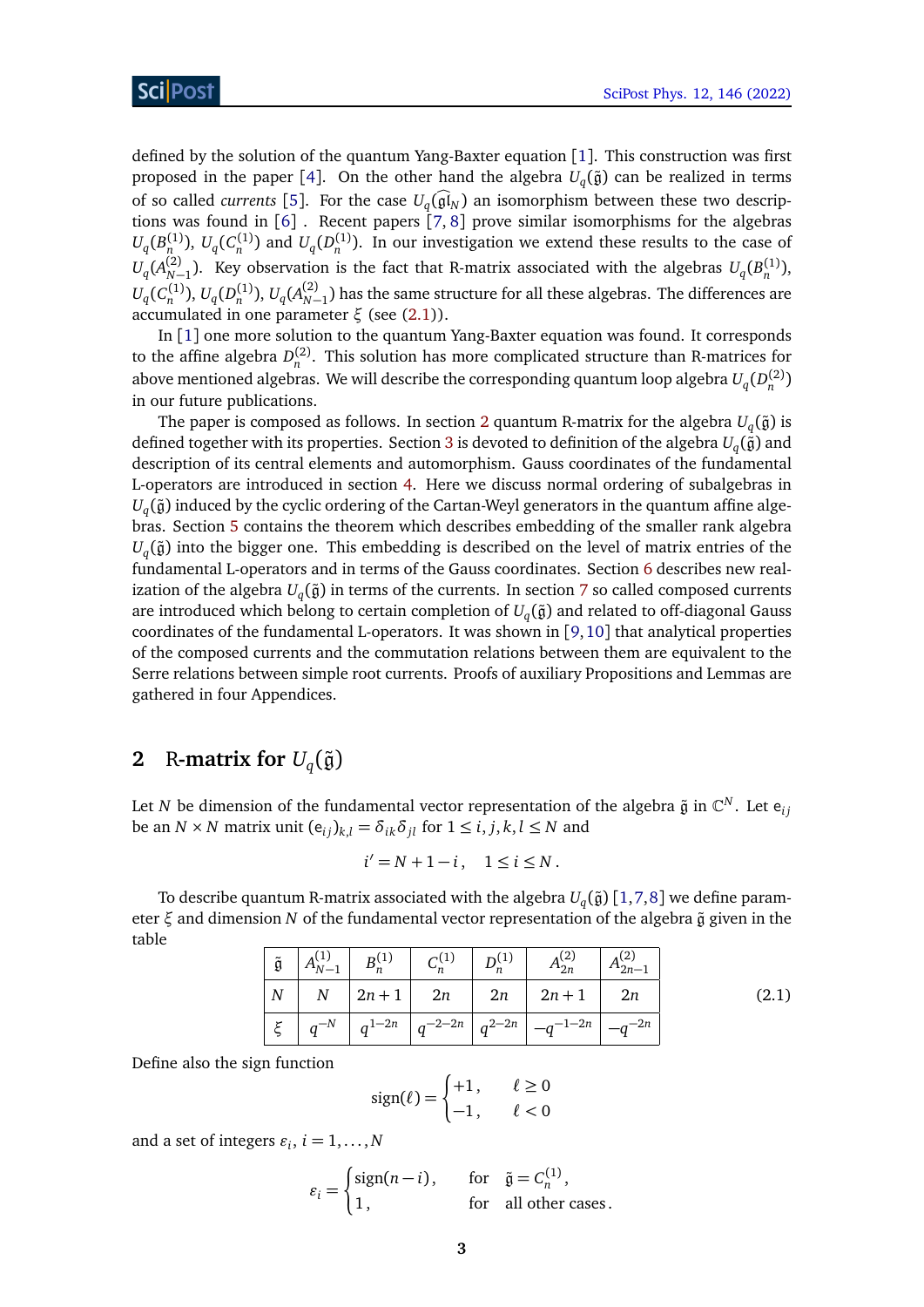## **Sci** Post

For  $\tilde{g} = A_{N-1}^{(1)}, B_n^{(1)}, C_n^{(1)}, D_n^{(1)}$  and  $A_{N-1}^{(2)}$  we need the map  $\bar{\iota}$  for  $i = 1, ..., N$ 

$$
\bar{\iota} = \begin{cases}\n\left(\frac{N}{2} - \frac{1}{2}, \frac{N}{2} - \frac{3}{2}, \dots, -\frac{N}{2} + \frac{3}{2}, -\frac{N}{2} + \frac{1}{2}\right), & \text{for } \tilde{\mathfrak{g}} = A_{N-1}^{(1)}, \\
\left(n - \frac{1}{2}, \dots, \frac{3}{2}, \frac{1}{2}, 0, -\frac{1}{2}, -\frac{3}{2}, \dots, -n + \frac{1}{2}\right), & \text{for } \tilde{\mathfrak{g}} = B_{n}^{(1)}, A_{2n}^{(2)}, \\
(n, n - 1, \dots, 1, -1, \dots, -n), & \text{for } \tilde{\mathfrak{g}} = C_{n}^{(1)}, \\
(n - 1, \dots, 1, 0, 0, -1, \dots, -n + 1), & \text{for } \tilde{\mathfrak{g}} = D_{n}^{(1)}, A_{2n-1}^{(2)}.\n\end{cases} (2.2)
$$

Note that for any  $\tilde{g}$  we have

<span id="page-3-6"></span><span id="page-3-4"></span><span id="page-3-1"></span>
$$
\bar{i} + \bar{i'} = 0, \quad i = 1, ..., N. \tag{2.3}
$$

We introduce functions

$$
f(u,v) = \frac{qu - q^{-1}v}{u - v}, \quad g(u,v) = \frac{(q - q^{-1})u}{u - v}, \quad \tilde{g}(u,v) = \frac{(q - q^{-1})v}{u - v}
$$

of the arbitrary complex numbers *u* and *v*, which we call the spectral parameters.

Define matrices  $\mathbb{P}(u,v)$  and  $\mathbb{Q}(u,v)$  acting in the tensor product  $\mathbb{C}^N\otimes\mathbb{C}^N$ 

$$
\mathbb{P}(u,v) = \sum_{1 \le i,j \le N} \mathsf{p}_{ij}(u,v) \, \mathsf{e}_{ij} \otimes \mathsf{e}_{ji},\tag{2.4}
$$

$$
\mathbb{Q}(u, v) = \sum_{1 \le i, j \le N} \mathsf{q}_{ij}(u, v) \, \mathsf{e}_{i'j'} \otimes \mathsf{e}_{ij},\tag{2.5}
$$

<span id="page-3-5"></span><span id="page-3-0"></span>where rational functions  $p_{ij}(u, v)$  and  $q_{ij}(u, v)$  are defined as follows

$$
p_{ij}(u, v) = \begin{cases} f(u, v) - 1, & i = j, \\ g(u, v), & i < j, \\ \tilde{g}(u, v), & i > j, \end{cases}
$$
  
\n
$$
q_{ij}(u, v) = \varepsilon_i \varepsilon_j q^{i-j} \begin{cases} f(v\xi, u) - 1, & i = j, i \neq i', \\ f(v\xi, u) - 1 - \alpha_q, & i = j, i = i', \\ g(v\xi, u), & i < j, \\ \tilde{g}(v\xi, u), & i > j, \end{cases}
$$
(2.6)

and

$$
\alpha_q = (q^{1/2} - q^{-1/2})^2.
$$

One can check that functions [\(2.6\)](#page-3-0) have a property

$$
q_{ij}(u, v) = q_{j'i'}(u, v).
$$
 (2.7)

Let

<span id="page-3-2"></span>
$$
\mathbb{I} = \sum_{i=1}^{N} \mathbf{e}_{ii}
$$

be identity matrix in C *N* .

**Definition 2.1.** *Quantum trigonometric* R*-matrix acting in the tensor product of two fundamental*  $\alpha$  *vector representations of*  $\tilde{\mathfrak{g}} \; [1]$  $\tilde{\mathfrak{g}} \; [1]$  $\tilde{\mathfrak{g}} \; [1]$  *for the algebra*  $\tilde{\mathfrak{g}} = A^{(1)}_{N-1}$  *is* 

<span id="page-3-3"></span>
$$
\mathbb{R}(u, v) = \mathbb{I} \otimes \mathbb{I} + \mathbb{P}(u, v)
$$
 (2.8)

*and for the algebras*  $\tilde{g} = B_n^{(1)}$ ,  $C_n^{(1)}$ ,  $D_n^{(1)}$  and  $A_{N-1}^{(2)}$  is

$$
R(u, v) = \mathbb{R}(u, v) + \mathbb{Q}(u, v) = \mathbb{I} \otimes \mathbb{I} + \mathbb{P}(u, v) + \mathbb{Q}(u, v).
$$
 (2.9)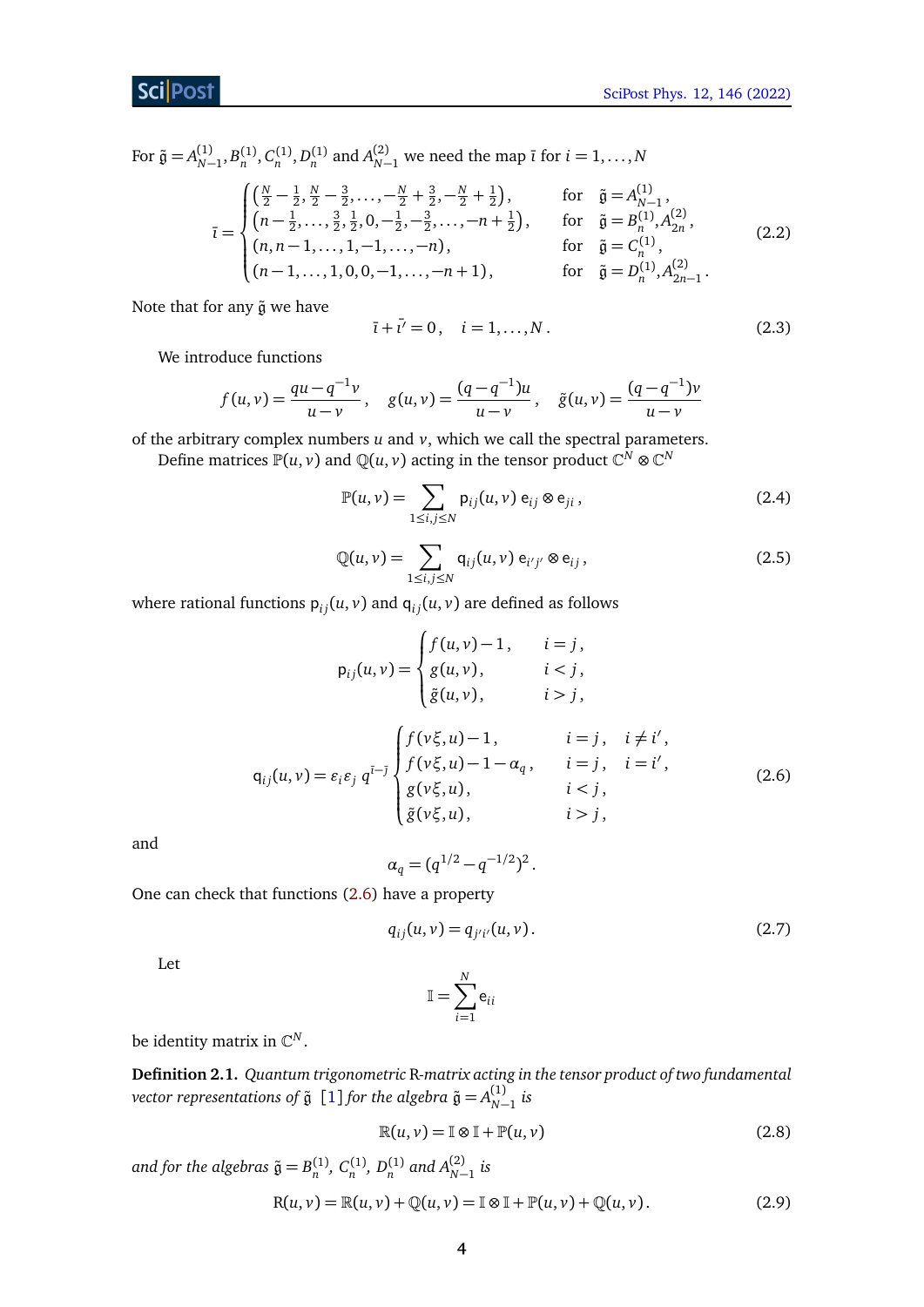For any  $X \in \text{End}(\mathbb{C}^N)$  transposed matrix  $X^t$  is

<span id="page-4-5"></span>
$$
(Xt)i,j = \varepsilon_i \varepsilon_j X_{j',i'}.
$$
\n(2.10)

Let D be a diagonal matrix

$$
D = diag(q^{\bar{1}}, q^{\bar{2}}, \ldots, q^{\bar{N}}),
$$

where  $\overline{i}$  for  $i = 1, ..., N$  are given by [\(2.2\)](#page-3-1).

Let P be permutation operator (P<sup>2</sup> =  $\mathbb{I}$ ) in  $\mathbb{C}^N\otimes\mathbb{C}^N$  and Q be projector (Q<sup>2</sup> = *N*Q) onto a one-dimensional subspace in  $\mathbb{C}^N \otimes \mathbb{C}^N$ 

<span id="page-4-8"></span>
$$
\mathsf{P} = \sum_{1 \leq i,j \leq N} \mathsf{e}_{ij} \otimes \mathsf{e}_{ji} \,, \quad \mathsf{Q} = \sum_{1 \leq i,j \leq N} \varepsilon_i \varepsilon_j \mathsf{e}_{i'j'} \otimes \mathsf{e}_{ij} = \mathsf{P}^{t_1} = \mathsf{P}^{t_2} \,.
$$

Trigonometric  $\tilde{g}$ -invariant R-matrix given by [\(2.8\)](#page-3-2) and [\(2.9\)](#page-3-3) possesses following properties.

• *Scaling invariance*

$$
R(\beta u, \beta v) = R(u, v), \qquad (2.11)
$$

for any complex parameter *β* which is not equal to zero.

• *Transposition symmetry*

<span id="page-4-6"></span>
$$
R_{12}(u, v)^{t_1 t_2} = R_{12}(u, v).
$$
 (2.12)

• *Twist symmetry*

<span id="page-4-7"></span><span id="page-4-0"></span>
$$
K_1 K_2 R_{12}(u, v) = R_{12}(u, v) K_1 K_2, \qquad (2.13)
$$

where *K* is  $N \times N$  C-valued matrix such that  $KK^t = \mathbb{I}, K_1 = K \otimes \mathbb{I}$  and  $K_2 = \mathbb{I} \otimes K$ . The equality [\(2.13\)](#page-4-0) is valid for  $K = D$  since  $D^t = D^{-1}$  due to [\(2.3\)](#page-3-4).

• *Yang-Baxter equation*

<span id="page-4-2"></span>
$$
R_{12}(u, v) \cdot R_{13}(u, w) \cdot R_{23}(v, w) = R_{23}(v, w) \cdot R_{13}(u, w) \cdot R_{12}(u, v), \qquad (2.14)
$$

where subscripts of R-matrices mean the indices of the spaces  $\mathbb{C}^N$  where it acts nontrivially.

• *Unitarity*

$$
R_{12}(u, v) \cdot R_{21}(v, u) = f(u, v) f(v, u) \mathbb{I} \otimes \mathbb{I},
$$
\n(2.15)

where  $R_{21}(u, v) = P_{12} R_{12}(u, v) P_{12}$ .

• *Crossing type symmetries*

<span id="page-4-3"></span><span id="page-4-1"></span>
$$
D_1^2 \mathbb{R}_{12}(\nu \xi^2, u)^{t_1} D_1^{-2} \mathbb{R}_{21}(u, v)^{t_1} = \mathbb{I} \otimes \mathbb{I},
$$
 (2.16)

for  $\tilde{\mathfrak{g}} = A_{N-1}^{(1)}$  with  $\xi = q^{-N}$  and

$$
D_1 R_{12}(\nu \xi, u)^{t_1} D_1^{-1} R_{12}(\nu, u) = f(u, v) f(\nu, u) \mathbb{I} \otimes \mathbb{I}
$$
 (2.17)

for  $\tilde{g} = B_n^{(1)}, C_n^{(1)}, D_n^{(1)}, A_{N-1}^{(2)}$ . Crossing relation [\(2.17\)](#page-4-1) follows from the presentation of the matrix  $\mathbb{Q}(u, v)$  given by [\(2.5\)](#page-3-5) in the form

$$
\mathbb{Q}(u,v) = D_2 \, P_{12} \, \mathbb{P}_{12}(v\xi, u)^{t_1} \, P_{12} \, D_2^{-1} - \alpha_q \delta_{N,odd} \, e_{n+1,n+1} \otimes e_{n+1,n+1},
$$

where  $\delta_{N,odd} = 1$  for  $N = 2n + 1$  and 0 for  $N = 2n$ . This relation implies

<span id="page-4-4"></span>
$$
R_{12}(u,v) = D_2 P_{12} R_{12}(v\xi, u)^{t_1} P_{12} D_2^{-1}
$$

which is equivalent to  $(2.17)$  due to  $(2.15)$ . Crossing symmetry  $(2.17)$  for R-matrix  $(2.9)$ yields the relation similar to [\(2.16\)](#page-4-3)

$$
D_1^2 R_{12}(\nu \xi^2, u)^{t_1} D_1^{-2} R_{21}(u, v)^{t_1} = f(u, v \xi) f(v \xi, u) \mathbb{I} \otimes \mathbb{I}
$$
 (2.18)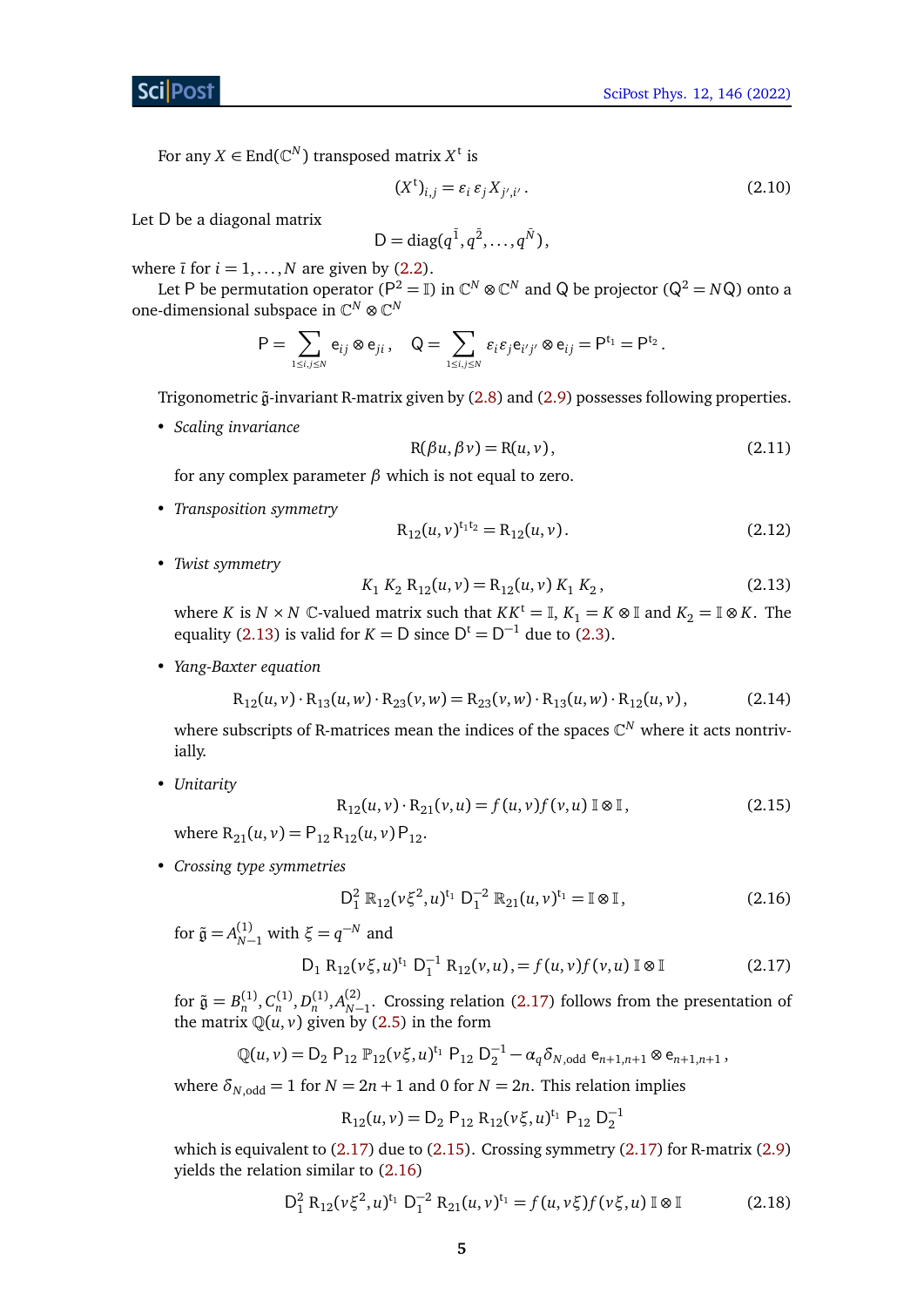• *Pole structure* R-matrix [\(2.8\)](#page-3-2) for  $\tilde{\mathfrak{g}} = A_{N-1}^{(1)}$  has a simple pole at  $u = v$ 

<span id="page-5-6"></span>
$$
\frac{(u-v)}{u(q-q^{-1})} \mathbb{R}_{12}(u,v) \bigg|_{u=v} = \mathsf{P}_{12}, \tag{2.19}
$$

while R-matrix [\(2.9\)](#page-3-3) for  $\tilde{g} = B_n^{(1)}, C_n^{(1)}, D_n^{(1)}, A_{N-1}^{(2)}$  has two simple poles at  $u = v$  and  $u = v$ *ξ* with residues

$$
\frac{(u-v)}{u(q-q^{-1})} R_{12}(u,v) \bigg|_{u=v} = \mathsf{P}_{12}, \quad \frac{(v\xi-u)}{u(q-q^{-1})} R_{12}(u,v) \bigg|_{u=v\xi} = \mathsf{D}_1^{-1} \mathsf{P}_{12}^{t_1} \mathsf{D}_1. \quad (2.20)
$$

This pole structure and crossing relations [\(2.16\)](#page-4-3) and [\(2.18\)](#page-4-4) allow to get for both Rmatrices  $(2.8)$  and  $(2.9)$ 

<span id="page-5-4"></span>
$$
x(u, v\xi^{2})^{-1} \frac{v\xi^{2} - u}{u(q - q^{-1})} \Big( R_{12}(u, v)^{t_{1}} \Big)^{-1} \Big|_{u = v\xi^{2}} = D_{1}^{-2} P_{12}^{t_{1}} D_{1}^{2}, \tag{2.21}
$$

where rational function  $x(u, v)$  is

<span id="page-5-5"></span>
$$
x(u,v) = \begin{cases} 1, & \text{for } \tilde{y} = A_{N-1}^{(1)}, \\ f(u\xi, v)^{-1} f(v, u\xi)^{-1} & \text{for all other } \tilde{y}. \end{cases}
$$
(2.22)

• *Scaling limit*

In the scaling limit  $\epsilon \to 0$  and  $u \to e^{\epsilon u}$ ,  $v \to e^{\epsilon v}$ ,  $q \to e^{\epsilon c/2}$ ,  $\xi \to e^{-\epsilon c \kappa}$  trigonometric *R*-matrix [\(2.9\)](#page-3-3) goes into rational g-invariant *R*-matrix

$$
R(u, v) = \mathbb{I} \otimes \mathbb{I} + \frac{c}{u - v} P - \frac{c}{u - v + c\kappa} Q,
$$
 (2.23)

for the algebras  $\tilde{g} = B_n^{(1)}, C_n^{(1)}, D_n^{(1)}$  and into rational  $\mathfrak{gl}_N$ -invariant the R-matrix

<span id="page-5-1"></span>
$$
\mathbb{R}(u,v) = \mathbb{I} \otimes \mathbb{I} + \frac{c}{u-v} P,
$$

for the algebras  $\tilde{g} = A_{N-1}^{(1)}, A_{N-1}^{(2)}$ .

Quantum R-matrix [\(2.23\)](#page-5-1) appeared in investigation of the classical series Yangians and their doubles in [[11](#page-35-5)[–13](#page-35-6)].

# <span id="page-5-0"></span>**3** R-matrix formulation of the algebra  $U_q(\tilde{\mathfrak{g}})$

The algebra  $U_q(\tilde{\mathfrak{g}})$  over  $\mathbb{C}(q)$  (over  $\mathbb{C}(q^{1/2})$  for  $\tilde{\mathfrak{g}} = B_n^{(1)}$  and  $A_{2n}^{(2)}$  $\binom{2}{2n}$  is generated by the elements  $L_i^{\pm}$  $i,j\geq m$ ],  $1\leq i,j\leq N,$   $m\in\mathbb{Z}_{+}$  such that

$$
L_{j,i}^{+}[0] = L_{i,j}^{-}[0] = 0, \quad i < j, \quad L_{i,i}^{+}[0]L_{i,i}^{-}[0] = L_{i,i}^{-}[0]L_{i,i}^{+}[0] = 1. \tag{3.24}
$$

There are also additional relations for the operators  $L_{i,j}^{\pm}[\pm m]$  which are due to existence of the central elements in  $U_q(\tilde{\mathfrak{g}})$  described in section [3.1.](#page-7-0)

The generators of the algebra  $U_q(\tilde{\mathfrak{g}})$  can be gathered into formal series

<span id="page-5-3"></span><span id="page-5-2"></span>
$$
L_{i,j}^{\pm}(u) = \sum_{m=0}^{\infty} L_{i,j}^{\pm} [\pm m] u^{\mp m}
$$
 (3.25)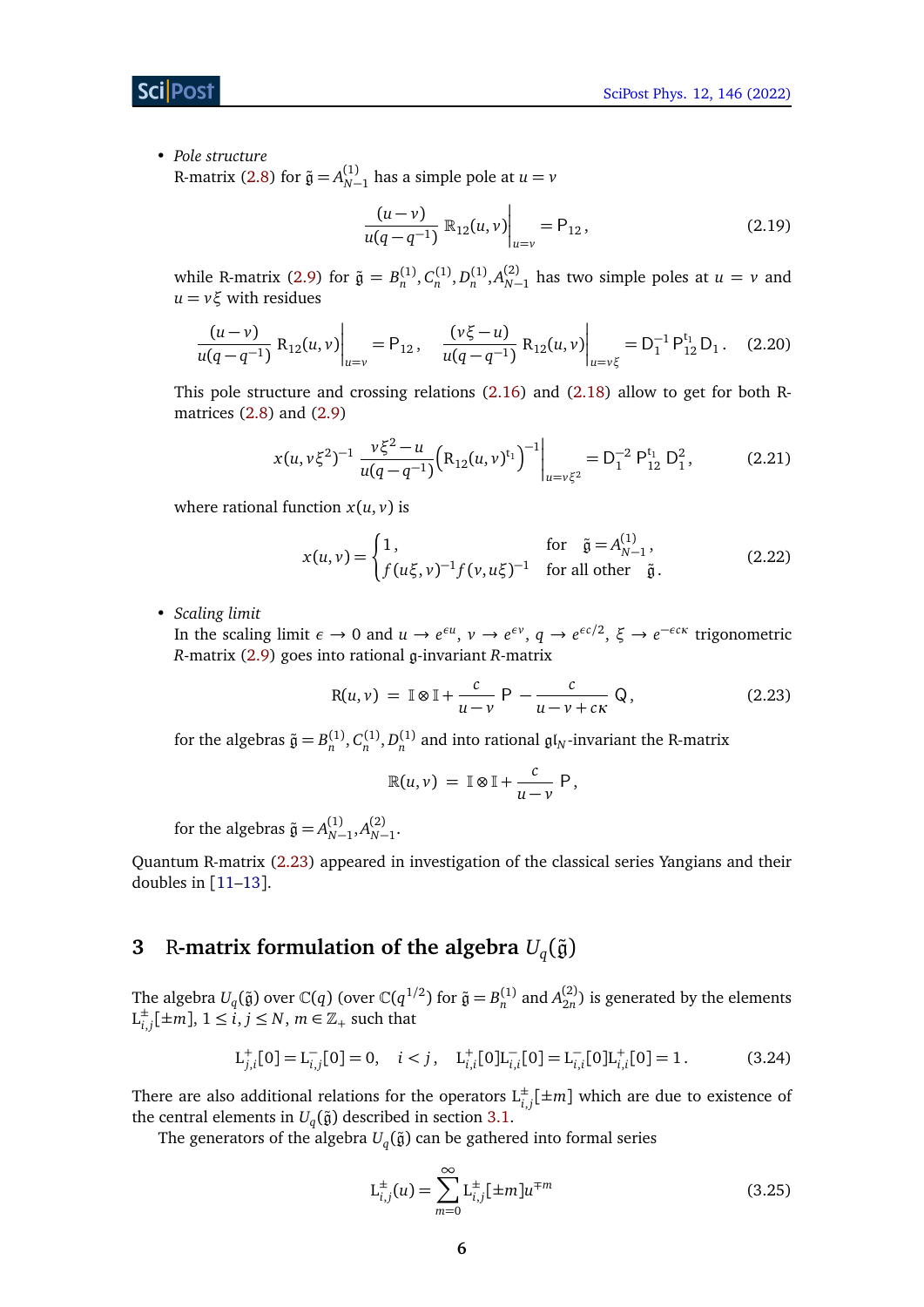and combined in the matrices

<span id="page-6-3"></span><span id="page-6-1"></span>
$$
\mathcal{L}^{\pm}(u) = \sum_{i,j=1}^{N} \mathbf{e}_{ij} \otimes \mathcal{L}_{i,j}^{\pm}(u) \in \text{End}(\mathbb{C}^{N}) \otimes U_{q}(\tilde{\mathfrak{g}})[[u, u^{-1}]],
$$
\n(3.26)

which we call L-operators $^1.$  $^1.$  $^1.$  The commutation relations in the algebra  $U_q(\tilde{\mathfrak{g}})$  are given by the standard RLL commutation relations in  $(\mathbb{C}^N)^{\otimes 2} \otimes U_q(\tilde{\mathfrak{g}})[[u, u^{-1}]]$ 

<span id="page-6-0"></span>
$$
R(u, v) \cdot (L^{\mu}(u) \otimes \mathbb{I}) \cdot (\mathbb{I} \otimes L^{\rho}(v)) = (\mathbb{I} \otimes L^{\rho}(v)) \cdot (L^{\mu}(u) \otimes \mathbb{I}) \cdot R(u, v), \tag{3.27}
$$

where  $\mu$ ,  $\rho = \pm$  and rational functions entering R-matrices [\(2.8\)](#page-3-2) and [\(2.9\)](#page-3-3) should be understood as series over  $v/u$  for  $\mu = +$ ,  $\rho = -$  and as series over  $u/v$  for  $\mu = -$ ,  $\rho = +$ . For  $\mu = \rho$ these rational functions can be either series over the ratio  $v/u$  or the ratio  $u/v$ .

The commutation relations in the algebra  $U_q(\tilde{\mathfrak{g}})$  may be written in terms of matrix entries [\(3.25\)](#page-5-2). Using explicit expression [\(2.4\)](#page-3-6) and [\(2.5\)](#page-3-5) one gets

$$
[L_{i,j}^{\mu}(u), L_{k,l}^{\rho}(v)] = p_{lj}(u, v) L_{k,j}^{\rho}(v)L_{i,l}^{\mu}(u) - p_{ik}(u, v) L_{k,j}^{\mu}(u)L_{i,l}^{\rho}(v) + \sum_{p=1}^{N} (\delta_{l,j'} q_{pl}(u, v) L_{k,p}^{\rho}(v)L_{i,p'}^{\mu}(u) - \delta_{i,k'} q_{kp}(u, v) L_{p',j}^{\mu}(u)L_{p,l}^{\rho}(v)).
$$
\n(3.28)

The sum in the last line of the commutation relations [\(3.28\)](#page-6-0) is absent for the algebra  $\tilde{\mathfrak{g}}=A_{N-1}^{(1)}$ . It follows from the commutation relations [\(3.27\)](#page-6-1) or [\(3.28\)](#page-6-0) that modes  $L_{i,j}^+[m]$  and  $L_{i,j}^-[m]$ ,  $m \geq 0$  form Borel subalgebras  $U_q^{\pm}$  $v_q^{\pm}(\tilde{\mathfrak{g}}) \subset U_q(\tilde{\mathfrak{g}}).$ 

**Remark 3.1.** One can check that the restrictions to the zero mode generators [\(3.24\)](#page-5-3) are con-sistent with the commutation relations [\(3.28\)](#page-6-0). Indeed, taking the limit  $u \to \infty$  in (3.28) with  $\mu$  = + and using the expansion [\(3.25\)](#page-5-2), one gets

<span id="page-6-2"></span>
$$
q^{\delta_{ik}}L_{i,j}^{+}[0]L_{k,l}^{\rho}(v) - q^{\delta_{jl}}L_{k,l}^{\rho}(v)L_{i,j}^{+}[0]
$$
  
\n
$$
= (q - q^{-1}) (\delta_{l < j} L_{k,j}^{\rho}(v)L_{i,l}^{+}[0] - \delta_{i < k} L_{k,j}^{+}[0]L_{i,l}^{\rho}(v))
$$
  
\n
$$
+ \sum_{p=1}^{N} (\delta_{l,j'}q_{pl}L_{k,p}^{\rho}(v)L_{i,p'}^{+}[0] - \delta_{i,k'}q_{kp}L_{p',j}^{+}[0]L_{p,l}^{\rho}(v)),
$$
\n(3.29)

where  $\delta_{i \leq j} = 1$  if  $i \leq j$  and 0 otherwise and

$$
q_{ij} = \varepsilon_i \varepsilon_j \ q^{\bar{i}-\bar{j}} \begin{cases} q^{-1} - 1, & i = j, i \neq i', \\ 1 - q, & i = j, i = i', \\ 0, & i < j, \\ -q^{\bar{i}-\bar{j}}(q - q^{-1}), & i > j. \end{cases}
$$

Now, if one supposes that  $i > j$  and applying [\(3.24\)](#page-5-3) for the zero mode operators  $L_{i,j}^+[0]$ , the l.h.s. of [\(3.29\)](#page-6-2) vanishes identically. Due to the coefficients  $\delta_{l \leq j}$  and  $\delta_{i \leq k}$  in the second line of [\(3.29\)](#page-6-2) and the combinations  $q_{pj'}L_{i,p'}^+[0]$ ,  $q_{i'p}L_{p',j}^+[0]$  in the third line of this equality, the r.h.s. also vanishes for the same reason.

Analogously, one can check that the restriction that zero mode operators L<sup>−</sup> *i*,*j* [0] vanishes for *i*  $\lt$  *j* is consistent with the series expansion [\(3.25\)](#page-5-2) in *u* of the *L*-operator L<sup>−</sup>(*u*). In that case, the zero modes occur in the limit  $u \rightarrow 0$ , which changes the exchange relations [\(3.29\)](#page-6-2) and makes everything consistent again. Finally, one can also verify that the limit  $v \rightarrow \infty$  in [\(3.28\)](#page-6-0) for  $L_{k,l}^+(v)$  and the limit  $v \to 0$  for  $L_{k,l}^-(v)$  leads to the same conclusions.

<sup>&</sup>lt;sup>1</sup>Further on we will skip the sign ⊗ of the tensor product in [\(3.26\)](#page-6-3) and write simply  $L^{\pm}(u) = \sum_{i,j} e_{ij} L^{\pm}_{i,j}(u)$ .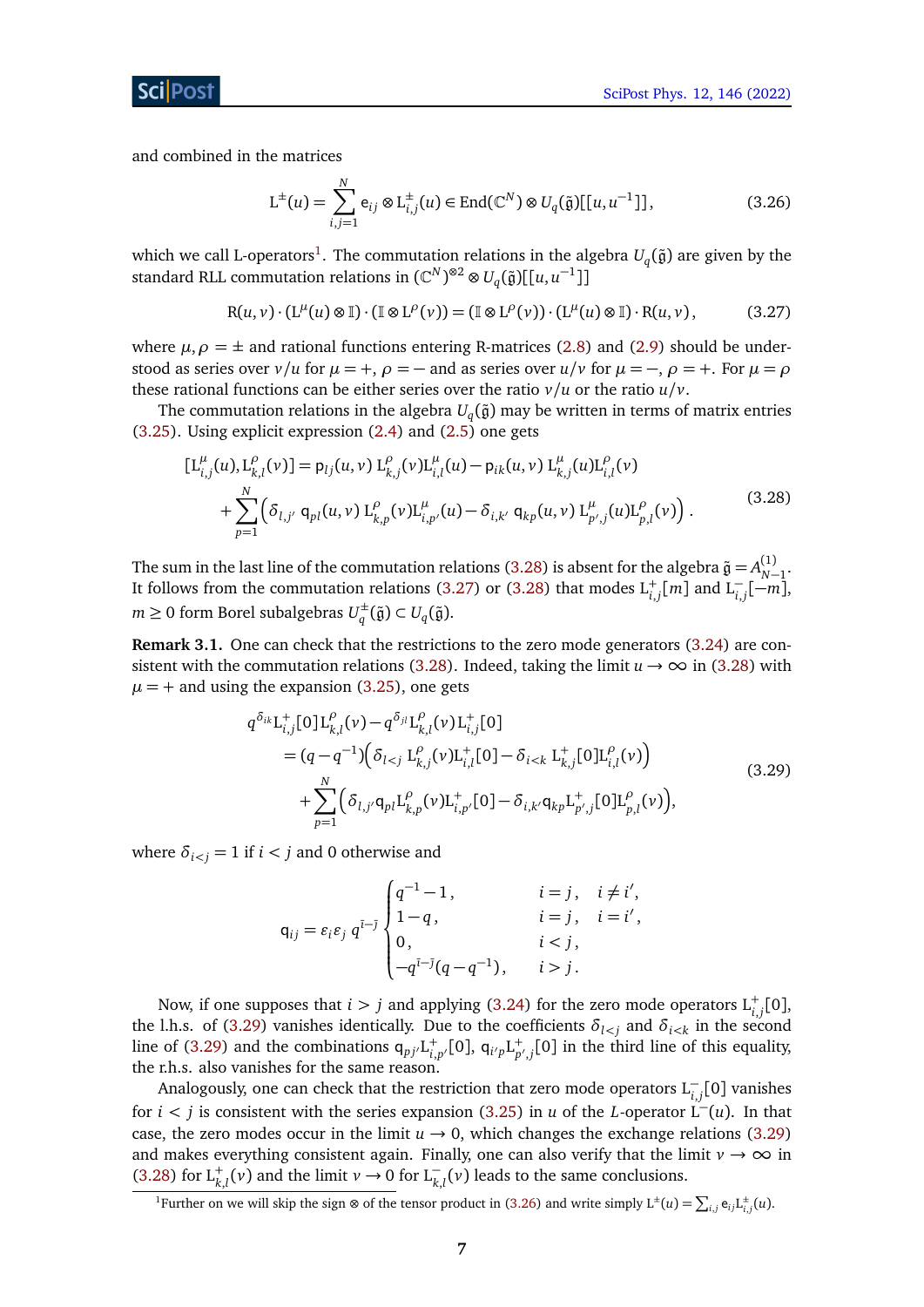## <span id="page-7-0"></span>**3.1 Central elements in**  $U_q(\tilde{\mathfrak{g}})$

Due to the commutation relations [\(3.27\)](#page-6-1) algebra  $U_q(\tilde{\mathfrak{g}})$  has central elements which are given by the following

**Proposition 3.1.** *For any*  $\tilde{\mathfrak{g}} = A_{N-1}^{(1)}, A_{N-1}^{(2)}, B_n^{(1)}, C_n^{(1)}$  *and*  $D_n^{(1)}$  *the algebra*  $U_q(\tilde{\mathfrak{g}})$  *has the central*  $elements Z^{\pm}(v) \in U_q^{\pm}$  $_q^{\pm}(\tilde{\mathfrak{g}})$ 

<span id="page-7-1"></span>
$$
Z^{\pm}(\nu) \mathbb{I} = D^2 L^{\pm}(\nu \xi^2)^{\dagger} D^{-2} (L^{\pm}(\nu)^{-1})^{\dagger} = (L^{\pm}(\nu)^{-1})^{\dagger} D^2 L^{\pm}(\nu \xi^2)^{\dagger} D^{-2}, \qquad (3.30)
$$

*where parameter ξ is given by the table [\(2.1\)](#page-2-1). Equation* [\(3.30\)](#page-7-1) *means that products of the matrices*

$$
D^2 L^{\pm} (\nu \xi^2)^t D^{-2} (L^{\pm} (\nu)^{-1})^t \quad \text{and} \quad (L^{\pm} (\nu)^{-1})^t D^2 L^{\pm} (\nu \xi^2)^t D^{-2}
$$

*are equal and proportional to the unit matrix* I*. The proportionality coefficients are the central elements.*

*Proof.* To find central elements [\(3.30\)](#page-7-1) one can transform the commutation relations for the fundamental L-operators  $(3.27)$  to the form<sup>[2](#page-0-0)</sup>

$$
\left(R_{12}(u,v)^{t_1}\right)^{-1} L^{(2)}(v)^{-1} L^{(1)}(u)^{t_1} = L^{(1)}(u)^{t_1} L^{(2)}(v)^{-1} \left(R_{12}(u,v)^{t_1}\right)^{-1},
$$

where standard notations

$$
L^{(1)}(u) = L(u) \otimes \mathbb{I}, \qquad L^{(2)}(u) = \mathbb{I} \otimes L(u)
$$

are used. Taking the residue at the point  $u = v \xi^2$  in this equation and using [\(2.21\)](#page-5-4) one gets

$$
D_1^{-2} \mathrel{P_{12}^{t_1}} D_1^2 \mathrel{L^{(2)}(\nu)^{-1}} L^{(1)}(\nu \xi^2)^{t_1} = L^{(1)}(\nu \xi^2)^{t_1} \mathrel{L^{(2)}(\nu)^{-1}} D_1^{-2} \mathrel{P_{12}^{t_1}} D_1^2
$$

or

$$
\left(L^{(1)}(\nu)^{-1}\right)^{t_1}D_1^2\ L^{(1)}(\nu\xi^2)^{t_1}\ D_1^{-2}=D_2^2\ L^{(2)}(\nu\xi^2)^{t_2}\ D_2^{-2}\left(L^{(2)}(\nu)^{-1}\right)^{t_2},
$$

which proves equality in [\(3.30\)](#page-7-1). To prove centrality of the elements  $Z^{\pm}(\nu)$  we consider the chain of equalities

$$
Z(u)II_1 L^{(2)}(v) = D_1^2 L^{(1)}(u\xi^2)^{t_1} D_1^{-2} (L^{(1)}(u)^{-1})^{t_1} L^{(2)}(v)
$$
  
\n
$$
= D_1^2 L^{(1)}(u\xi^2)^{t_1} D_1^{-2} (R_{21}(v,u)^{t_1})^{-1} L^{(2)}(v) (L^{(1)}(u)^{-1})^{t_1} R_{21}(v,u)^{t_1}
$$
  
\n
$$
= x(u,v)D_1^2 L^{(1)}(u\xi^2)^{t_1} R_{12}(u\xi^2,v)^{t_1} L^{(2)}(v) D_1^{-2} (L^{(1)}(u)^{-1})^{t_1} R_{21}(v,u)^{t_1}
$$
  
\n
$$
= x(u,v) L^{(2)}(v) D_1^2 R_{12}(u\xi^2,v)^{t_1} L^{(1)}(u\xi^2)^{t_1} D_1^{-2} (L^{(1)}(u)^{-1})^{t_1} R_{21}(v,u)^{t_1}
$$
  
\n
$$
= L^{(2)}(v) (R_{21}(v,u)^{t_1})^{-1} Z(u)I_1 R_{21}(v,u)^{t_1} = L^{(2)}(v) Z(u)I_1,
$$

where  $x(u, v)$  is defined by [\(2.22\)](#page-5-5). For these calculations one has to use RLL commutation relations and equalities  $(2.16)$  and  $(2.18)$  for R-matrices  $(2.8)$  and  $(2.9)$ .

<sup>&</sup>lt;sup>2</sup>In what follows we will sometimes skip superscripts of L-operators. If these superscripts is not explicitly mentioned it means that the corresponding relation is valid for both values  $\pm$ .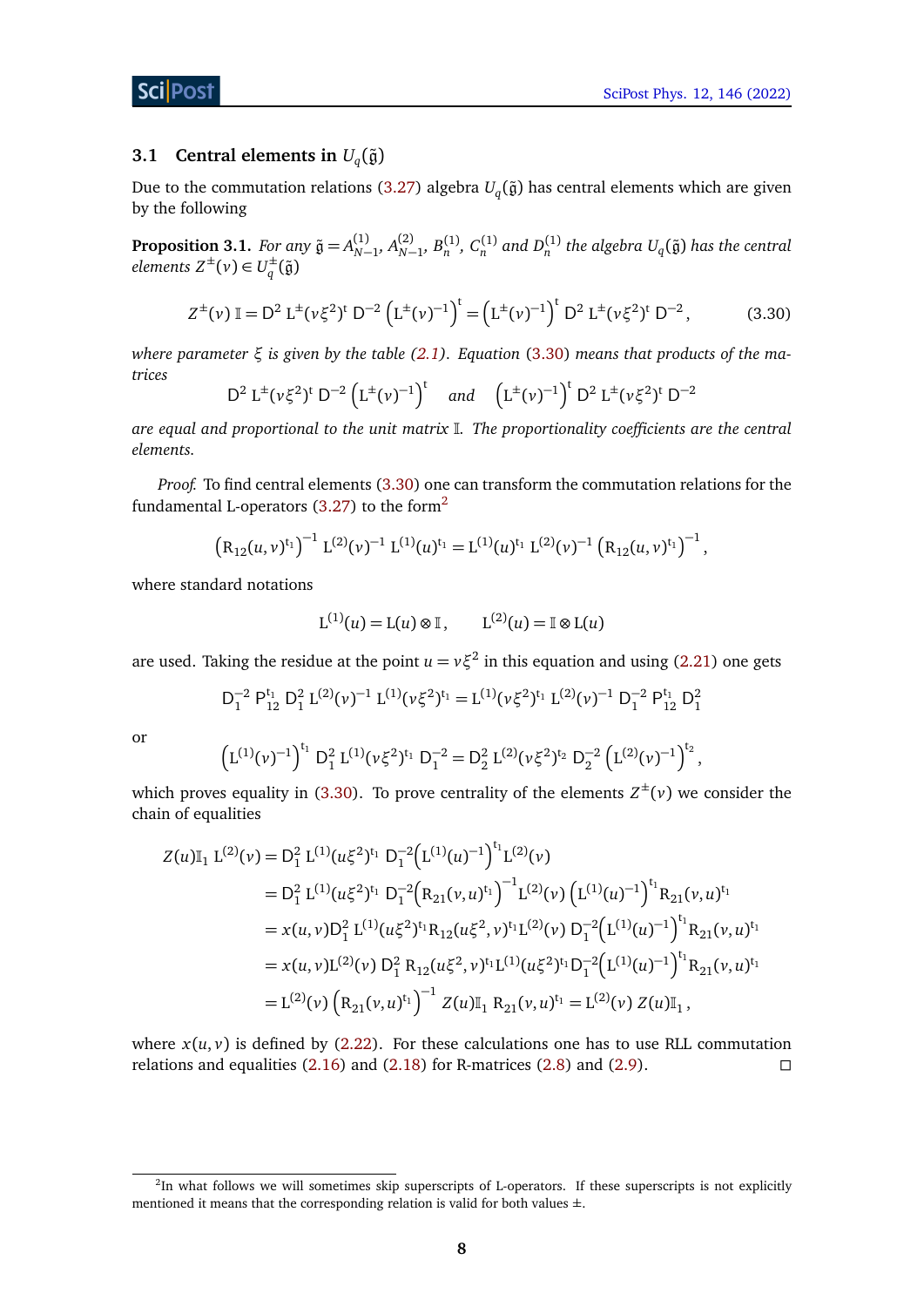**Remark 3.2.** Existence of the central element  $Z(u)$  for the Yangian  $Y(\mathfrak{gl}_N)$  was mentioned in [[14](#page-35-7)]. In this paper a *quantum Liouville formula* for the Yangian was considered. Analogous relation in the case of the algebra  $U_q(A^{(1)}_{N-1})$  takes the form

<span id="page-8-0"></span>
$$
Z^{\pm}(\nu) = \prod_{s=1}^{N} \frac{k_s^{\pm}(\nu q^{-2s})}{k_s^{\pm}(\nu q^{-2(s-1)})} = \frac{\text{q-det}\left(L^{\pm}(\nu q^{-2})\right)}{\text{q-det}\left(L^{\pm}(\nu)\right)}\tag{3.31}
$$

and can be proved in the same way as in the Yangian case [[15](#page-35-8)]. In [\(3.31\)](#page-8-0)  $k_{\ell}^{\pm}$ *`* (*v*) are diagonal Gauss coordinates introduced by [\(4.37\)](#page-9-1).

We set the central elements  $Z^\pm(u)$  equal to 1 in the algebra  $U_q(\tilde{\frak g}).$  We denote by  $\tilde U_q(A^{(1)}_{N-1})$ the algebra defined by  $U_q(\mathfrak{gl}_N)$ -invariant R-matrix [\(2.8\)](#page-3-2) without any restrictions to these central elements.

The pole structure of R-matrix for  $\tilde{g} = B_n^{(1)}, C_n^{(1)}, D_n^{(1)}, A_{N-1}^{(2)}$  given by [\(2.20\)](#page-5-6) yields other central elements in the corresponding algebras  $U_q(\tilde{\mathfrak{g}})$ . We have following

**Proposition 3.2.** *There are central elements*  $z^{\pm}(v) \in U_q^{\pm}$  $q^{\pm}(\tilde{\mathfrak{g}})$  for  $\tilde{\mathfrak{g}} = B_n^{(1)}, C_n^{(1)}, D_n^{(1)}$  and  $A_{N-1}^{(2)}$ *given by the equalities*

<span id="page-8-1"></span>
$$
z^{\pm}(\nu) \mathbb{I} = D L^{\pm}(\nu \xi)^{\dagger} D^{-1} L^{\pm}(\nu) = L^{\pm}(\nu) D L^{\pm}(\nu \xi)^{\dagger} D^{-1}.
$$
 (3.32)

*Again,* [\(3.32\)](#page-8-1) *means that products of the matrices*

$$
D L^{\pm}(\nu \xi)^t \ D^{-1} L^{\pm}(\nu) \quad \text{and} \quad L^{\pm}(\nu) \ D L^{\pm}(\nu \xi)^t \ D^{-1}
$$

*are proportional to the unity operator* I *and the proportionality coefficients are central elements. They are related to*  $Z^{\pm}(v)$  *by the relations* 

<span id="page-8-2"></span>
$$
Z^{\pm}(\nu) = z^{\pm}(\nu \xi) z^{\pm}(\nu)^{-1}.
$$
 (3.33)

*Proof.* Calculating residue at  $u = v\xi$  in the commutation relation [\(3.27\)](#page-6-1) one gets

$$
D_1^{-1} P_{12}^{t_1} D_1 L^{(1)}(\nu \xi) L^{(2)}(\nu) = L^{(2)}(\nu) L^{(1)}(\nu \xi) D_1^{-1} P_{12}^{t_1} D_1,
$$

which is equivalent to

$$
D_1 L^{(1)}(\nu \xi)^{t_1} D_1^{-1} L^{(1)}(\nu) = L^{(2)}(\nu) D_2 L^{(2)}(\nu \xi)^{t_2} D_2^{-1}.
$$

This proves [\(3.32\)](#page-8-1).

To prove that the elements  $z^{\pm}(u)$  are central elements in the algebra  $U_q(\tilde{\mathfrak{g}})$  we consider the product  $z(u) \mathbb{I}_1 \mathop{\rm L}\nolimits^{(2)}\!(v)$  and a chain of equalities

$$
z(u)I_1 L^{(2)}(v) = D_1 L^{(1)}(u\xi)^{t_1} D_1^{-1} L^{(1)}(u)L^{(2)}(v)
$$
  
\n
$$
= D_1 L^{(1)}(u\xi)^{t_1} D_1^{-1} R_{12}(u,v)^{-1} L^{(2)}(v) L^{(1)}(u) R_{12}(u,v)
$$
  
\n
$$
= x(u,v\xi) D_1 L^{(1)}(\xi u)^{t_1} R_{12}(u\xi,v)^{t_1} L^{(2)}(v) D_1^{-1} L^{(1)}(u) R_{12}(u,v)
$$
  
\n
$$
= x(u,v\xi) D_1 L^{(2)}(v) R_{12}(u\xi,v)^{t_1} L^{(1)}(u\xi)^{t_1} D_1^{-1} L^{(1)}(u) R_{12}(u,v)
$$
  
\n
$$
= L^{(2)}(v) R_{12}(u,v)^{-1} D_1 L^{(1)}(\xi u)^{t_1} D_1^{-1} L^{(1)}(u) R_{12}(u,v)
$$
  
\n
$$
= L^{(2)}(v) R_{12}(u,v)^{-1} z(u)I_1 R_{12}(u,v) = L^{(2)}(v) z(u)I_1.
$$

Equality [\(3.33\)](#page-8-2) can be proved by expressing  $\left(L^{\pm}(\nu)^{-1}\right)^t$  from [\(3.32\)](#page-8-1) and substituting it into  $(3.30)$ .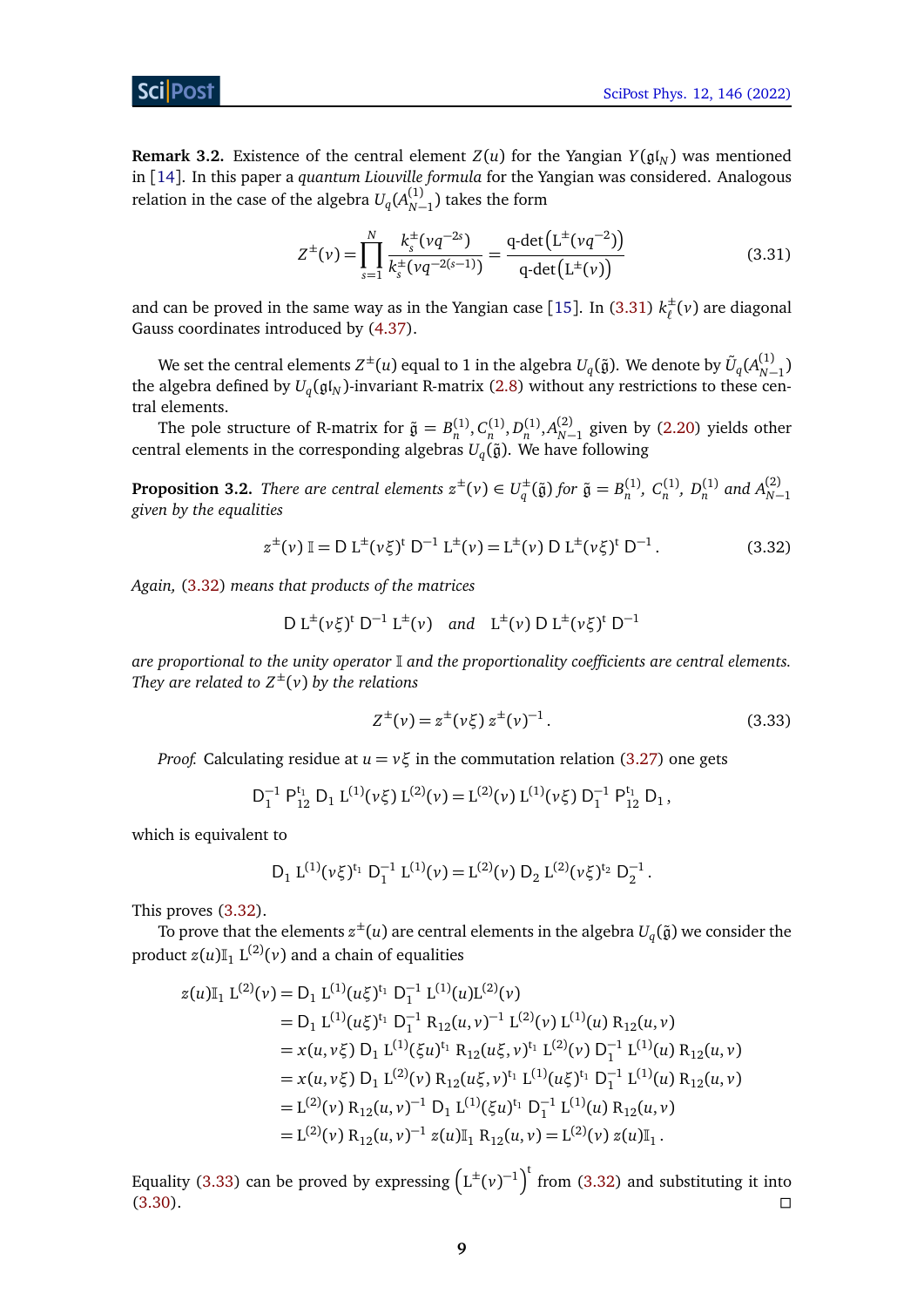For the algebras  $U_q(\tilde{g})$  with  $\tilde{g} = B_n^{(1)}, C_n^{(1)}, D_n^{(1)}, A_{N-1}^{(2)}$  we set central elements  $z^{\pm}(\nu) = 1$ . Then equalities  $(3.32)$  take the form

$$
D L^{\pm} (\nu \xi)^t \ D^{-1} = L^{\pm} (\nu)^{-1} \,,
$$

<span id="page-9-4"></span>or

$$
D \hat{L}^{\pm}(\nu \xi) D^{-1} = L^{\pm}(\nu), \qquad (3.34)
$$

where transposed-inversed L-operators  $\hat{L}^{\pm}(u)$  are defined as

<span id="page-9-2"></span>
$$
\hat{\mathcal{L}}^{\pm}(u) = \left(\mathcal{L}^{\pm}(u)^{\dagger}\right)^{-1}.\tag{3.35}
$$

.

Due to [\(3.33\)](#page-8-2) the central elements  $Z^{\pm}(v)$  also equal to 1 when  $z^{\pm}(v)=1$ . Then equality [\(3.30\)](#page-7-1) can be written in the form

$$
\hat{L}^{\pm}(\nu) = \left(L^{\pm}(u)^{t}\right)^{-1} = D^{-2} \left(L^{\pm}(\nu \xi^{-2})^{-1}\right)^{t} D^{2}
$$
\n(3.36)

and describes the relations between order of transposition and taking inverse of the fundamental L-operators in the algebra  $U_q(\tilde{\mathfrak{g}}).$ 

One can check that L-operators  $\hat{L}^{\pm}(u)$  given by [\(3.35\)](#page-9-2) satisfy the same commutation relations  $(3.27)$ . Let us apply to  $(3.27)$  the transposition  $(2.10)$  in both auxiliary spaces and use [\(2.12\)](#page-4-6) to get

$$
L^{(1)}(u)^{t_1} L^{(2)}(\nu)^{t_2} R_{12}(u,\nu) = R_{12}(u,\nu) L^{(2)}(\nu)^{t_2} L^{(1)}(u)^{t_1}
$$

Multiplying from both sides of this equality first by  $\hat{L}^{(1)}(u)$  and then by  $\hat{L}^{(2)}(\nu)$  one gets

$$
R_{12}(u, v) \hat{L}^{(1)}(u) \hat{L}^{(2)}(v) = \hat{L}^{(2)}(v) \hat{L}^{(1)}(u) R_{12}(u, v).
$$

Summarizing we conclude that the map

$$
L^{\pm}(u) \to \hat{L}^{\pm}(u)
$$

moves the algebra  $U_q(\tilde{\mathfrak{g}})$  into the algebra given by the same commutation relation [\(3.27\)](#page-6-1) but for the transposed-inversed L-operators  $\hat{L}^{\pm}(u)$ . One can also check that central elements  $\hat{Z}^{\pm}(v)$ and  $\hat{z}^{\pm}(\nu)$  defined by [\(3.30\)](#page-7-1) and [\(3.32\)](#page-8-1) with  $L^{\pm}(\nu)$  replaced by  $\hat{L}^{\pm}(\nu)$  are related to the central elements  $Z^{\pm}(\nu)$  and  $z^{\pm}(\nu)$  as follows

$$
\hat{Z}^{\pm}(\nu) = Z^{\pm}(\nu)^{-1}, \qquad \hat{z}^{\pm}(\nu) = z^{\pm}(\nu)^{-1}.
$$

### <span id="page-9-0"></span>**4 Gauss coordinates**

It is known [[16](#page-35-9)] that Gauss coordinates of L-operators introduced below by the equality [\(4.37\)](#page-9-1) are related to the Cartan-Weyl generators of the algebra  $U_q(\tilde{\mathfrak{g}})$ . The Cartan-Weyl generators satisfy certain ordering properties described in details in  $\left[3\right]$  $\left[3\right]$  $\left[3\right]$  and shortly presented in the section [4.1.](#page-10-0) In this paper we consider Gauss decomposition of the fundamental L-operators of the algebra  $U_q(\tilde{\mathfrak{g}})$ 

<span id="page-9-3"></span><span id="page-9-1"></span>
$$
L_{i,j}^{\pm}(u) = \sum_{\ell \le \min(i,j)} F_{j,\ell}^{\pm}(u) \; k_{\ell}^{\pm}(u) \; E_{\ell,i}^{\pm}(u), \tag{4.37}
$$

where one assumes that  $F_{i,i}^{\pm}(u) = E_{i,j}^{\pm}$  $_{i,i}^{\pm}(u) = 1$  for  $1 \le i \le N$ .

Gauss decompositions formula for the matrix entries of L-operators is associated with the products of lower triangular, diagonal and upper triangular matrices

$$
L^{\pm}(u)^{t} = \sum_{1 \leq i,j \leq N} L^{\pm}_{i,j}(u) e_{ij}^{t} = \left(\sum_{1 \leq i < j \leq N} e_{ij}^{t} F_{j,i}^{\pm}(u)\right) \cdot \left(\sum_{1 \leq i \leq N} e_{ii}^{t} k_{i}^{\pm}(u)\right) \cdot \left(\sum_{1 \leq i < j \leq N} e_{ji}^{t} E_{i,j}^{\pm}(u)\right). \tag{4.38}
$$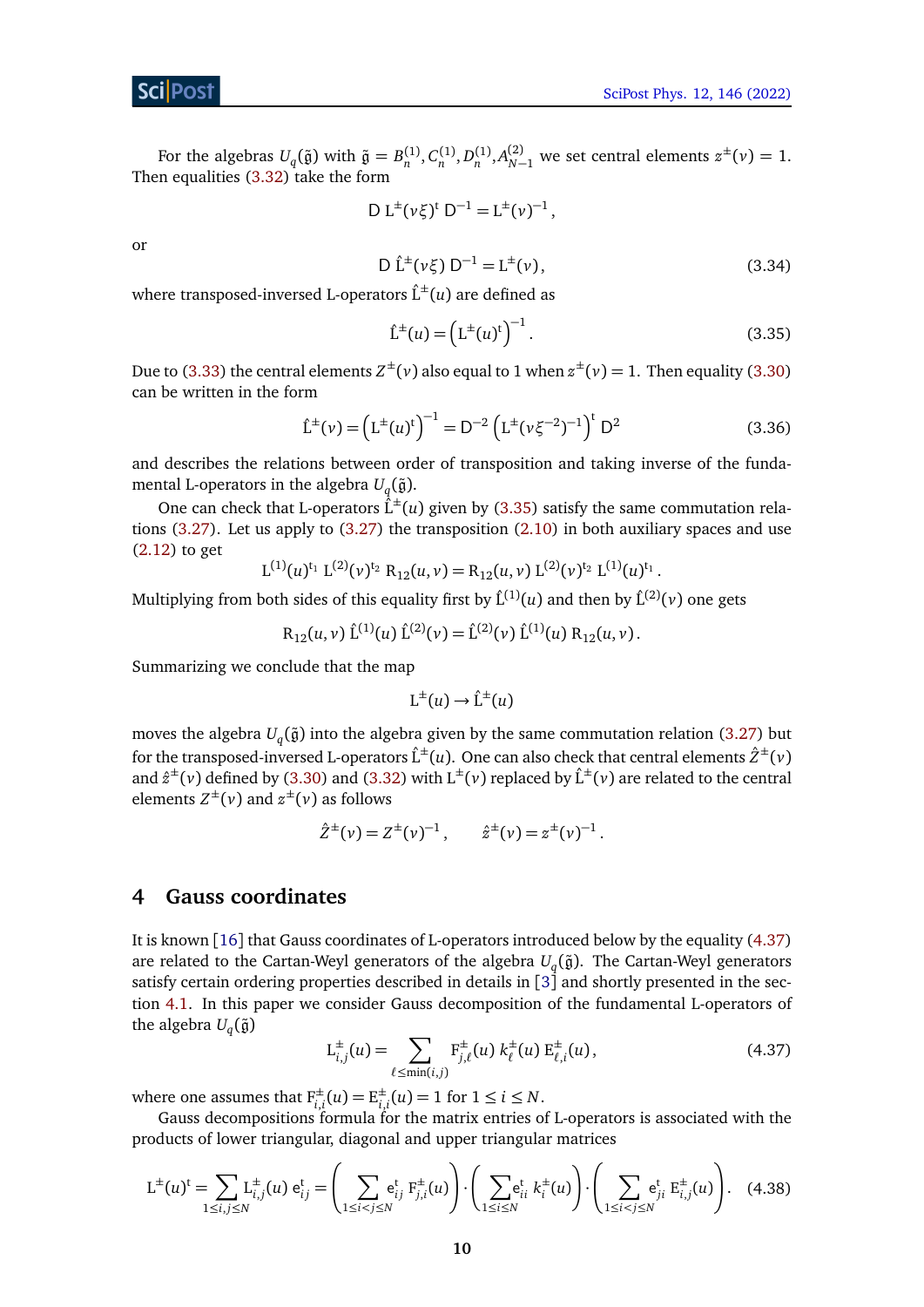Equality [\(4.38\)](#page-9-3) allows to obtain Gauss decomposition of L-operators  $\hat{L}^{\pm}(u)$ . Indeed, using multiplication rule for  $e_{ij}^t = \varepsilon_i \varepsilon_j e_{j'i'}$ 

<span id="page-10-1"></span>
$$
\mathsf{e}_{ij}^{\mathsf{t}}\cdot \mathsf{e}_{kl}^{\mathsf{t}}=\delta_{il}\;\mathsf{e}_{kj}^{\mathsf{t}}
$$

and taking inverse of both sides of the equality [\(4.38\)](#page-9-3)

$$
\hat{L}^{\pm}(u) = ((L^{\pm}(u))^{t})^{-1} = \sum_{1 \le i,j \le N} e_{ij} \hat{L}_{i,j}^{\pm}(u)
$$
\n
$$
= \left(\sum_{1 \le i \le j \le N} e_{ji}^{t} \tilde{E}_{i,j}^{\pm}(u)\right) \cdot \left(\sum_{1 \le i \le N} e_{ii}^{t} k_{i}^{\pm}(u)^{-1}\right) \cdot \left(\sum_{1 \le i \le j \le N} e_{ij}^{t} \tilde{F}_{j,i}^{\pm}(u)\right)
$$
\n(4.39)

one obtains

<span id="page-10-2"></span>
$$
\hat{\mathbf{L}}_{i,j}^{\pm}(u) = \varepsilon_i \varepsilon_j \sum_{\ell \le \min(i,j)} \tilde{\mathbf{E}}_{i',\ell'}^{\pm}(u) \; k_{\ell'}^{\pm}(u)^{-1} \; \tilde{\mathbf{F}}_{\ell',j'}^{\pm}(u), \tag{4.40}
$$

where equality  $\varepsilon_i \varepsilon_j = \varepsilon_{i'} \varepsilon_{j'}$  was used. Gauss coordinates  $\tilde{F}^{\pm}_{j,i}(u)$  and  $\tilde{E}^{\pm}_{i,j}(u)$  in [\(4.39\)](#page-10-1) and [\(4.40\)](#page-10-2) satisfy recurrence relations

$$
\sum_{i\leq \ell\leq j} \mathbf{F}_{j,\ell}^{\pm}(u)\tilde{\mathbf{F}}_{\ell,i}^{\pm}(u)=\delta_{ij} \text{ and } \sum_{i\leq \ell\leq j} \mathbf{E}_{i,\ell}^{\pm}(u)\tilde{\mathbf{E}}_{\ell,j}^{\pm}(u)=\delta_{ij},
$$

which can be resolved in the form

$$
\tilde{F}_{j,i}^{\pm}(u) = -F_{j,i}^{\pm}(u) + \sum_{\ell=1}^{j-i-1} (-)^{\ell+1} \sum_{j>i_{\ell} > \dots > i_1 > i} F_{j,i_{\ell}}^{\pm}(u) F_{i_{\ell},i_{\ell-1}}^{\pm}(u) \cdots F_{i_2,i_1}^{\pm}(u) F_{i_1,i}^{\pm}(u)
$$

and

$$
\tilde{\mathrm{E}}_{i,j}^{\pm}(u) = -\mathrm{E}_{i,j}^{\pm}(u) + \sum_{\ell=1}^{j-i-1} (-)^{\ell+1} \sum_{j>i_{\ell} > \dots > i_1 > i} \mathrm{E}_{i,i_1}^{\pm}(u) \mathrm{E}_{i_1,i_2}^{\pm}(u) \cdots \mathrm{E}_{i_{\ell-1},i_{\ell}}^{\pm}(u) \mathrm{E}_{i_{\ell},j}^{\pm}(u).
$$

### <span id="page-10-0"></span>**4.1 Normal ordering of the Gauss coordinates**

In order to obtain commutation relations for Gauss coordinates from [\(3.28\)](#page-6-0) one can use the normal ordering of the Cartan-Weyl generators [[3](#page-34-3)].

Let  $U^{\pm}_{\epsilon}$  $_f^{\pm}$ ,  $U_e^{\pm}$  $\frac{1}{e}$  and  $U_k^{\pm}$  $\frac{d}{k}$  be subalgebras of  $U_q(\tilde{\mathfrak{g}})$  formed by the modes of the Gauss coordinates  $F_i^{\pm}$  $j_{j,i}^{\pm}(u), \operatorname{E}_{i,j}^{\pm}(u)$  and  $k_j^{\pm}$  $_j^\pm(u)$ , respectively. The fact that these unions of generators are subalgebras follows from the identification of modes of Gauss coordinates with Cartan-Weyl generators [[16](#page-35-9)]. It is known that Cartan-Weyl generators have two natural circular orderings which imply the normal ordering of the subalgebras formed by the Gauss coordinates. These orderings are

$$
\cdots \prec U_k^- \prec U_f^- \prec U_f^+ \prec U_k^+ \prec U_e^+ \prec U_e^- \prec U_k^- \prec \cdots
$$
 (4.41)

<span id="page-10-4"></span><span id="page-10-3"></span>or

<span id="page-10-5"></span>
$$
\cdots \prec U_k^+ \prec U_f^+ \prec U_f^- \prec U_k^- \prec U_e^- \prec U_e^+ \prec U_k^+ \prec \cdots. \tag{4.42}
$$

If one places subalgebras  $U_f^{\pm}$  $_f^{\pm}$ ,  $U_e^{\pm}$  $\frac{d}{e}$  and  $U_k^{\pm}$  $\frac{1}{k}$  onto circles

*U* − *e U* + *e U* − *<sup>k</sup> <sup>U</sup>* + *k U* − *f U* + *f* and *U* − *e U* + *e U* − *<sup>k</sup> <sup>U</sup>* + *k U* − *f U* + *f* (4.43)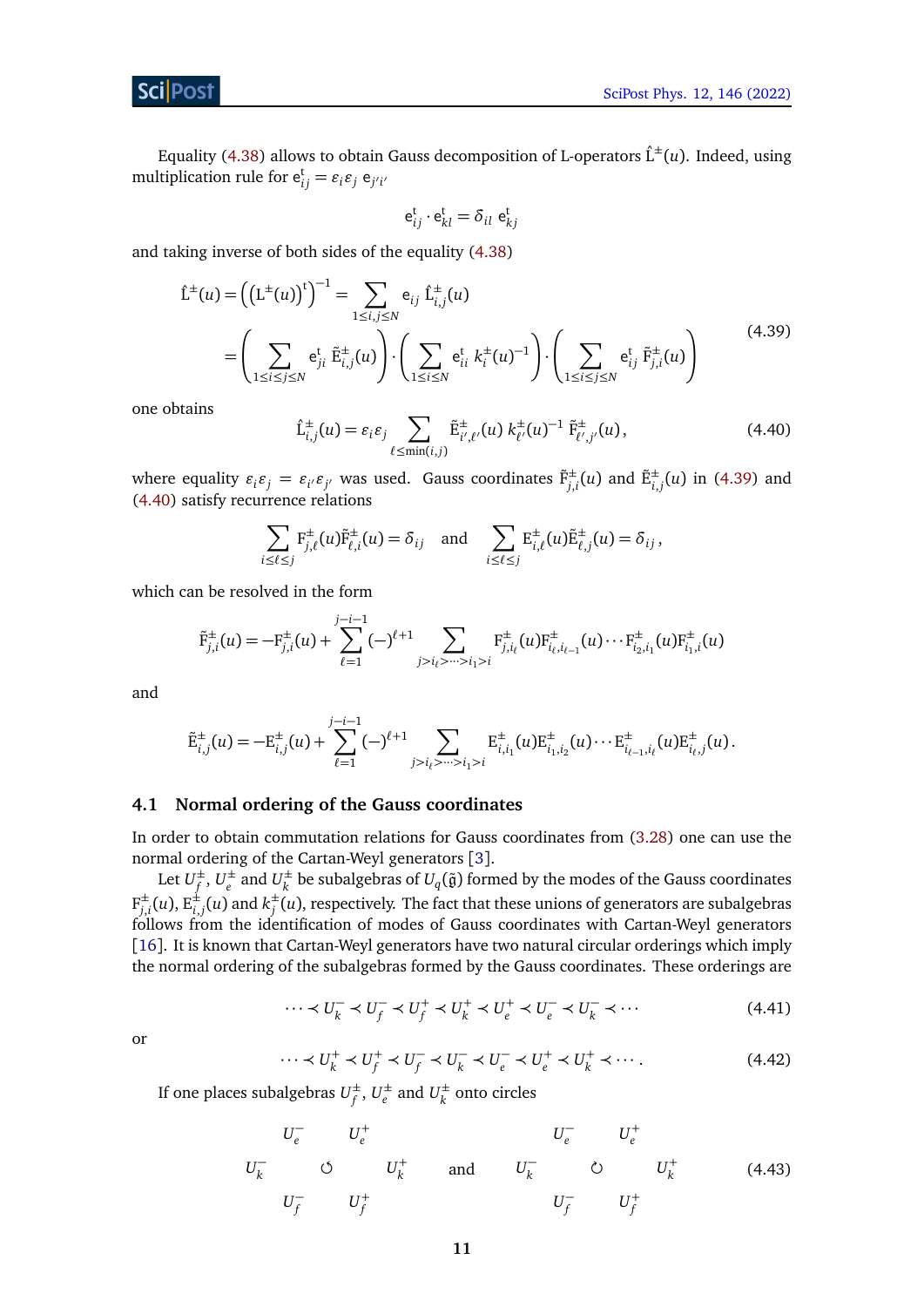then ordering [\(4.41\)](#page-10-3) is counterclockwise in the left circle and the ordering [\(4.42\)](#page-10-4) is clockwise in the right circle of [\(4.43\)](#page-10-5). The general theory of the Cartan-Weyl basis allows to prove that in both types of ordering the unions of subalgebras  $U_f^{\pm}$  $_f^{\pm}$ ,  $U_e^{\pm}$  $\frac{d}{e}$  and  $U_k^{\pm}$  $\frac{d}{k}$  along smallest arcs between starting and ending points are subalgebras in  $U_q(\tilde{\mathfrak{g}})$ . For example, the union of subalgebras  $U_f^+ \cup U_k^+$  or  $U_f^$  $f\cup U_f^+\cup U_k^+$  or  $U_q^+(\tilde{\mathfrak{g}})=U_f^+\cup U_k^+\,\dot\cup\, U_e^+$  and so on are subalgebras in  $U_q(\tilde{\mathfrak{g}}).$ 

The notion of the normal ordering yields a powerful practical tool to get relations for the Gauss coordinates of the specific type. In any relation which contains Gauss coordinates of the different types one first has to order all monomials according to [\(4.41\)](#page-10-3) or [\(4.42\)](#page-10-4) and then single out all the terms which belong to the one of subalgebras which is composed from the Gauss coordinates of the necessary type. We call this procedure *a restriction* to subalgebras in  $U_q(\tilde{\mathfrak{g}})$ and will use this method to get relations between Gauss coordinates from RLL-commutation relations [\(3.28\)](#page-6-0).

Subalgebras  $U_a^{\pm}$  $q^{\pm}(\tilde{\mathfrak{g}}) = U_f^{\pm}$  $f$ <sup>±</sup>∪ $U_k$ <sup>±</sup> *k* ∪*U* ± *<sup>e</sup>* were already introduced above as Borel subalgebras in  $U_q(\tilde{\mathfrak{g}}).$  To descride so called 'new realization' of these algebras in terms of the currents [[5](#page-34-5)] one has to consider different types of Borel subalgebras  $U_f = U_f^ U_f^+ \cup U_k^+$  and  $U_e = U_e^+ \cup U_e^-$ −<br> *e* ∪*U*<sup>*k*</sup> *k* . In [[18](#page-35-10)] certain projections *P* ±  $f$ <sup> $f$ </sup> and  $P_e^{\pm}$ *e* onto intersections of the Borel subalgebras of the different types were introduced. These projections were further investigated in [[3](#page-34-3)] for the ordering [\(4.41\)](#page-10-3) and was used for the first time in [[19](#page-35-11)] to describe the off-shell Bethe vectors or weight functions in terms of the Cartan-Weyl generators. One can check that the action of the projections *P* ±  $f$ <sup> $f$ </sup> and  $P_e^{\pm}$  $e^{\pm}$  onto Borel subalgebras  $U_f$  and  $U_e$  introduced in [[18](#page-35-10)] coincides with restrictions onto subalgebras  $U_f^{\pm}$  $f_f^{\pm}$  and  $U_e^{\pm}$ *e* defined for the ordering [\(4.41\)](#page-10-3).

## <span id="page-11-0"></span>**5 Embedding theorem**

Each algebra  $\tilde{g}$  of the type  $B_n^{(1)}$ ,  $C_n^{(1)}$ ,  $D_n^{(1)}$  and  $A_{N-1}^{(2)}$  has rank *n* as rank of the underlying finite dimensional algebra. To stress this fact we will use notation  $U_q^n(\tilde{\mathfrak{g}})$  to denote explicitly rank for any of the quantum loop algebras considered in this paper. Following ideas of the paper [[7](#page-35-1)] we consider in this section embedding of smaller algebras  $U_q^{n-1}(\tilde{\mathfrak{g}}) \hookrightarrow U_q^n(\tilde{\mathfrak{g}})$ . To note that R-matrix corresponds to the algebra  $U_q^n(\tilde{\mathfrak{g}})$  we will use superscript  $\mathrm{R}^n(u,v),$   $\mathbb{R}^n(u,v),$   $\mathbb{Q}^n(u,v),$ etc.

In this paper we use Gauss decomposition of the L-operators for the algebra  $U_q^n(\tilde{\mathfrak{g}})$  given by [\(4.37\)](#page-9-1)

<span id="page-11-1"></span>
$$
L_{i,j}^{\pm}(u) = \sum_{1 \leq \ell \leq \min(i,j)} F_{j,\ell}^{\pm}(u) k_{\ell}^{\pm}(u) E_{\ell,i}^{\pm}(u)
$$
  
=  $M_{i,j}^{\pm}(u) + F_{j,1}^{\pm}(u)k_1^{\pm}(u)E_{1,i}^{\pm}(u) = M_{i,j}^{\pm}(u) + L_{1,j}^{\pm}(u)L_{1,1}^{\pm}(u)^{-1}L_{i,1}^{\pm}(u)$ . (5.44)

Let us consider matrix entries  $M_{i,j}^{\pm}(u)$  defined by [\(5.44\)](#page-11-1) for  $1 < i,j < N$ . These are matrix entries of the  $(N-2) \times (N-2)$  matrix  $M^{\pm}(u)$  of the fundamental L-operators for the algebra  $U_q^{n-1}(\tilde{\mathfrak{g}})$ . For  $1 < i, j < N$  matrix entries  $\mathsf{M}_{i,j}^\pm(u)$  have Gauss decomposition

<span id="page-11-4"></span>
$$
M_{i,j}^{\pm}(u) = \sum_{2 \le \ell \le \min(i,j)} F_{j,\ell}^{\pm}(u) \; k_{\ell}^{\pm}(u) \; E_{\ell,i}^{\pm}(u). \tag{5.45}
$$

For  $\tilde{\mathfrak{g}} = B_n^{(1)}, C_n^{(1)}, D_n^{(1)}$  and  $A_{N-1}^{(2)}$  we have following

<span id="page-11-2"></span>**Theorem 5.1.** The commutation relations for the  $U_q^{n-1}(\tilde{\mathfrak{g}})$  matrix entries  $\mathsf{M}_{i,j}^{\pm}(u)$  follow from the *Yang-Baxter equation [\(2.14\)](#page-4-7) and the commutation relations [\(3.27\)](#page-6-1) in U<sup>n</sup> q* (g˜) *and take the form*  $(\mu, \rho = \pm)$ 

<span id="page-11-3"></span>
$$
\mathrm{R}_{12}^{n-1}(u,v)\left(\mathrm{M}^{\mu}(u)\otimes\mathbb{I}\right)\left(\mathbb{I}\otimes\mathrm{M}^{\rho}(v)\right)=\left(\mathbb{I}\otimes\mathrm{M}^{\rho}(v)\right)\left(\mathrm{M}^{\mu}(u)\otimes\mathbb{I}\right)\mathrm{R}_{12}^{n-1}(u,v).\tag{5.46}
$$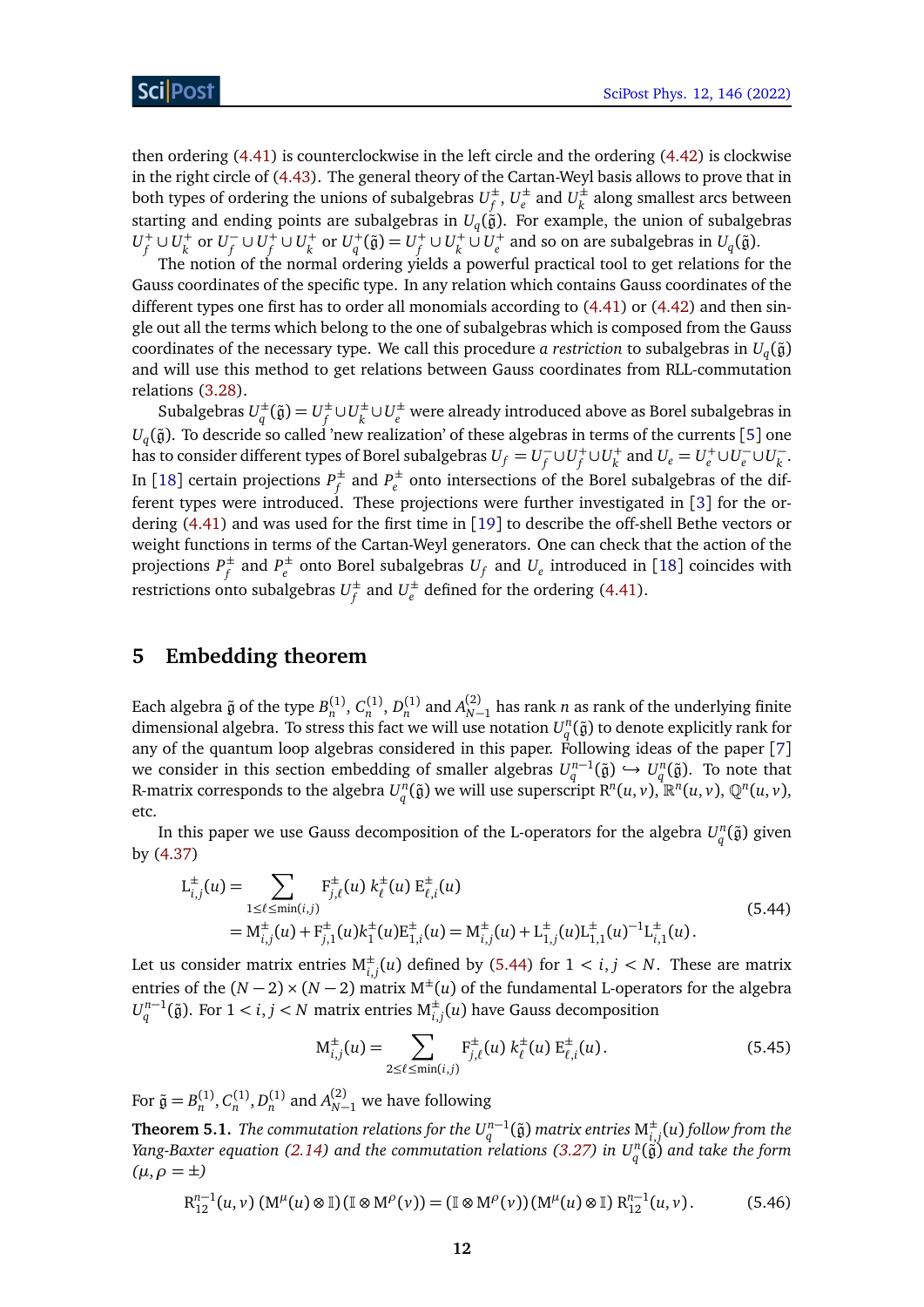To prove this theorem we formulate auxiliarly Lemmas [5.2](#page-12-0) and [5.3.](#page-12-1) Let  $\mathbb{L}^{(1,2)}(u)$  be fused L-operator defined as (we again skip superscripts of L-operators to avoid bulky notations)

<span id="page-12-2"></span>
$$
\mathbb{L}^{(1,2)}(u) = \mathbb{R}(1,q^2) \mathbb{L}^{(1)}(u) \mathbb{L}^{(2)}(q^2u) = \mathbb{L}^{(2)}(q^2u) \mathbb{L}^{(1)}(u) \mathbb{R}(1,q^2).
$$

One can calculate its (*i*, *j*; 1, 1) matrix element

$$
\mathbb{L}_{i,j;1,1}(u) = \langle i, 1 | \mathbb{L}^{(1,2)}(u) | j, 1 \rangle = \sum_{k,l=1}^{N} \mathbb{R}_{i,k;1,l}(1, q^2) \mathbb{L}_{k,j}(u) \mathbb{L}_{l,1}(q^2u)
$$
\n
$$
= \mathbb{L}_{i,j}(u) \mathbb{L}_{1,1}(q^2u) - q \mathbb{L}_{1,j}(u) \mathbb{L}_{i,1}(q^2u), \tag{5.47}
$$

where  $|i, j\rangle = |i\rangle \otimes |j\rangle$  and  $\langle i, j| = \langle i | \otimes \langle j |$  are vectors in  $(\mathbb{C}^N)^{\otimes 2}$  such that  $\langle i | j \rangle = \delta_{ij}$ . The commutation relations for  $1 < i < N$ 

$$
L_{1,1}(u)^{-1}L_{i,1}(u) = q L_{i,1}(q^2 u)L_{1,1}(q^2 u)^{-1}
$$

and [\(5.47\)](#page-12-2) imply that L-operators M(*u*) for the algebra  $U_q^{n-1}(\tilde{\mathfrak{g}})$  can be presented as

<span id="page-12-3"></span>
$$
M_{i,j}(u) = L_{i,j;1,1}(u) L_{1,1}(q^2 u)^{-1},
$$
\n(5.48)

where  $1 < i, j < N$ .

<span id="page-12-0"></span>**Lemma 5.2.** *There is a commutativity of the matrix entries in*  $U_q^n(\tilde{\mathfrak{g}})$ 

<span id="page-12-5"></span>
$$
L_{1,1}(u) M_{i,j}(v) = M_{i,j}(v) L_{1,1}(u), \quad 1 < i, j < N.
$$

According to [\(5.48\)](#page-12-3) matrix entries  $M_{i,j}(u)$  are proportional to the matrix entries  $\mathbb{L}_{i,j;1,1}(u)$ up to commuting with  $\mathbb{L}_{i,i;1,1}(u)$  invertible operator  $L_{1,1}(v)$  (see Appendix [A\)](#page-22-0). It yields that the commutation relations for M*i*,*<sup>j</sup>* (*u*) should coincide with the commutation relations of  $\mathbb{L}_{i,i;1,1}(u)$ . To find the commutation relations for the matrix entries  $\mathbb{L}_{i,i;1,1}(u)$  we need following

<span id="page-12-1"></span>**Lemma 5.3.** *There are equalities for*  $1 < i, j < N$ 

$$
R_{12}^{n}(1,q^{2})R_{34}^{n}(1,q^{2})R_{14}^{n}(u,q^{2}\nu)R_{13}^{n}(u,\nu)|i,1,j,1\rangle = R_{12}^{n}(1,q^{2})R_{34}^{n}(1,q^{2})R_{13}^{n-1}(u,\nu)|i,1,j,1\rangle
$$
 (5.49)

<span id="page-12-6"></span>*and*

$$
\langle i, 1, j, 1 | R_{13}^n(u, v) R_{14}^n(u, q^2 v) R_{34}^n(1, q^2) R_{12}^n(1, q^2) = \langle i, 1, j, 1 | R_{13}^{n-1}(u, v) R_{34}^n(1, q^2) R_{12}^n(1, q^2), (5.50)
$$

where  $|i,k,j,l\rangle=|i\rangle\otimes|k\rangle\otimes|j\rangle\otimes|l\rangle$  and  $\langle i,k,j,l|=\langle i|\otimes\langle k|\otimes\langle j|\otimes\langle l|$  are vectors in  $\left(\mathbb{C}^N\right)^{\otimes 4}$ .

Proofs of the Lemmas [5.2](#page-12-0) and [5.3](#page-12-1) can be found in Appendix [A.](#page-22-0)

To prove theorem [5.1](#page-11-2) we consider RLL-commutation relations for L-operators L(*u*) and  $\mathbb{L}(v)$  [\(A.80\)](#page-22-1) and for  $1 < i_1, j_1, i_2, j_2 < N$  take the matrix element of this commutation relation

<span id="page-12-4"></span>
$$
\langle i_1, 1, j_1, 1 | R_{23}^n(q^2u, v) R_{13}^n(u, v) R_{24}^n(u, v) R_{14}^n(u, q^2v) R_{12}^n(1, q^2) R_{34}^n(1, q^2)
$$
  
\n
$$
\times L^{(1)}(u) L^{(2)}(q^2u) L^{(3)}(v) L^{(4)}(q^2v) | i_2, 1, j_2, 1 \rangle
$$
  
\n
$$
= \langle i_1, 1, j_1, 1 | L^{(3)}(v) L^{(4)}(q^2v) L^{(1)}(u) L^{(2)}(q^2u)
$$
  
\n
$$
\times R_{34}^n(1, q^2) R_{12}^n(1, q^2) R_{14}^n(u, q^2v) R_{24}^n(u, v) R_{13}^n(u, v) R_{23}^n(q^2u, v) | i_2, 1, j_2, 1 \rangle.
$$
\n(5.51)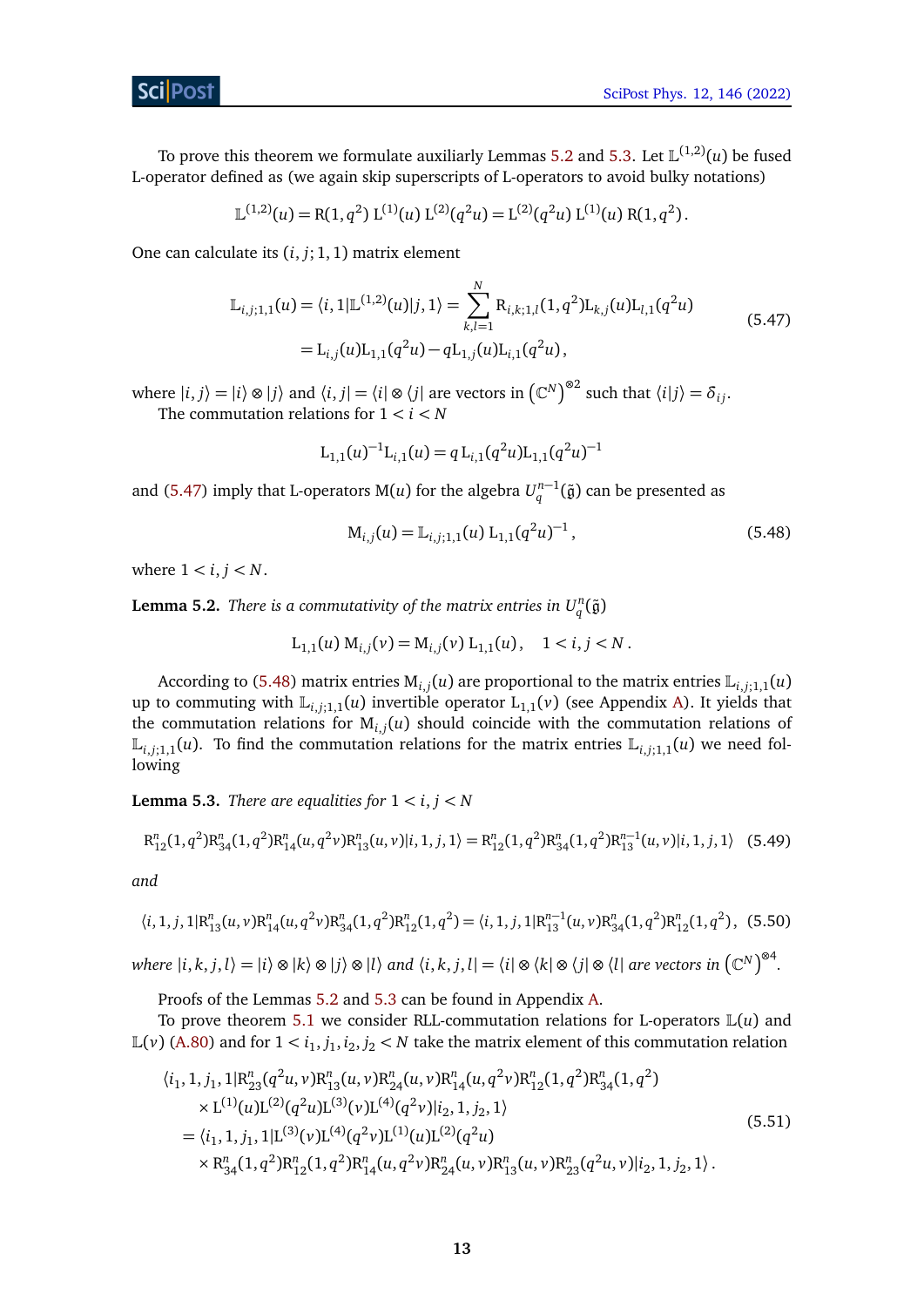Let us transform last line in [\(5.51\)](#page-12-4) using Lemma [5.3,](#page-12-1) equality [\(A.81\)](#page-23-0) and Yang-Baxter equation [\(2.14\)](#page-4-7). We have

<span id="page-13-1"></span>
$$
R_{34}^{n}(1, q^{2})R_{12}^{n}(1, q^{2})R_{14}^{n}(u, q^{2}\nu)R_{24}^{n}(u, \nu)R_{13}^{n}(u, \nu)R_{23}^{n}(q^{2}u, \nu)|i_{2}, 1, j_{2}, 1\rangle
$$
  
\n
$$
= R_{12}^{n}(1, q^{2})R_{13}^{n}(u, \nu)R_{14}^{n}(u, q^{2}\nu)R_{34}^{n}(1, q^{2})R_{24}^{n}(u, \nu)R_{23}^{n}(q^{2}u, \nu)|i_{2}, 1, j_{2}, 1\rangle
$$
  
\n
$$
= f(q^{2}u, \nu)R_{12}^{n}(1, q^{2})R_{34}^{n}(1, q^{2})R_{14}^{n}(u, q^{2}\nu)R_{13}^{n}(u, \nu)|i_{2}, 1, j_{2}, 1\rangle
$$
  
\n
$$
= f(q^{2}u, \nu)R_{12}^{n}(1, q^{2})R_{34}^{n}(1, q^{2})R_{13}^{n-1}(u, \nu)|i_{2}, 1, j_{2}, 1\rangle.
$$
\n(5.52)

At the second step of this calculation we used equality [\(A.81\)](#page-23-0) taken at  $u \to q^2 u$  and scaling invariance of R-matrix [\(2.11\)](#page-4-8).

Analogously first line in [\(5.51\)](#page-12-4) can be transformed to

$$
\langle i_1, 1, j_1, 1 | R_{23}^n(q^2u, v) R_{13}^n(u, v) R_{24}^n(u, v) R_{14}^n(u, q^2v) R_{12}^n(1, q^2) R_{34}^n(1, q^2)
$$
  
=  $f(q^2u, v) \langle i_1, 1, j_1, 1 | R_{13}^{n-1}(u, v) R_{12}^n(1, q^2) R_{34}^n(1, q^2),$  (5.53)

where we used [\(A.82\)](#page-23-1) at  $v \rightarrow q^{-2}v$ .

Equalities  $(5.52)$  and  $(5.53)$  allow to rewrite  $(5.51)$  in the form

<span id="page-13-2"></span>
$$
\langle i_1, 1, j_1, 1 | R_{13}^{n-1}(u, v) \mathbb{L}^{(1,2)}(u) \mathbb{L}^{(3,4)}(v) | i_2, 1, j_2, 1 \rangle
$$
  
= 
$$
\langle i_1, 1, j_1, 1 | \mathbb{L}^{(3,4)}(v) \mathbb{L}^{(1,2)}(u) R_{13}^{n-1}(u, v) | i_2, 1, j_2, 1 \rangle
$$

which proves the statement of theorem  $(5.46)$  due to Lemma [5.2](#page-12-0) and relation  $(5.48)$ .

Theorem [5.1](#page-11-2) implies that in order to find the commutation relations between Gauss coordinates in the algebra  $U_q^n(\tilde{\mathfrak{g}})$  it is sufficient to obtain these commutation relations for the smallest rank nontrivial algebras. We will find such commutation relations in the algebras *U*<sub>*q*</sub>( $\tilde{g}$ ) for  $\tilde{g}$  of the types  $B_n^{(1)}$ ,  $C_n^{(1)}$ ,  $D_n^{(1)}$ ,  $A_{N-1}^{(2)}$  in Appendix [C.](#page-26-0)

We can formulate analogous statement for the algebra  $U_q(A_{N-1}^{(1)})$ . Let  $\mathrm{M}_{i,j}(u)$  for  $1 < i,j \leq N$ be matrix entries of the L-operators for the algebra  $U_q(A_{N-2}^{(1)})$  defined by [\(5.45\)](#page-11-4). Denote by  $\mathbb{R}^N(u,v)$  R-matrix [\(2.8\)](#page-3-2) for the algebra  $U_q(A^{(1)}_{N-1})$ . Using similar arguments as above we can prove following

**Proposition 5.4.** *The commutation relations of the matrix entries* M*i*,*<sup>j</sup>* (*u*) *and their Gauss coor* $d$  *dinates of the fundamental L-operators of the algebra*  $U_q(A^{(1)}_{N-2})$  *for*  $1 <$  $i,j$  $\leq$  $N$  *follow from the*  $\alpha$  *commutation relations [\(3.27\)](#page-6-1) for the algebra*  $U_q(A_{N-1}^{(1)})$  *and take the same form with R-matrix*  $\mathbb{R}^{N-1}(u,v)$ .

We are not going to provide a proof of this Proposition since it can be performed in a similar way as the proof of theorem [5.1.](#page-11-2) Practical meaning of this Proposition is that in order to obtain the commutation relations between Gauss coordinates for the algebra  $U_q(A^{(1)}_{N-1})$  it is sufficient to consider the commutation relations for the algebras at small values of *N*.

#### <span id="page-13-0"></span>**5.1 Embedding in terms of the Gauss coordinates**

Let us introduce 'alternative' to [\(4.37\)](#page-9-1) Gauss decomposition of the fundamental L-operators

$$
L(u) = \left(\sum_{1 \leq i \leq j \leq N} e_{ji} \bar{E}_{i,j}(q^{-2(i-1)}u)\right) \times \left(\sum_{1 \leq i \leq N} e_{ii} \bar{k}_i(q^{-2(i-1)}u)\right) \cdot \left(\sum_{1 \leq i \leq j \leq N} e_{ij} \bar{F}_{j,i}(q^{-2(i-1)}u)\right),
$$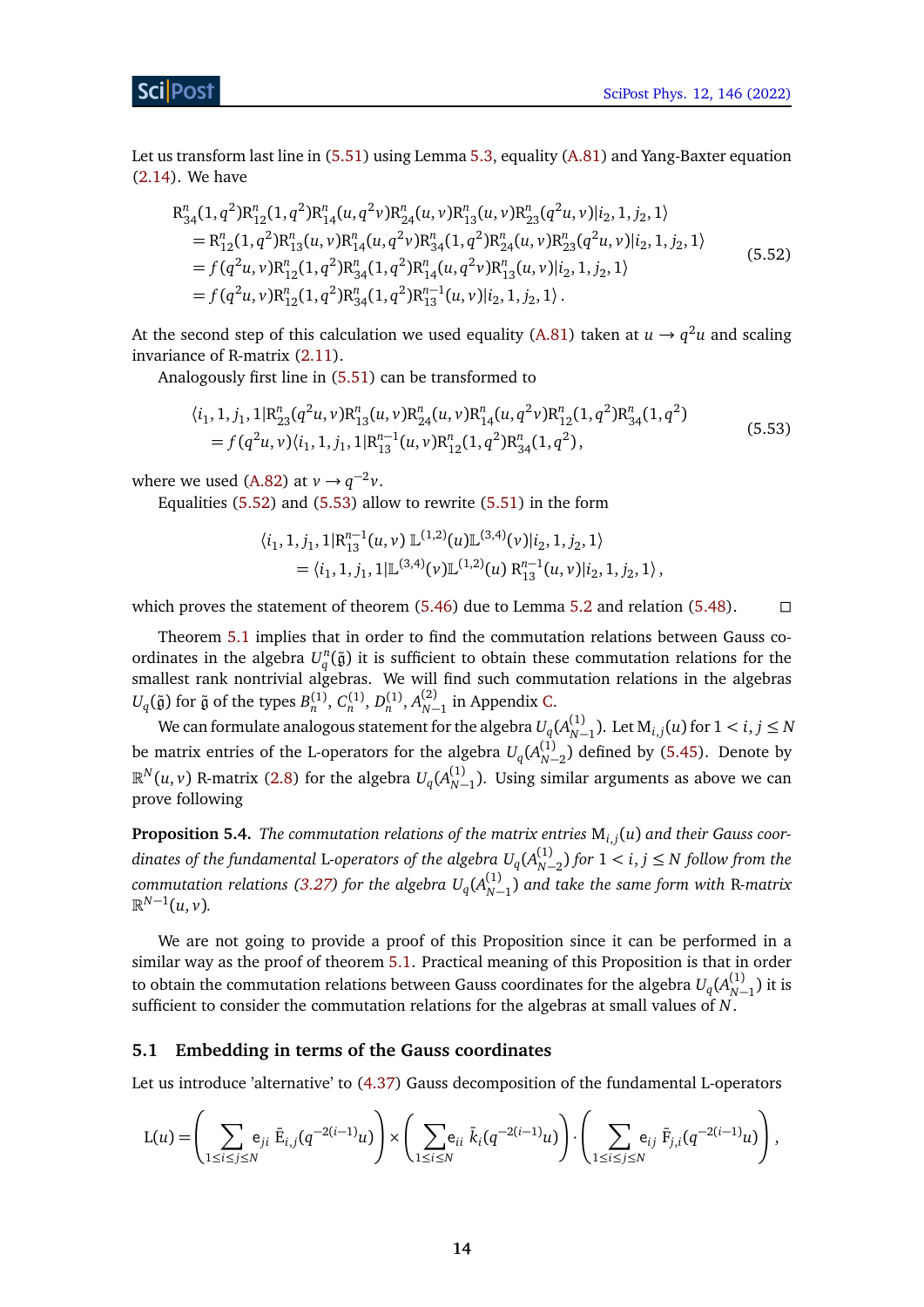where shifts by  $q^{-2(i-1)}$  in the arguments of 'alternative' Gauss coordinates  $\bar{\bm{\mathsf{F}}}_{j,i}(u)$ ,  $\bar{\bm{\mathsf{E}}}_{i,j}(u)$  and  $\bar{k}_i(u)$  are introduced for the further convenience. In terms of these Gauss coordinates matrix entries of L-operators have the form

<span id="page-14-1"></span>
$$
L_{i,j}(u) = \sum_{1 \leq \ell \leq \min(i,j)} \bar{E}_{\ell,i}(q^{-2(\ell-1)}u) \,\bar{k}_{\ell}(q^{-2(\ell-1)}u) \,\bar{F}_{j,\ell}(q^{-2(\ell-1)}u). \tag{5.54}
$$

In [\(5.54\)](#page-14-1) we assume that  $\bar{F}_{i,i}^{\pm}(u) = \bar{E}_{i,i}^{\pm}(u) = 1$  for  $1 \le i \le N$ .

Our goal is to find relations between Gauss coordinates  $F_{j,i}(u)$ ,  $E_{i,j}(u)$ ,  $k_j(u)$  and  $\overline{F}_{j,i}(u)$ ,  $\bar{\bm{\mathrm{E}}}_{i,j}(u)$ ,  $\bar{k}_j(u)$ . This is given by

<span id="page-14-0"></span>**Proposition 5.5.** For  $\tilde{\mathfrak{g}}=B_n^{(1)},C_n^{(1)},D_n^{(1)},A_{N-1}^{(2)}$  Gauss coordinates  $\bar{\mathrm{F}}_{j,i}^{\pm}(u)$ ,  $\bar{\mathrm{E}}_{i,j}^{\pm}(u)$  and  $\bar{k}_j^{\pm}$ *j* (*u*) *are related to the initial Gauss coordinates* F ±  $j, i$ <sup>t</sup> $(u)$ , E<sup> $\pm$ </sup><sub>i</sub>  $_{i,j}^{\pm}(u)$  and  $k_j^{\pm}(u)$ :

<span id="page-14-10"></span><span id="page-14-9"></span>
$$
\bar{F}_{j,i}^{\pm}(u) = q F_{j,i}^{\pm}(q^{-2}u),\tag{5.55}
$$

$$
\bar{\mathbf{E}}_{i,j}^{\pm}(u) = q^{-1} \mathbf{E}_{i,j}^{\pm}(q^{-2}u),\tag{5.56}
$$

<span id="page-14-2"></span>
$$
\bar{k}_{\ell}^{\pm}(u) = k_{\ell}^{\pm}(u) \prod_{s=1}^{\ell-1} \frac{k_s^{\pm}(q^{2(\ell-s)}u)}{k_s^{\pm}(q^{2(\ell-s-1)}u)},
$$
\n(5.57)

 $\alpha$  *where i*  $\alpha$  *j*  $\alpha$  *i*<sub></sub>  $\beta$  *(*  $\leq$  *n*, 1  $\leq$   $\ell \leq$  *n* + 1 *for odd N* = 2*n* + 1 *and* 1  $\leq$  *i*  $\leq$  *n* - 1, 1  $\leq$   $\ell \leq$  *n for N* = 2*n* even. Moreover, for  $1 \le i < j \le N$  and  $1 \le \ell \le N$ 

<span id="page-14-7"></span>
$$
\bar{\mathbf{F}}_{j,i}^{\pm}(u) = \varepsilon_i \varepsilon_j \ q^{\bar{\imath}-\bar{\jmath}} \tilde{\mathbf{F}}_{i',j'}^{\pm}(q^{2(i-1)}\xi u),\tag{5.58}
$$

$$
\bar{\mathbf{E}}_{i,j}^{\pm}(u) = \varepsilon_i \varepsilon_j \ q^{j-\bar{\iota}} \tilde{\mathbf{E}}_{j',i'}^{\pm}(q^{2(i-1)} \xi u), \qquad (5.59)
$$

$$
\bar{k}_{\ell}^{\pm}(u) = k_{\ell'}^{\pm}(q^{2(\ell-1)}\xi u)^{-1}.
$$
\n(5.60)

The proof of this Proposition is given in Appendix [B.](#page-24-0) Note that equality [\(5.57\)](#page-14-2) can be written in the form

<span id="page-14-8"></span><span id="page-14-4"></span><span id="page-14-3"></span>
$$
\bar{k}_{\ell}^{\pm}(u) = k_{\ell}^{\pm}(u) \frac{\bar{k}_{\ell-1}^{\pm}(q^2u)}{k_{\ell-1}^{\pm}(u)},
$$

which is a consequence of the embedding relation [\(B.91\)](#page-25-0) at each step of the embedding. Moreover, we can exclude  $\bar{k}^{\pm}_{\ell}$  $\int_{\ell}^{\pm}$  (*u*) from [\(5.57\)](#page-14-2) and [\(5.60\)](#page-14-3) to obtain

$$
k_{\ell'}^{\pm}(u) = k_{\ell}^{\pm}(q^{-2(\ell-1)}\xi^{-1}u)^{-1} \prod_{s=1}^{\ell-1} \frac{k_s^{\pm}(q^{-2s}\xi^{-1}u)}{k_s^{\pm}(q^{2(1-s)}\xi^{-1}u)},
$$
(5.61)

where  $1 \leq \ell \leq n+1$  for odd  $N = 2n + 1$  and  $1 \leq \ell \leq n$  for  $N = 2n$  even. Proposition [5.5](#page-14-0) has an obvious

**Corollary 5.6.** *There are relations between Gauss coordinates of the fundamental* L*-operators in the algebra U<sup>q</sup>* (g˜) *corresponding to the simple roots of the underlying algebra* g

<span id="page-14-5"></span>
$$
F_{N+1-i,N-i}^{\pm}(u) = -F_{i+1,i}^{\pm}(q^{-2i}\xi^{-1}u),
$$
  
\n
$$
E_{N-i,N+1-i}^{\pm}(u) = -E_{i,i+1}^{\pm}(q^{-2i}\xi^{-1}u),
$$
\n(5.62)

*for*  $\forall N$  *and*  $1 \le i \le n-1$  *and* 

<span id="page-14-6"></span>
$$
F_{n+2,n+1}^{\pm}(u) = -q^{1/2} F_{n+1,n}^{\pm}(q^{-2n}\xi^{-1}u),
$$
  
\n
$$
E_{n+1,n+2}^{\pm}(u) = -q^{-1/2} E_{n,n+1}^{\pm}(q^{-2n}\xi^{-1}u),
$$
\n(5.63)

*for*  $N = 2n + 1$ .

This corollary together with equalities [\(5.61\)](#page-14-4) defines the algebraically independent sets of the generators in each of the algebras  $U_q(\tilde{\mathfrak{g}})$  of the type  $\tilde{\mathfrak{g}} = B_n^{(1)}$ ,  $C_n^{(1)}$ ,  $D_n^{(1)}$  and  $A_{N-1}^{(2)}$ .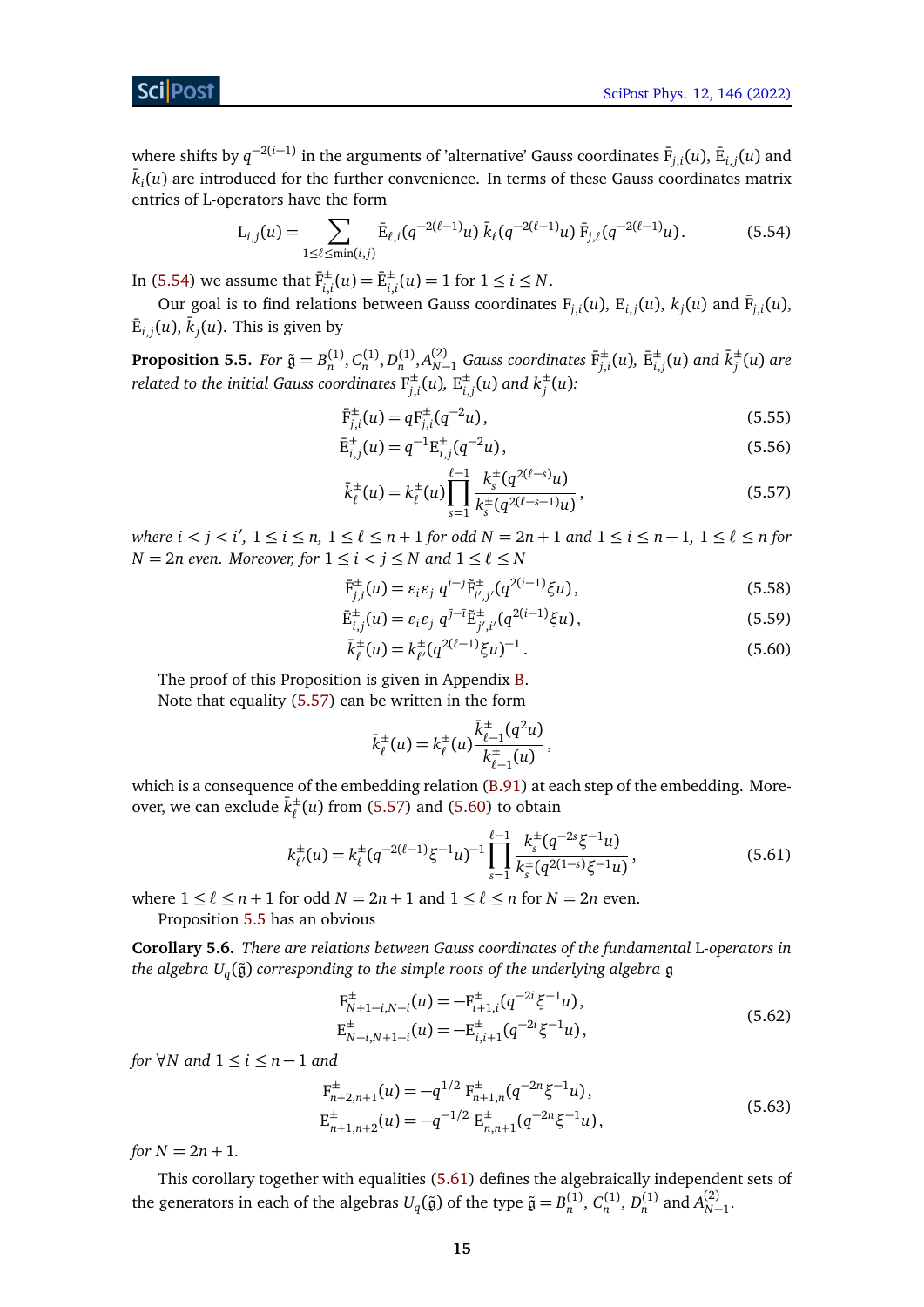# <span id="page-15-0"></span>**6 New realization of the algebra**  $U_q(\tilde{\mathfrak{g}})$

<span id="page-15-1"></span>A new realization of the quantum affine algebras  $U_q(\hat{g})$  was given in [[5](#page-34-5)] in terms of the formal algebras called *numeric* labeled by the simple rests of the underlying finite dimensional algebras series called *currents* labeled by the simple roots of the underlying finite-dimensional algebra  $\frak g$ . Relations between currents and Gauss coordinates for the algebra  $\tilde{U}_q(A^{(1)}_{N-1})$  was given in [[6](#page-35-0)]

$$
F_i(u) = F_{i+1,i}^+(u) - F_{i+1,i}^-(u) = \sum_{\ell \in \mathbb{Z}} sign(\ell) F_{i+1,i}[\ell] u^{-\ell},
$$
  
\n
$$
E_i(u) = E_{i,i+1}^+(u) - E_{i,i+1}^-(u) = -\sum_{\ell \in \mathbb{Z}} sign(-\ell) E_{i,i+1}[\ell] u^{-\ell},
$$
\n(6.64)

where  $1 \le i \le N-1$ .

For the algebras  $U_q(B_n^{(1)}), U_q(C_n^{(1)})$  and  $U_q(A_{N-1}^{(2)})$  the currents are introduced by the for-mulas [\(6.64\)](#page-15-1) for  $1 \le i \le n$ . For the algebra  $U_q(D_n^{(1)})$  first  $(n-1)$  currents are also introduced by [\(6.64\)](#page-15-1) with  $1 \le i \le n-1$  and the currents  $F_n(u)$  and  $E_n(u)$  by the equalities [[8](#page-35-2)]

<span id="page-15-3"></span>
$$
F_n(u) = F_{n+1,n-1}^+(u) - F_{n+1,n-1}^-(u) = F_{n+2,n}^-(u) - F_{n+2,n}^+(u),
$$
  
\n
$$
E_n(u) = E_{n-1,n+1}^+(u) - E_{n-1,n+1}^-(u) = E_{n,n+2}^-(u) - E_{n,n+2}^+(u).
$$
\n(6.65)

It is obvious from the commutation relations in the algebra  $U_q(\tilde{\mathfrak{g}})$  [\(3.28\)](#page-6-0) that term  $\mathbb Q(u,v)$ of the R-matrix [\(2.9\)](#page-3-3) do not contribute into commutation relations of the matrix entries  $L_{i,j}^{\pm}(u)$ and  $L_{k,l}^{\pm}(v)$  for  $1 \leq i, j, k, l \leq n$ . Commutation relations between these matrix entries and between corresponding Gauss coordinates are defined by  $U_q(\mathfrak{gl}_n)$ -invariant R-matrix [\(2.8\)](#page-3-2). These commutation relations can be translated into commutation relations between currents *F*<sub>*i*</sub>(*u*), *E*<sub>*i*</sub>(*u*), 1 ≤ *i* ≤ *n* − 1 and Gauss coordinates  $k_{\ell}^{\pm}$  $\frac{1}{\ell}(u)$ ,  $1 \leq \ell \leq n$  according to the standard approach developed in [[6](#page-35-0)]. We formulate all nontrivial commutation relations between these currents without proofs

$$
k_i^{\pm}(u)F_i(v)k_i^{\pm}(u)^{-1} = \frac{q^{-1}u - qv}{u - v} F_i(v),
$$
  
\n
$$
k_{i+1}^{\pm}(u)F_i(v)k_{i+1}^{\pm}(u)^{-1} = \frac{qu - q^{-1}v}{u - v} F_i(v),
$$
  
\n
$$
k_i^{\pm}(u)^{-1}E_i(v)k_i^{\pm}(u) = \frac{q^{-1}u - qv}{u - v} E_i(v),
$$
  
\n
$$
k_{i+1}^{\pm}(u)^{-1}E_i(v)k_{i+1}^{\pm}(u) = \frac{qu - q^{-1}v}{u - v} E_i(v),
$$
  
\n
$$
(q^{-1}u - qv) F_i(u)F_i(v) = (qu - q^{-1}v) F_i(v)F_i(u),
$$
  
\n
$$
(qu - q^{-1}v) E_i(u)E_i(v) = (q^{-1}u - qv) E_i(v)E_i(u),
$$
  
\n
$$
(u - v) F_i(u)F_{i+1}(v) = (q^{-1}u - qv) F_{i+1}(v)F_i(u),
$$
  
\n
$$
(q^{-1}u - qv) E_i(u)E_{i+1}(v) = (u - v) E_{i+1}(v)E_i(u),
$$
  
\n
$$
[E_i(u), F_j(v)] = \delta_{i,j} (q - q^{-1})\delta(u, v) (k_{i+1}^-(v)k_i^-(v)^{-1} - k_{i+1}^+(u)k_i^+(u)^{-1}).
$$

There are also Serre relations for the currents  $E_i(u)$  and  $F_i(u)$  [[5,](#page-34-5)[6](#page-35-0)]

<span id="page-15-2"></span>
$$
\begin{aligned} \text{Sym} \Big[ F_i(\nu_1), [F_i(\nu_2), F_{i\pm 1}(u)]_{q^{-1}} \Big]_q &= 0, \\ \text{Sym} \Big[ E_i(\nu_1), [E_i(\nu_2), E_{i\pm 1}(u)]_q \Big]_{q^{-1}} &= 0, \end{aligned} \tag{6.67}
$$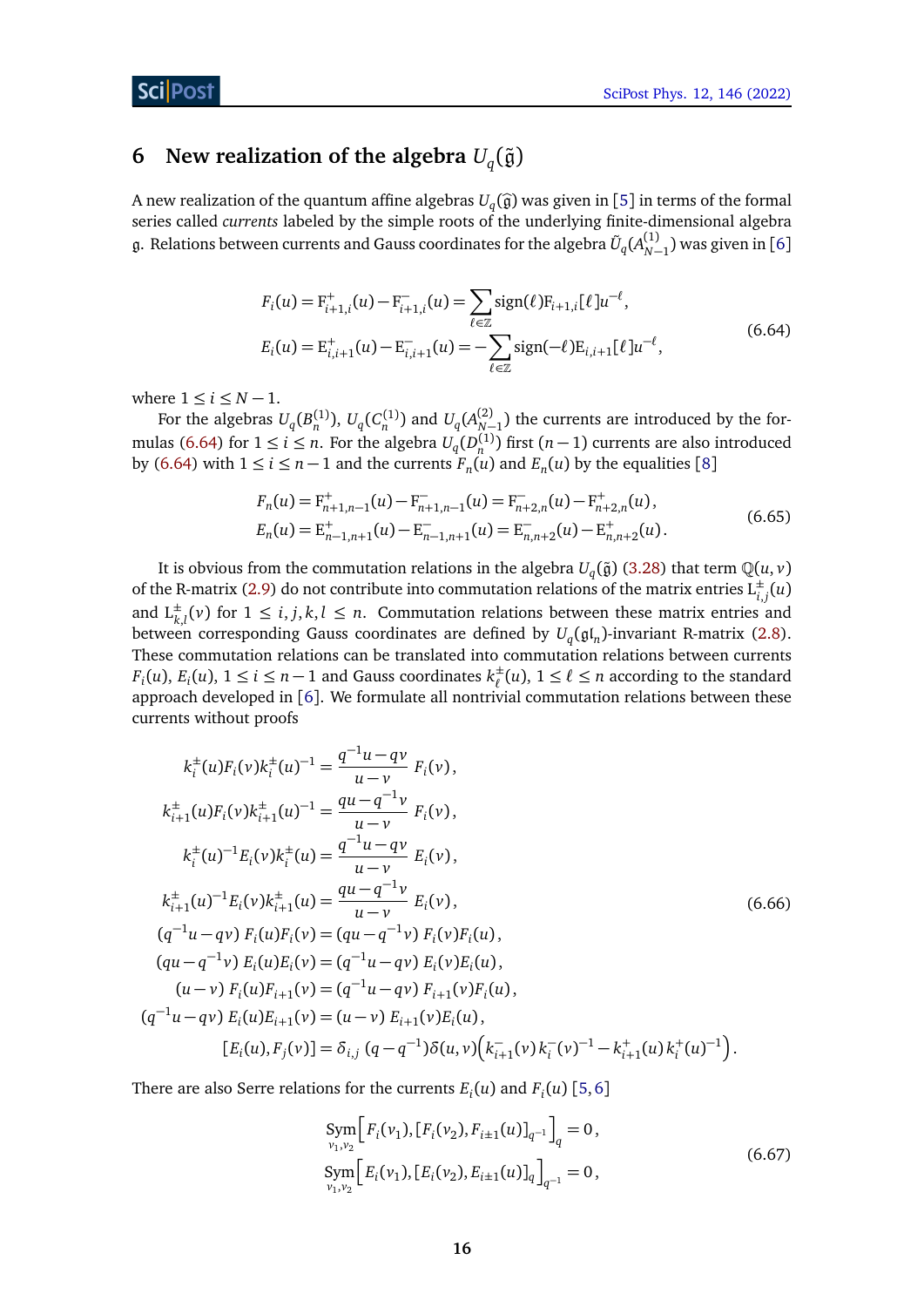where  $[A, B]_q$  means *q*-commutator

<span id="page-16-1"></span>
$$
[A, B]_q = AB - q\ BA
$$

and  $Sym_{v_1, v_2} G(v_1, v_2) \equiv G(v_1, v_2) + G(v_2, v_1)$ .

The multiplicative delta function in [\(6.66\)](#page-15-2) is defined by the formal series

$$
\delta(u,v)=\sum_{\ell\in\mathbb{Z}}\frac{u^{\ell}}{v^{\ell}},
$$

which satisfy the property

$$
\delta(u,v)G(u)=\delta(u,v)G(v),
$$

for any formal series *G*(*u*).

**Remark 6.1.** The equalities [\(6.66\)](#page-15-2) should be understood in a sense of equalities between formal series. It means that these commutation relations should be understood as infinite set of equalities between modes of the currents which appear after equating the coefficients at all powers  $u^{\ell}v^{\ell'}$  for  $\ell, \ell' \in \mathbb{Z}$ . The rational functions in the commutation relations [\(6.66\)](#page-15-2) should be understood as series over powers of  $\nu/u$  in the relations containing the current  $k^+_j(u)$  and over powers of  $u/v$  in the relations with the current  $k_i^$ *j* (*u*).

The commutation relations of the currents  $F_n(u)$ ,  $E_n(u)$  and diagonal Gauss coordinates will be specific for each of the algebras  $U_q(B_n^{(1)}), U_q(C_n^{(1)}), U_q(D_n^{(1)})$  and  $U_q(A_{N-1}^{(2)})$ . According to the theorem [5.1](#page-11-2) these commutation relations can be obtained by considering algebras of the small rank presented in the Appendix [C.](#page-26-0)

# <span id="page-16-0"></span>**6.1** New realization of the algebra  $U_q(B_n^{(1)})$

The full set of the nontrivial commutation relation for the algebra  $U_q(B_n^{(1)})$  is given by the relations  $(6.66)$  and  $[8]$  $[8]$  $[8]$ 

$$
k_n^{\pm}(u)F_n(v)k_n^{\pm}(u)^{-1} = \frac{q^{-1}u - qv}{u - v} F_n(v),
$$
  
\n
$$
k_{n+1}^{\pm}(u)F_n(v)k_{n+1}^{\pm}(u)^{-1} = \frac{q^{-1}u - qv}{u - v} \frac{qu - v}{u - qv} F_n(v),
$$
  
\n
$$
k_n^{\pm}(u)^{-1}E_n(v)k_n^{\pm}(u) = \frac{q^{-1}u - qv}{u - v} E_n(v),
$$
  
\n
$$
k_{n+1}^{\pm}(u)^{-1}E_n(v)k_{n+1}^{\pm}(u) = \frac{q^{-1}u - qv}{u - v} \frac{qu - v}{u - qv} E_n(v),
$$
  
\n
$$
(u - qv) F_n(u)F_n(v) = (qu - v) F_n(v)F_n(u),
$$
  
\n
$$
(qu - v) E_n(u)E_n(v) = (u - qv) E_n(v)E_n(u),
$$
  
\n
$$
(u - v) F_{n-1}(u)F_n(v) = (q^{-1}u - qv) F_n(v)F_{n-1}(u),
$$
  
\n
$$
(q^{-1}u - qv) E_{n-1}(u)E_n(v) = (u - v) E_n(v)E_{n-1}(u),
$$
  
\n
$$
[E_n(u), F_n(v)] = (q - q^{-1})\delta(u, v) (k_{n+1}^-(v)k_n^-(v)^{-1} - k_{n+1}^+(u)k_n^+(u)^{-1}),
$$

where modes of the dependent currents  $k_n^{\pm}$  $_{n+1}^{\pm}(u)$  are defined by the relation

$$
\prod_{\ell=1}^n k_\ell^{\pm}(q^{2(n-\ell)}u) = k_{n+1}^{\pm}(qu) k_{n+1}^{\pm}(u) \prod_{\ell=1}^n k_\ell^{\pm}(q^{2(n-\ell+1)}u)
$$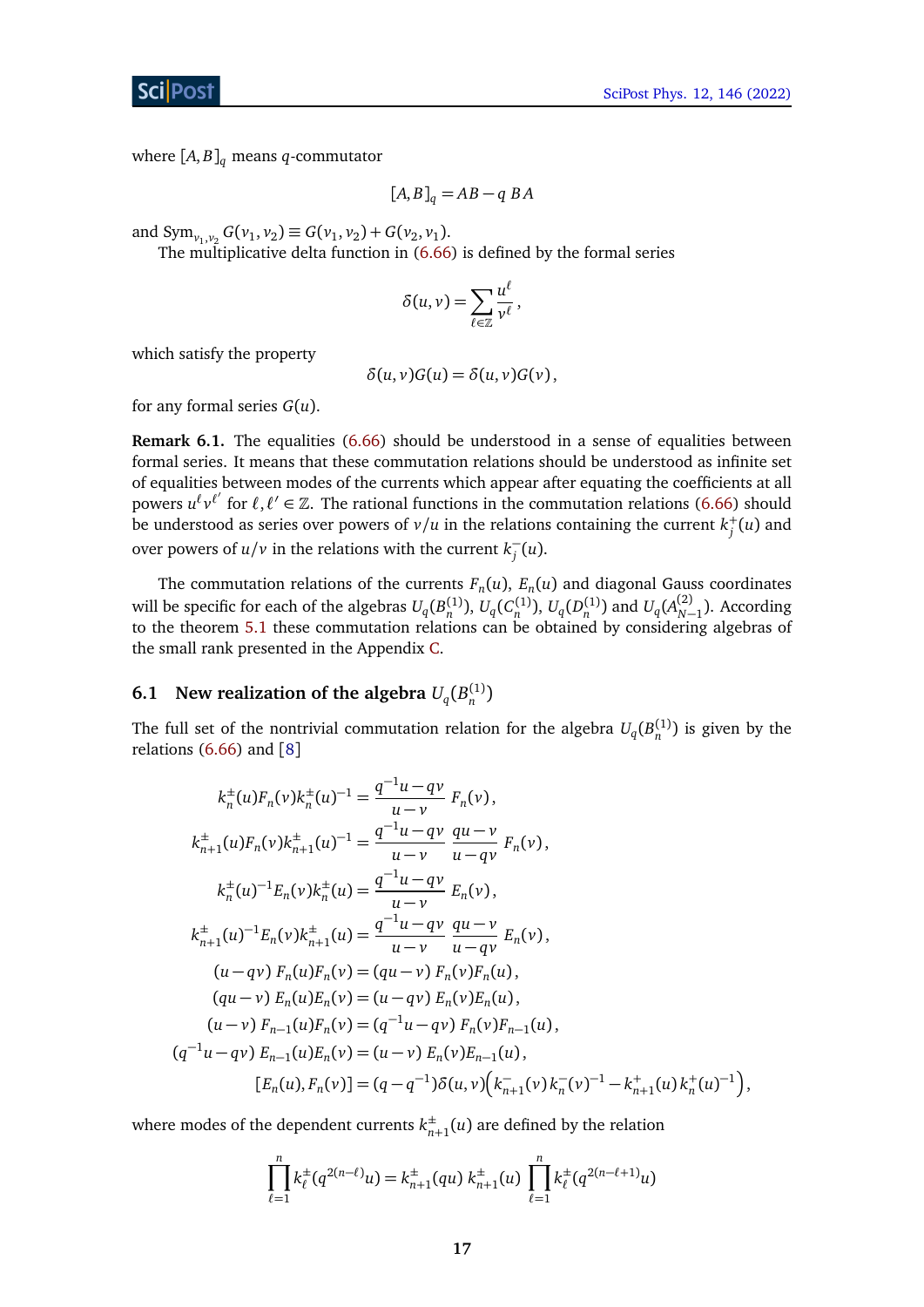following from [\(5.57\)](#page-14-2) and [\(5.60\)](#page-14-3) for  $\ell = n + 1$  and  $\xi = q^{1-2n}$ . Serre relations which include currents  $E_n(u)$  and  $F_n(u)$  are

$$
\text{Sym}_{\nu_1,\nu_2} \Big[ F_{n-1}(\nu_1), [F_{n-1}(\nu_2), F_n(u)]_{q^{-1}} \Big]_q = 0,
$$
\n
$$
\text{Sym}_{\nu_1,\nu_2} \Big[ E_{n-1}(\nu_1), [E_{n-1}(\nu_2), F_n(u)]_{q} \Big]_{q^{-1}} = 0,
$$
\n
$$
\text{Sym}_{\nu_1,\nu_2,\nu_3} \Big[ F_n(\nu_1), [F_n(\nu_2), [F_n(\nu_3), F_{n-1}(u)]_{q^{-1}} \Big]_q = 0,
$$
\n
$$
\text{Sym}_{\nu_1,\nu_2,\nu_3} \Big[ E_n(\nu_1), [E_n(\nu_2), [E_n(\nu_3), E_{n-1}(u)]_{q} \Big]_{q^{-1}} \Big] = 0.
$$
\n(6.68)

Here  $\text{Sym}_{\nu_1, \nu_2, \nu_3} G(\nu_1, \nu_2, \nu_2) \equiv \sum_{\sigma \in \mathfrak{S}_3} G(\nu_{\sigma(1)}, \nu_{\sigma(2)}, \nu_{\sigma(3)})$ .

# <span id="page-17-0"></span>**6.2** New realization of the algebra  $U_q(C_n^{(1)})$

The nontrivial commutation relations for the set of the currents in the algebra  $U_q(C_n^{(1)})$  are given by the commutation relations [\(6.66\)](#page-15-2) and the commutation relations involving the currents  $F_n(u)$  and  $E_n(u)$  [[7](#page-35-1)]

$$
k_n^{\pm}(u)F_n(v)k_n^{\pm}(u)^{-1} = \frac{q^{-2}u - q^2v}{u - v} F_n(v),
$$
  
\n
$$
k_n^{\pm}(u)^{-1}E_n(v)k_n^{\pm}(u) = \frac{q^{-2}u - q^2v}{u - v} E_n(v),
$$
  
\n
$$
(q^{-2}u - q^2v) F_n(u)F_n(v) = (q^2u - q^{-2}v) F_n(v)F_n(u),
$$
  
\n
$$
(q^2u - q^{-2}v) E_n(u)E_n(v) = (q^{-2}u - q^2v) E_n(v)E_n(u),
$$
  
\n
$$
(u - v) F_{n-1}(u)F_n(v) = (q^{-2}u - q^2v) F_n(v)F_{n-1}(u),
$$
  
\n
$$
(q^{-2}u - q^2v) E_{n-1}(u)E_n(v) = (u - v) E_n(v)E_{n-1}(u),
$$
  
\n
$$
[E_n(u), F_n(v)] = (q^2 - q^{-2})\delta(u, v) (k_{n+1}^-(u) \cdot k_n^-(u)^{-1} - k_{n+1}^+(v) \cdot k_n^+(v)^{-1}),
$$

where

<span id="page-17-2"></span>
$$
k_{n+1}^{\pm}(u) = k_n^{\pm}(q^4u)^{-1} \prod_{\ell=1}^{n-1} \frac{k_{\ell}^{\pm}(q^{2n+2-2\ell}u)}{k_{\ell}^{\pm}(q^{2n+4-2\ell}u)}.
$$

Serre relations which include the currents  $F_n(u)$  and  $E_n(u)$  are

$$
\text{Sym}_{\nu_1,\nu_2} \Big[ F_n(\nu_1), [F_n(\nu_2), F_{n-1}(u)]_{q^{-2}} \Big]_{q^2} = 0,
$$
\n
$$
\text{Sym}_{\nu_1,\nu_2} \Big[ E_n(\nu_1), [E_n(\nu_2), E_{n-1}(u)]_{q^2} \Big]_{q^{-2}} = 0,
$$
\n
$$
\text{Sym}_{\nu_1,\nu_2,\nu_3} \Big[ F_{n-1}(\nu_1), \Big[ F_{n-1}(\nu_2), [F_{n-1}(\nu_3), F_n(u)]_{q^{-2}} \Big]_{q^2} \Big] = 0,
$$
\n
$$
\text{Sym}_{\nu_1,\nu_2,\nu_3} \Big[ E_{n-1}(\nu_1), \Big[ E_{n-1}(\nu_2), [E_{n-1}(\nu_3), F_n(u)]_{q^2} \Big]_{q^{-2}} \Big] = 0.
$$
\n(6.69)

# <span id="page-17-1"></span>**6.3** New realization of the algebra  $U_q(D_n^{(1)})$

Using results presented in Appendix [C.3](#page-28-0) one can obtain that the current realization of the algebra  $U_q(D_n^{(1)})$  is given by the commutation relations [\(6.66\)](#page-15-2) and all nontrivial commutation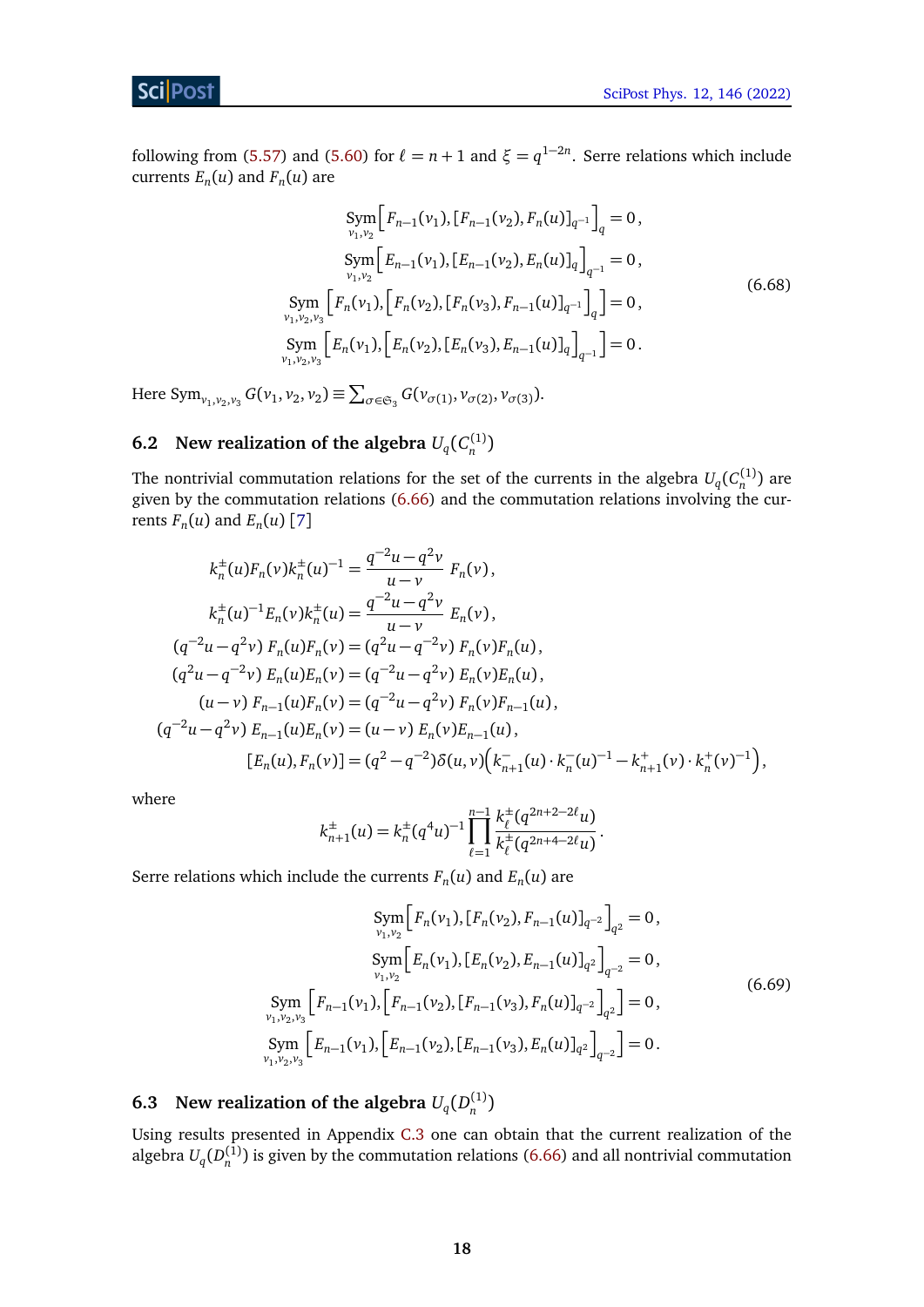relations which include the currents  $F_n(u)$  and  $E_n(u)$  are [[8](#page-35-2)]

$$
k_{n-1}^{\pm}(u)F_n(v)k_{n-1}^{\pm}(u)^{-1} = \frac{q^{-1}u - qv}{u - v} F_n(v),
$$
  
\n
$$
k_n^{\pm}(u)F_n(v)k_n^{\pm}(u)^{-1} = \frac{q^{-1}u - qv}{u - v} F_n(v),
$$
  
\n
$$
k_{n-1}^{\pm}(u)^{-1}E_n(v)k_{n-1}^{\pm}(u) = \frac{q^{-1}u - qv}{u - v} E_n(v),
$$
  
\n
$$
k_n^{\pm}(u)^{-1}E_n(v)k_n^{\pm}(u) = \frac{q^{-1}u - qv}{u - v} E_n(v),
$$
  
\n
$$
(q^{-1}u - qv) F_n(u)F_n(v) = (qu - q^{-1}v) F_n(v)F_n(u),
$$
  
\n
$$
(qu - q^{-1}v) E_n(u)E_n(v) = (q^{-1}u - qv) E_n(v)E_n(u),
$$
  
\n
$$
(u - v) F_{n-2}(u)F_n(v) = (q^{-1}u - qv) F_n(v)F_{n-2}(u),
$$
  
\n
$$
(q^{-1}u - qv) E_{n-2}(u)E_n(v) = (u - v) E_n(v)E_{n-2}(u),
$$
  
\n
$$
[E_n(u), F_n(v)] = (q - q^{-1})\delta(u, v) (k_{n+1}^-(u) \cdot k_{n-1}^-(u)^{-1} - k_{n+1}^+(v) \cdot k_{n-1}^+(v)^{-1}).
$$

In [\(6.70\)](#page-18-1) the Gauss coordinates  $k_{n}^{\pm}$  $_{n+1}^{\pm}(u)$  are given by [\(5.61\)](#page-14-4) for  $\ell = n$  and  $\xi = q^{2-2n}$ . The Serre relations which include currents  $F_n(u)$  and  $E_n(u)$  can be written in the form [[8](#page-35-2)]

<span id="page-18-1"></span>
$$
\begin{aligned}\n\text{Sym}_{\nu_1,\nu_2} \Big[ F_i(\nu_1), [F_i(\nu_2), F_n(u)]_{q^{-1}} \Big]_q &= 0, \quad \text{Sym}_{\nu_1,\nu_2} \Big[ F_n(\nu_1), [F_n(\nu_2), F_i(u)]_{q^{-1}} \Big]_q &= 0, \\
\text{Sym}_{\nu_1,\nu_2} \Big[ E_i(\nu_1), [E_i(\nu_2), F_n(u)]_q \Big]_{q^{-1}} &= 0, \quad \text{Sym}_{\nu_1,\nu_2} \Big[ E_n(\nu_1), [E_n(\nu_2), F_i(u)]_q \Big]_{q^{-1}} &= 0, \\
\text{Sym}_{\nu_1,\nu_2} \Big[ E_i(\nu_1), [F_n(\nu_2), F_n(u)]_q \Big]_q &= 0, \quad \text{Sym}_{\nu_1,\nu_2} \Big[ E_n(\nu_1), [F_n(\nu_2), F_n(u)]_q \Big]_q &= 0,\n\end{aligned}
$$

for  $i = n - 2, n - 1$ .

#### <span id="page-18-0"></span>**6.4 New realization of the algebra**  $U_q(A_{2n}^{(2)})$  $\binom{2}{2n}$

Nontrivial commutation relations for the new realization of the algebra  $U_q(A_{2n}^{(2)}$  $\binom{2}{2n}$  is given by the relations [\(6.66\)](#page-15-2) and additional relations which include currents  $F_n(u)$  and  $E_n(u)$  listed below

$$
k_n^{\pm}(u)F_n(v)k_n^{\pm}(u)^{-1} = \frac{q^{-1}u - qv}{u - v} F_n(v),
$$
  
\n
$$
k_{n+1}^{\pm}(u)F_n(v)k_{n+1}^{\pm}(u)^{-1} = \frac{qu - q^{-1}v}{u - v} \frac{qv + u}{v + qu} F_n(v),
$$
  
\n
$$
k_n^{\pm}(u)^{-1}E_n(v)k_n^{\pm}(u) = \frac{q^{-1}u - qv}{u - v} E_n(v),
$$
  
\n
$$
k_{n+1}^{\pm}(u)^{-1}E_n(v)k_{n+1}^{\pm}(u) = \frac{qu - q^{-1}v}{u - v} \frac{qv + u}{v + qu} E_n(v),
$$
  
\n
$$
(q^{-1}u - qv)(qu + v) F_n(u)F_n(v) = (qu - q^{-1}v)(u + qv) F_n(v)F_n(u),
$$
  
\n
$$
(qu - q^{-1}v)(u + qv) E_n(u)E_n(v) = (q^{-1}u - qv)(qu + v) E_n(v)E_n(u),
$$
  
\n
$$
(u - v) F_{n-1}(u)F_n(v) = (q^{-1}u - qv) F_n(v)F_{n-1}(u),
$$
  
\n
$$
(q^{-1}u - qv) E_{n-1}(u)E_n(v) = (u - v) E_n(v)E_{n-1}(u),
$$
  
\n
$$
[E_n(u), F_n(v)] = (q - q^{-1})\delta(u, v) (k_{n+1}^-(v)k_n^-(v)^{-1} - k_{n+1}^+(u)k_n^+(u)^{-1}),
$$

where  $k_{n}^{\pm}$  $_{n+1}^{\pm}(u)$  are defined by the relation

$$
k_{n+1}^{\pm}(u)k_{n+1}^{\pm}(-qu) = \prod_{s=1}^{n} \frac{k_{\ell}^{\pm}(-q^{2n-2s+1}u)}{k_{\ell}^{\pm}(-q^{2n-2s+3}u)}
$$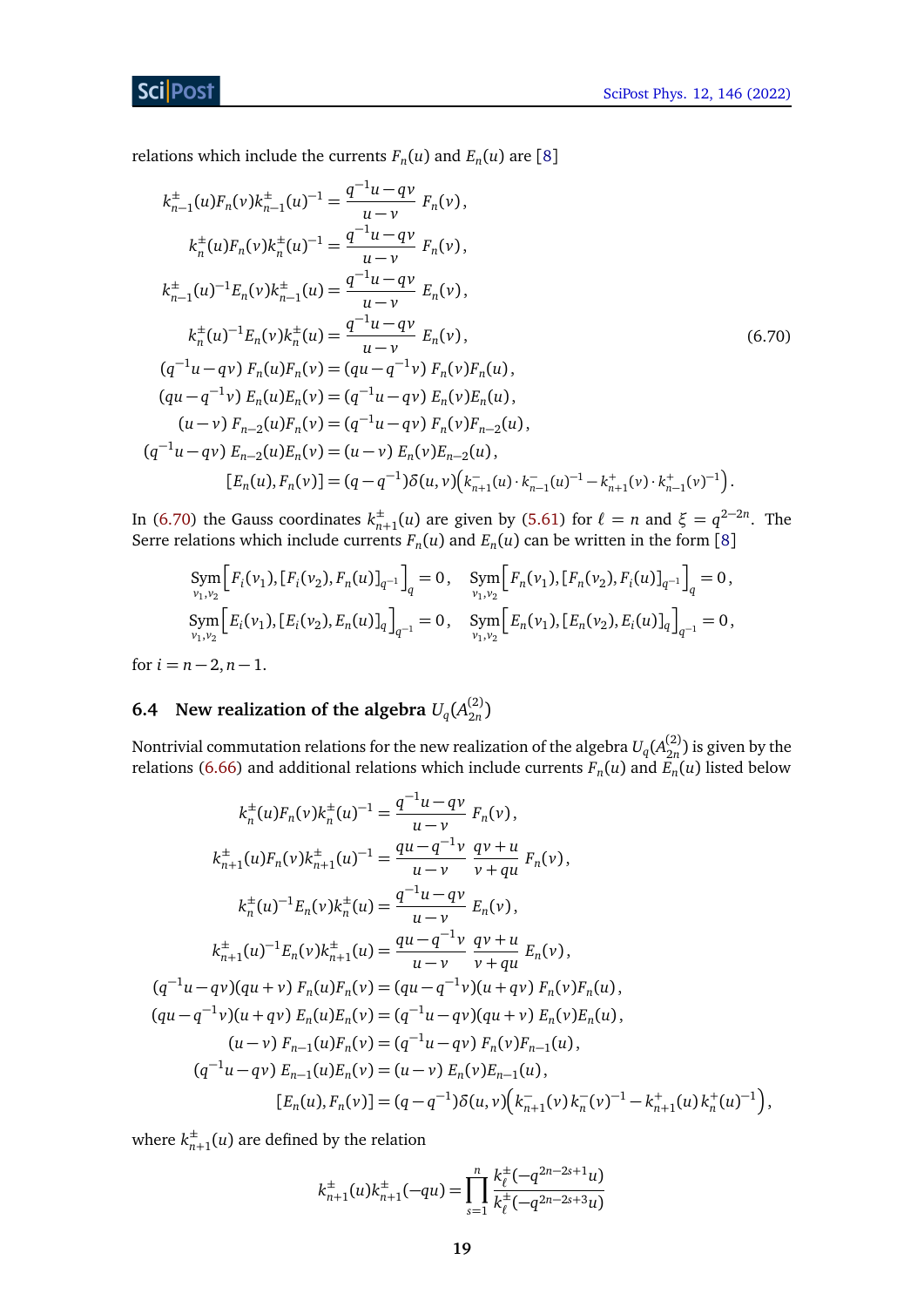following from [\(5.61\)](#page-14-4) at  $\ell = n + 1$  and  $\xi = -q^{-1-2n}$ . Serre relations which include currents  $E_n(u)$  and  $F_n(u)$  are the same as in the case of  $U_q(B_n^{(1)})$  [\(6.68\)](#page-16-1)

$$
\text{Sym}_{\nu_1,\nu_2} \Big[ F_{n-1}(\nu_1), [F_{n-1}(\nu_2), F_n(u)]_{q^{-1}} \Big]_q = 0,
$$
  
\n
$$
\text{Sym}_{\nu_1,\nu_2} \Big[ E_{n-1}(\nu_1), [E_{n-1}(\nu_2), F_n(u)]_q \Big]_{q^{-1}} = 0,
$$
  
\n
$$
\text{Sym}_{\nu_1,\nu_2,\nu_3} \Big[ F_n(\nu_1), [F_n(\nu_2), [F_n(\nu_3), F_{n-1}(u)]_{q^{-1}} \Big]_q = 0,
$$
  
\n
$$
\text{Sym}_{\nu_1,\nu_2,\nu_3} \Big[ E_n(\nu_1), [E_n(\nu_2), [E_n(\nu_3), E_{n-1}(u)]_q \Big]_{q^{-1}} \Big] = 0,
$$

and there are additional Serre relations for the currents  $E_n(u)$  and  $F_n(u)$  which can be presented in the form [[5](#page-34-5)]

$$
\begin{aligned}\n\text{Sym}\left(u - (q + q^2)v + q^3w\right) &F_n(u)F_n(v)F_n(w) = 0, \\
\text{Sym}\left(q^3vw - (q + q^2)uw + uv\right) &F_n(u)F_n(v)F_n(w) = 0, \\
\text{Sym}\left(q^3u - (q + q^2)v + w\right) &E_n(u)E_n(v)E_n(w) = 0, \\
\text{Sym}\left(vw - (q + q^2)uw + q^3uv\right) &F_n(u)E_n(v)E_n(w) = 0.\n\end{aligned}
$$

# <span id="page-19-0"></span>**6.5 New realization of the algebra**  $U_q(A_{2n-1}^{(2)})$

Finally using results presented in Appendix [C.5](#page-30-0) one can describe the new realization of the algebra  $U_q(A_{2n-1}^{(2)})$  as collection of the commutation relations [\(6.66\)](#page-15-2) and additional relations which include currents  $F_n(u)$  and  $E_n(u)$ 

$$
k_n^{\pm}(u)F_n(v)k_n^{\pm}(u)^{-1} = \frac{q^2v^2 - q^{-2}u^2}{v^2 - u^2}F_n(v),
$$
  
\n
$$
k_n^{\pm}(u)^{-1}E_n(v)k_n^{\pm}(u) = \frac{q^2v^2 - q^{-2}u^2}{v^2 - u^2}E_n(v),
$$
  
\n
$$
(q^{-2}u^2 - q^2v^2) F_n(u)F_n(v) = (q^2u^2 - q^{-2}v^2) F_n(v)F_n(u),
$$
  
\n
$$
(q^2u^2 - q^{-2}v^2) E_n(u)E_n(v) = (q^{-2}u^2 - q^2v^2) E_n(v)E_n(u),
$$
  
\n
$$
(u^2 - v^2) F_{n-1}(u)F_n(v) = (q^{-2}u^2 - q^2v^2) F_n(v)F_{n-1}(u),
$$
  
\n
$$
(q^{-2}u^2 - q^2v^2) E_{n-1}(u)E_n(v) = (u^2 - v^2) E_n(v)E_{n-1}(u),
$$
  
\n
$$
[E_n(u), F_n(v)] = (q^2 - q^{-2})\bar{\delta}(u, v) (k_{n+1}^-(v)k_n^-(v)^{-1} - k_{n+1}^+(u)k_n^+(u)^{-1}),
$$

where  $\delta$ -function  $\bar{\delta}(u, v)$  is given by the series

$$
\bar{\delta}(u,v) = \sum_{\ell \in \mathbb{Z}} \frac{u^{2\ell+1}}{v^{2\ell+1}}.
$$

The currents  $F_n(u)$  and  $E_n(u)$  are series with respect to the odd powers of the spectral parameters and the ratio of the Gauss coordinates  $k_n^{\pm}$  $\frac{1}{n+1}(u)k_{n}^{\pm}$  $\frac{1}{n}(u)^{-1}$  are series with respect to even powers of the spectral parameters. Serre relations which include the currents  $F_n(u)$  and  $E_n(u)$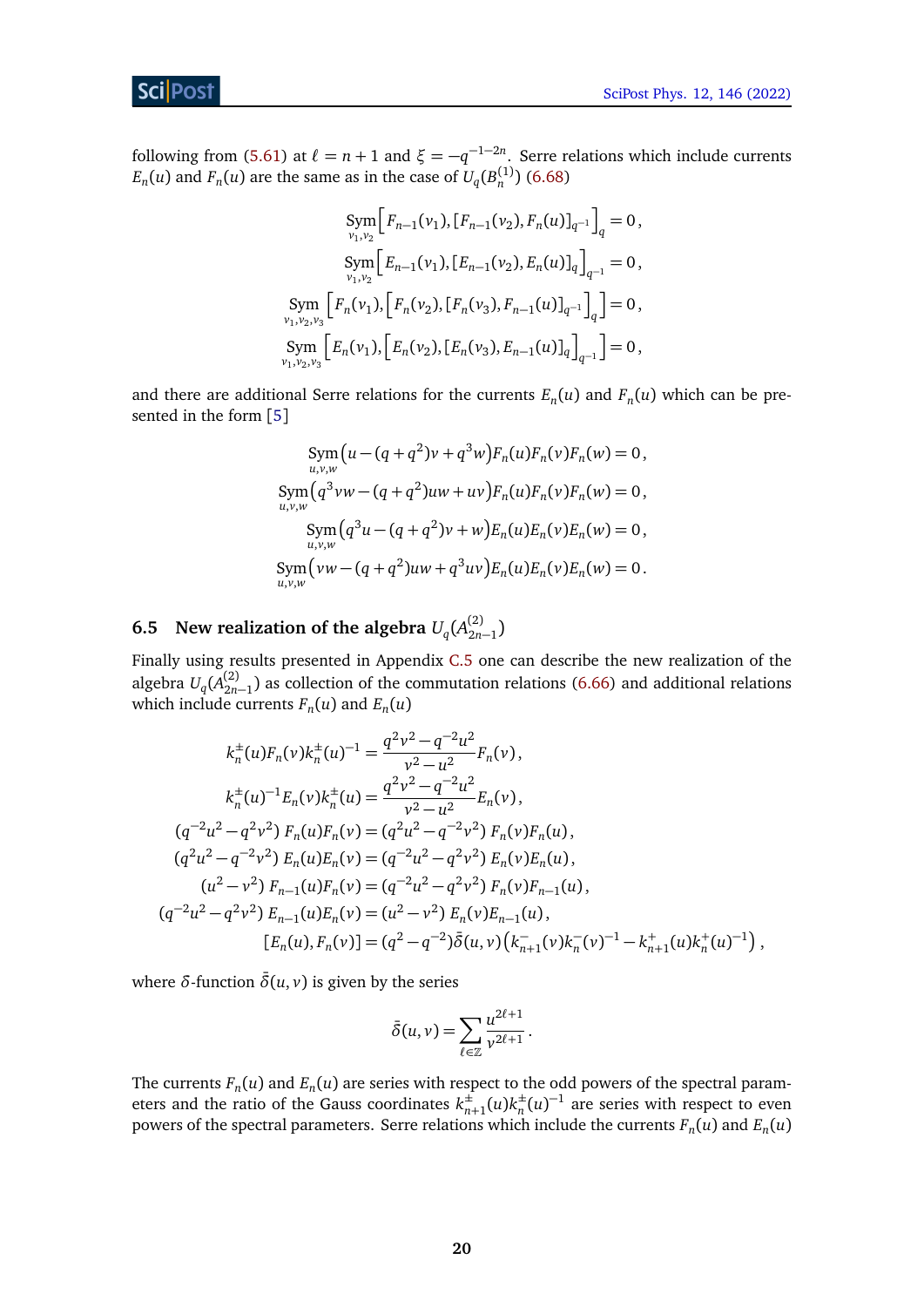are the same as in the case of  $U_q(C_n^{(1)})$  [\(6.69\)](#page-17-2),

$$
\begin{aligned}\n\text{Sym} \Big[ F_n(v_1), [F_n(v_2), F_{n-1}(u)]_{q^{-2}} \Big]_{q^2} &= 0, \\
\text{Sym} \Big[ E_n(v_1), [E_n(v_2), E_{n-1}(u)]_{q^2} \Big]_{q^{-2}} &= 0, \\
\text{Sym} \Big[ F_{n-1}(v_1), \Big[ F_{n-1}(v_2), [F_{n-1}(v_3), F_n(u)]_{q^{-2}} \Big]_{q^2} \Big] &= 0, \\
\text{Sym} \Big[ E_{n-1}(v_1), \Big[ E_{n-1}(v_2), [E_{n-1}(v_3), F_n(u)]_{q^2} \Big]_{q^{-2}} \Big] &= 0. \\
\text{Sym} \Big[ E_{n-1}(v_1), \Big[ E_{n-1}(v_2), [E_{n-1}(v_3), F_n(u)]_{q^2} \Big]_{q^{-2}} \Big] &= 0.\n\end{aligned}
$$

## <span id="page-20-0"></span>**7 Currents and the projections**

*ν* 

Currents and the Gauss coordinates can be related through projections  $P_f^{\pm}$  $f_f^{\pm}$  and  $P_e^{\pm}$  $e^{\pm}$  onto subalgebras  $U^{\pm}_{\epsilon}$  $f$ <sup> $f$ </sup> and  $U_e^{\pm}$ *e* acting on the ordered products of the currents. Rigorous definitions of these projections depend on the type of the cycling ordering of the Cartan-Weyl generators (see [[3](#page-34-3)] for detailed exposition of the properties of the projections for the ordering [\(4.41\)](#page-10-3)).

Denote by  $\overline{U}_f$  [[20](#page-35-12)] an extension of the algebra  $U_f = U_f^$  $f^{\top}$ ∪ $U^+_f$  ∪ $U^+_k$  formed by linear combinations of series, given as infinite sums of monomials  $a_{i_1}[n_1] \cdots a_{i_k}[n_k]$  with  $n_1 \leq \cdots \leq n_k$ , and  $n_1 + ... + n_k$  fixed, where  $a_{i_l}[n_l]$  is either  $F_{i_l}[n_l]$  or  $k_{i_l}^+[n_l]$ . Analogously, denote by  $U_e$  an extension of the algebra  $U_e = U_e$ <sup> $\bar{U}_e$ </sup> .<sup>*i*</sup> – ∪ *U*<sub>*e*</sub> ∪ *U*<sub>*k*</sub> *k* formed by linear combinations of series, given as infinite sums of monomials  $a_{i_1} [n_1] \cdots a_{i_k} [n_k]$  with  $n_1 \geq \cdots \geq n_k$ , and  $n_1 + ... + n_k$  fixed, where  $a_{i_l}$ [*n*<sub>*l*</sub>] is either  $E_{i_l}$ [*n*<sub>*l*</sub>] or  $k_{i_l}^ \bar{i}_l$ <sup>[*nl*].</sup>

It was proved in [[3,](#page-34-3) [9,](#page-35-3) [20](#page-35-12)] that the ordered products of the simple roots currents  $F_{j-1}(u)\cdots F_i(u)$  and  $E_i(u)\cdots E_{j-1}(u)$  in the algebra  $\tilde{U}_q(A^{(1)}_{N-1})$  are well defined and belong to  $\overline{U}_f$  and  $\overline{U}_e$  respectively. Moreover, the actions of the projections  $P_f^{\pm}$  $f_f^{\pm}$  and  $P_e^{\pm}$  $e^{\pm}$  onto these elements are well defined.

The action of the projections  $P_f^{\pm}$  $f \atop f$  onto product of the currents can be defined as follows. In order to calculate projections from such product one has to substitute each current by the difference of the corresponding Gauss coordinates [\(6.64\)](#page-15-1) and using the commutation relations between them order the product of the currents *F<sup>i</sup>* (*u*) in a way that all negative Gauss coordinates  $F_{j,i}^-(u)$  will be on the left of all positive Gauss coordinates  $F_{k,l}^+(v)$ . Then application of the projection *P* + *f* to this product of the currents is removing all the terms which have at least one negative Gauss coordinate on the left. Analogously, application of the projection *P* − *f* is removing all the terms which have at least one positive Gauss coordinate on the right. The action of the projections  $P_e^{\pm}$  $e^{\pm}$  onto product of the currents  $E_i(u)$  is defined analogously, but the ordering of the Gauss coordinates is inverse: all positive Gauss coordinates  $\mathrm{E}_{i,j}^+(u)$  should be placed on the left of all negative coordinates  $E_{l,k}^-(v)$  using the commutation relations between them and according to the ordering [\(4.41\)](#page-10-3).

For  $U_q(B_n^{(1)}), U_q(C_n^{(1)}), U_q(D_n^{(1)})$  and  $U_q(A_{N-1}^{(2)})$  we introduced currents  $F_i(u)$  and  $E_i(u)$ ,  $1 \le i \le n$  by the formulas [\(6.64\)](#page-15-1) and [\(6.65\)](#page-15-3). Using relations [\(5.62\)](#page-14-5) we define dependent currents  $F_i(u)$  and  $E_i(u)$ ,  $n' \le i \le N-1$ 

<span id="page-20-2"></span><span id="page-20-1"></span>
$$
F_i(u) = -F_{N-i}(q^{2(i-N)}\xi^{-1}u), \quad E_i(u) = -E_{N-i}(q^{2(i-N)}\xi^{-1}u). \tag{7.71}
$$

For the algebras  $U_q(B_n^{(1)})$  and  $U_q(A_{2n}^{(2)})$  $\binom{2}{2n}$  and according to [\(5.63\)](#page-14-6) we introduce additional dependent currents

$$
F_{n+1}(u) = -q^{1/2} F_n(q^{-2n}\xi^{-1}u), \quad E_{n+1}(u) = -q^{-1/2} F_n(q^{-2n}\xi^{-1}u). \tag{7.72}
$$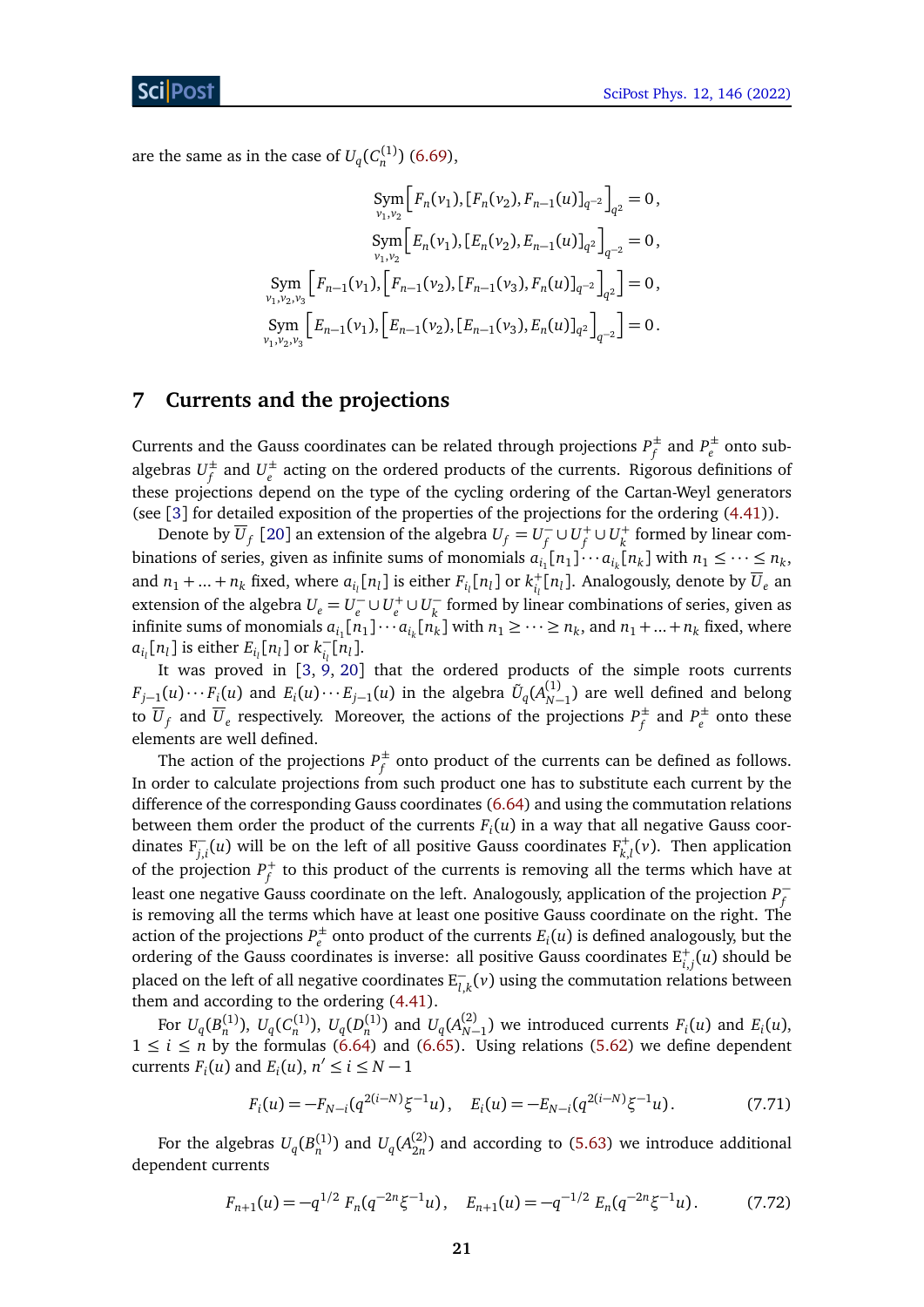For  $1 \leq i \leq j \leq N$  one can define the elements  $\mathcal{F}_{j,i}(u)$  and  $\mathcal{E}_{i,j}(u)$  from the completed subalgebras  $\overline{U}_f$  and  $\overline{U}_e$ 

$$
\mathcal{F}_{j,i}(u) = F_{j-1}(u)F_{j-2}(u)\cdots F_{i+1}(u)F_i(u), \n\mathcal{E}_{i,j}(u) = E_i(u)E_{i+1}(u)\cdots E_{j-2}(u)E_{j-1}(u),
$$
\n(7.73)

for  $U_q(B_n^{(1)}), U_q(C_n^{(1)}), U_q(A_{N-1}^{(2)})$  and

$$
F_{j,i}(u) = \begin{cases} F_{j-1}(u)F_{j-2}(u)\cdots F_{i+1}(u)F_i(u), & i < j \le n \text{ or } n+1 \le i < j, \\ 0, & i = n, j = n+1, \\ F_n(u)F_{n-2}(u)\cdots F_i(u), & i \le n-1, j = n+1, \\ -F_{j-1}(u)\cdots F_{n+2}(u)F_n(u), & i = n, j \ge n+2, \\ F_{j-1}(u)\cdots F_{n+2}(u)F_{n+1}(u)F_n(u)F_{n-2}(u)\cdots F_i(u), & i < n < j-1, \\ E_i(u)E_{i+1}(u)\cdots E_{j-2}(u)E_{j-1}(u), & i < j \le n \text{ or } n+1 \le i < j, \\ 0, & i = n, j = n+1, \\ E_i(u)\cdots E_{n-2}(u)E_n(u), & i \le n-1, j = n+1, \\ -E_n(u)E_{n+2}(u)\cdots E_{j-1}(u), & i = n, j \ge n+2, \\ E_i(u)\cdots E_{n-2}(u)E_n(u)E_{n+1}(u)E_{n+2}(u)\cdots E_{j-1}(u), & i < n < j-1, \end{cases}
$$

for  $U_q(D_n^{(1)})$ . To define composed currents for  $U_q(D_n^{(1)})$  one can use commutativity  $[F_{n-1}(u), F_n(v)] = 0$ ,  $[E_{n-1}(u), E_n(v)] = 0$  and  $F_{n+1}(u) = -F_{n-1}(u), E_{n+1}(u) = -E_{n-1}(u)$  (see  $(7.71)$ ).

We call elements  $\mathcal{F}_{j,i}(u)$  and  $\mathcal{E}_{i,j}(u)$  *the composed currents*. For the algebra  $U_q(A^{(1)}_{N-1})$  these currents were investigated in [[3,](#page-34-3) [9](#page-35-3)]. It was shown there that the analytical properties of the products of the composed currents considered in the category of the highest weight representations are equivalent to the Serre relations for the simple root currents.

Using result of [[3](#page-34-3)] that action of the projections  $P_f^{\pm}$  $f_f^{\pm}$  and  $P_e^{\pm}$  $e^{\pm}$  can be prolonged to the extensions  $U_f$  and  $U_e$  respectively we formulate following

<span id="page-21-0"></span>**Proposition 7.1.** *There are relations between Gauss coordinates of the fundamental* L*-operators* and projections of the composed currents in the algebra  $U_q(\tilde{\mathfrak{g}})$ 

<span id="page-21-1"></span>
$$
P_f^+(\mathcal{F}_{j,i}(u)) = F_{j,i}^+(u), \qquad P_f^-(\mathcal{F}_{j,i}(u)) = \tilde{F}_{j,i}^-(u),
$$
  
\n
$$
P_e^+(\mathcal{E}_{i,j}(u)) = E_{i,j}^+(u), \qquad P_e^-(\mathcal{E}_{i,j}(u)) = \tilde{E}_{i,j}^-(u).
$$
\n(7.74)

Proof of this Proposition will be given in Appendix [D](#page-33-0) simultaneously for all algebras  $U_q(\tilde{\mathfrak{g}})$ and is based on induction over rank *n* of these algebras. The base of induction is a verifi-cation of [\(7.74\)](#page-21-1) for all algebras  $U_q(\tilde{\mathfrak{g}})$  of small ranks performed in the Appendices [C.1,](#page-26-1) [C.2,](#page-27-0) [C.3,](#page-28-0) [C.4](#page-29-0) and [C.5.](#page-30-0) In particular, formulas [\(C.110\)](#page-29-1) and [\(C.111\)](#page-29-2) are base of induction to prove Proposition [7.1](#page-21-0) in case of the algebra  $U_q(D_n^{(1)})$ .

## **8 Conclusion**

In this paper we investigate quantum loop algebras for all classical series (except  $U_q(D_n^{(2)}$ )) associated to the quantum R-matrices found in [[1](#page-34-1)]. Results obtained in this paper can be used for investigation of the space of states of the quantum integrable models with the different symmetries of the high rank. This investigation can be performed in the framework of the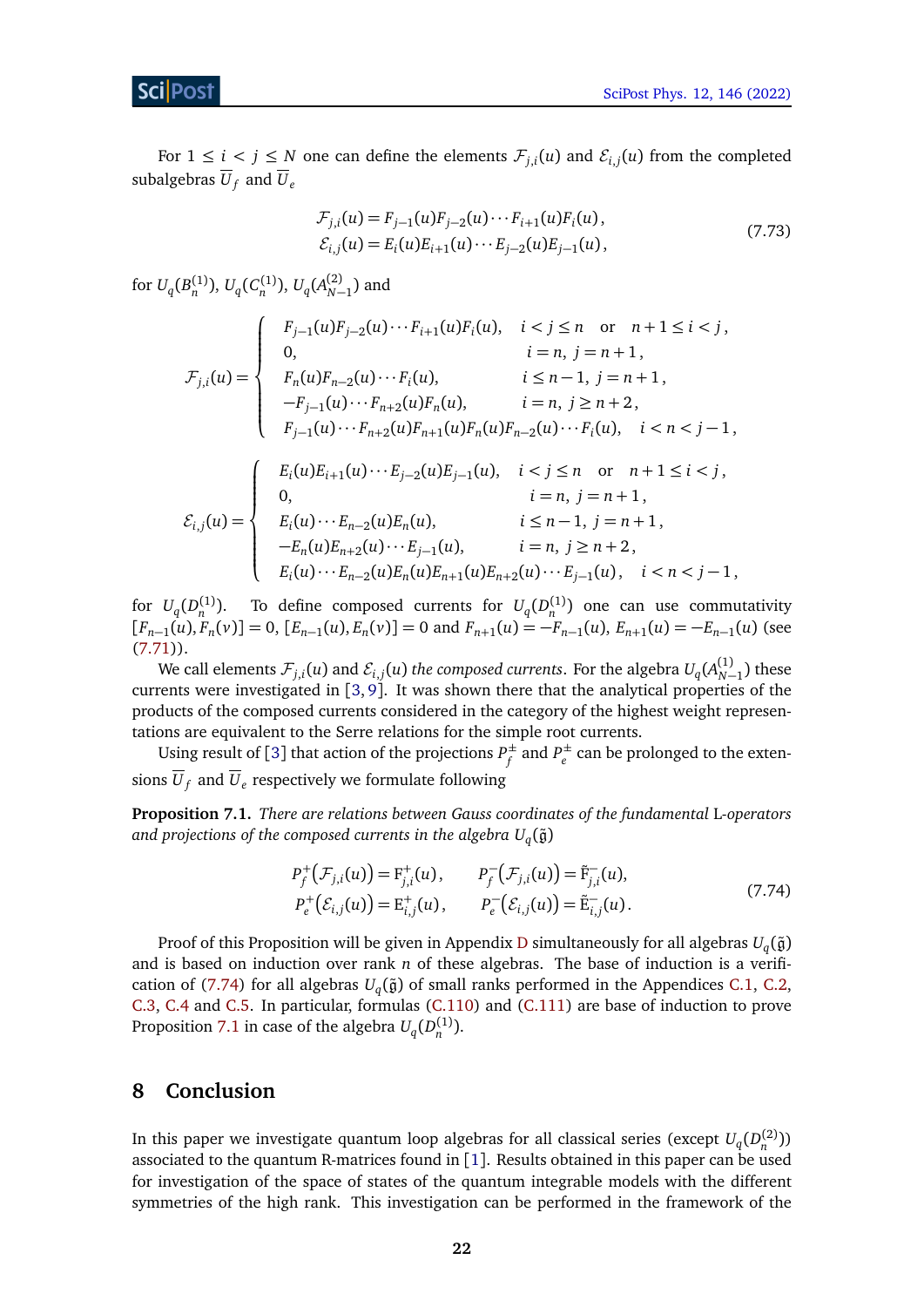approach to integrable models proposed and developed in [[3,](#page-34-3)[9,](#page-35-3)[21](#page-35-13)]. In this method the states of integrable models are expressed through current generators of the quantum loop algebras. To investigate different physical quantities in such models such as scalar products of the states and form-factors of the local operators it is not necessary to have explicit form of the states in terms of the current generators. Usually, it is sufficient to get the action of monodromy matrix entries onto these states. This approach was called *zero modes method* and was already used in [[22–](#page-35-14)[24](#page-36-0)] to investigate the space of states in quantum integrable models related to Yangian doubles and rational g-invariant R-matrices. Using results of the present paper we plan to develop this method for the integrable models associated with *U<sup>q</sup>* (g)-invariant R-matrices.

**Funding information.** The study has been funded within the framework of the HSE University Basic Research Program.

## <span id="page-22-0"></span>**A Proofs of the Lemmas [5.2](#page-12-0) and [5.3](#page-12-1)**

Recall that we denote by  $|i\rangle$  and  $\langle j|, 1 \le i, j \le N$  sets of orthonormal vectors in  $\mathbb{C}^N$  with pairing  $\mathbb{C}^N \otimes \mathbb{C}^N \to \mathbb{C}$ :  $\langle i | j \rangle = \delta_{ij}$ . Consider R-matrix [\(2.9\)](#page-3-3) for  $v = q^2u$ : R(1,  $q^2$ ) = R(1,  $q^2$ ) + Q(1,  $q^2$ ), where

$$
\mathbb{R}(1, q^2) = \sum_{i \neq j}^{N} e_{ii} \otimes e_{jj} - q^{-1} \sum_{i < j}^{N} e_{ij} \otimes e_{ji} - q \sum_{i < j}^{N} e_{ji} \otimes e_{ij}
$$

and calculate

<span id="page-22-5"></span>
$$
R(1, q^2)|\ell, \ell\rangle = 0 \quad \langle \ell, \ell | R(1, q^2) = 0 \quad \text{for} \quad 1 \le \ell \le N \quad \text{and} \quad \ell \ne \ell', \tag{A.75}
$$

<span id="page-22-2"></span>and

$$
R(1, q2)|1, l\rangle = |1, l\rangle - q|l, 1\rangle, \quad R(1, q2)|l, 1\rangle = |l, 1\rangle - q-1|1, l\rangle, \n\langle l, 1|R(1, q2) = \langle l, 1| - q\langle 1, l|, \quad \langle 1, l|R(1, q2) = \langle 1, l| - q-1\langle l, 1|,
$$
\n(A.76)

for  $1 < \ell < N$ . Equation [\(A.76\)](#page-22-2) implies

<span id="page-22-6"></span><span id="page-22-3"></span>
$$
R(1, q2)(|1, \ell\rangle + q|\ell, 1\rangle) = 0 \quad \text{for} \quad 1 < \ell < N. \tag{A.77}
$$

Here  $|i, j\rangle = |i\rangle \otimes |j\rangle$  and  $\langle i, j| = \langle i | \otimes \langle j|$  are vectors from  $(\mathbb{C}^N)^{\otimes 2}$ .

Consider commutation relation [\(3.27\)](#page-6-1) at  $v = q^2u$ 

$$
R_{12}(1,q^2) L^{(1)}(u) L^{(2)}(q^2 u) = L^{(2)}(q^2 u) L^{(1)}(u) R_{12}(1,q^2).
$$
 (A.78)

<span id="page-22-4"></span>Using [\(3.27\)](#page-6-1) one can obtain the commutation relations between L-operators  $L(u)$  and  $L(v)$ 

$$
R_{12}(u, v)R_{13}(u, q^2v) L^{(1)}(u) L^{(2,3)}(v) = L^{(2,3)}(v) L^{(1)}(u) R_{13}(u, q^2v)R_{12}(u, v), \quad (A.79)
$$

where Yang-Baxter equation [\(2.14\)](#page-4-7)

$$
R_{12}(u, v) \cdot R_{13}(u, q^2 v) \cdot R_{23}(1, q^2) = R_{23}(1, q^2) \cdot R_{13}(u, q^2 v) \cdot R_{12}(u, v)
$$

is used.

<span id="page-22-1"></span>Analogously, one can obtain the commutation relations between L-operators  $\mathbb{L}(u)$  and  $\mathbb{L}(v)$ 

$$
R_{23}(q^{2}u, v)R_{13}(u, v)R_{24}(u, v)R_{14}(u, q^{2}v) \mathbb{L}^{(1,2)}(u) \mathbb{L}^{(3,4)}(v)
$$
  
= 
$$
\mathbb{L}^{(3,4)}(v) \mathbb{L}^{(1,2)}(u) R_{14}(u, q^{2}v)R_{24}(u, v)R_{13}(u, v)R_{23}(q^{2}u, v).
$$
 (A.80)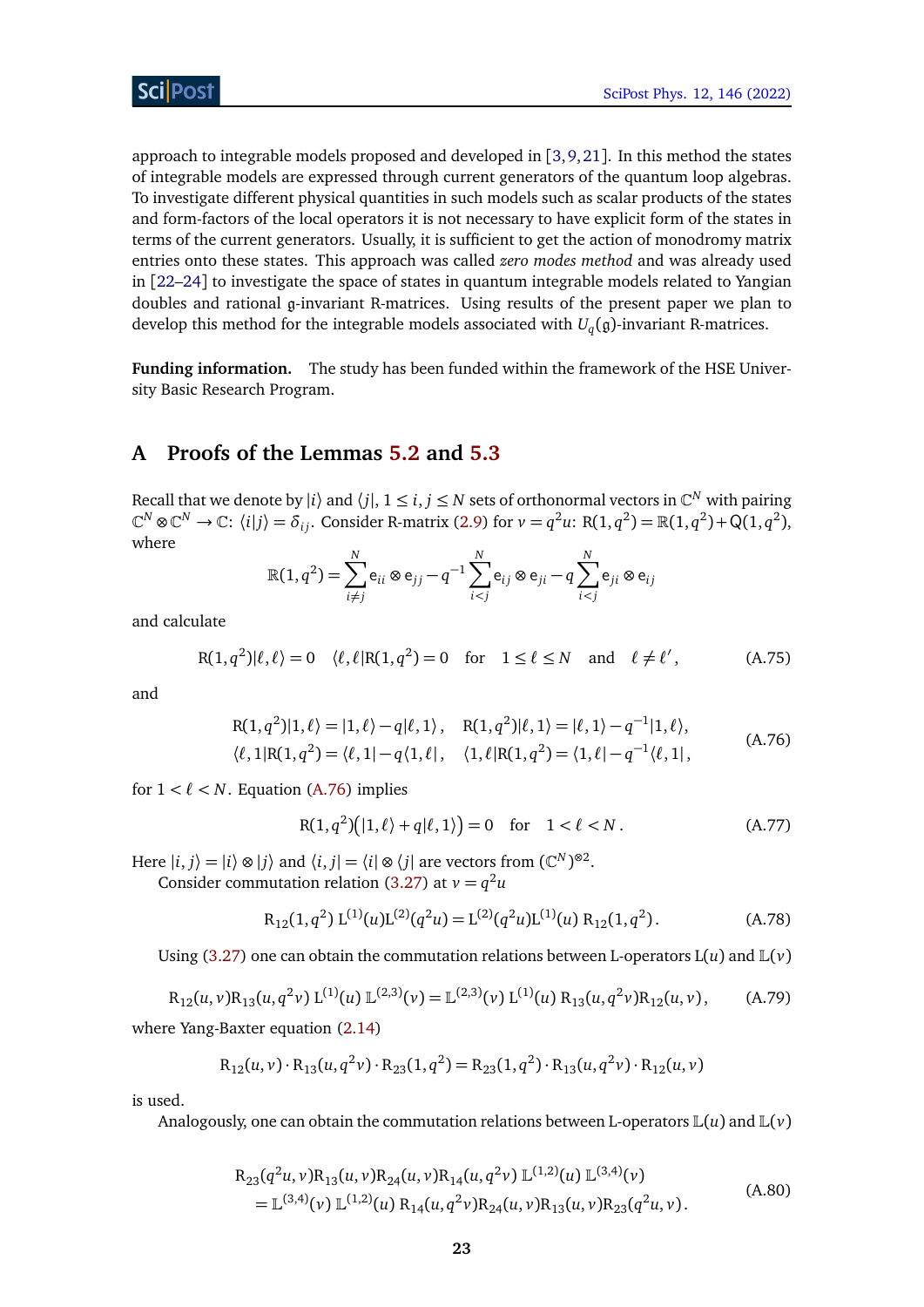To prove Lemma [5.2](#page-12-0) one has to obtain two equalities for  $1 < \ell < N$ 

<span id="page-23-0"></span>
$$
R_{23}(1,q^2)R_{13}(u,q^2v)R_{12}(u,v)|1,\ell,1\rangle = f(u,v)R_{23}(1,q^2)|1,\ell,1\rangle
$$
 (A.81)

<span id="page-23-1"></span>and

$$
\langle 1, \ell, 1 | R_{12}(u, v) R_{13}(u, q^2 v) R_{23}(1, q^2) = f(u, v) \langle 1, \ell, 1 | R_{23}(1, q^2). \tag{A.82}
$$

One can verify equality [\(A.81\)](#page-23-0)

$$
R_{23}(1, q^2)R_{13}(u, q^2v)R_{12}(u, v)|1, \ell, 1\rangle
$$
  
= R\_{23}(1, q^2)R\_{13}(u, q^2v)([1, \ell, 1) + p\_{\ell 1}(u, v)|\ell, 1, 1\rangle))  
= R\_{23}(1, q^2)((1 + p\_{11}(u, q^2v))|1, \ell, 1\rangle + p\_{1\ell}(u, q^2v)p\_{\ell 1}(u, v)|1, 1, \ell\rangle))  
= (1 + p\_{11}(u, q^2v) - q p\_{1\ell}(u, q^2v)p\_{\ell 1}(u, v))R\_{23}(1, q^2)|1, \ell, 1\rangle  
= f(u, v)R\_{23}(1, q^2)|1, \ell, 1\rangle,

where identity

$$
f(u, q2v) - q g(u, q2v) \tilde{g}(u, v) = f(u, v)
$$

and equation [\(A.77\)](#page-22-3) were used. Equality [\(A.82\)](#page-23-1) can be checked analogously.

Multiplying equality [\(A.79\)](#page-22-4) from the left by the vector  $\langle 1, i, 1 \rangle$  and from the right by the vector  $|1, j, 1\rangle$  for  $1 < i, j < N$  and using [\(A.81\)](#page-23-0) and [\(A.82\)](#page-23-1) one obtains

$$
\langle 1,i,1|L^{(1)}(u)L^{(2,3)}(v)|1,j,1\rangle = \langle 1,i,1|L^{(2,3)}(v)L^{(1)}(u)|1,j,1\rangle,
$$

which implies the statement of the Lemma  $(5.2)$ .

To prove equality [\(5.49\)](#page-12-5) of the Lemma [5.3](#page-12-1) one can present its left hand side

$$
R_{12}^n(1,q^2)R_{34}^n(1,q^2)R_{14}^n(u,q^2v)R_{13}^n(u,v)|i,1,j,1\rangle,
$$

as sum of two terms using [\(2.9\)](#page-3-3):  $R_{13}^n(u, v) = R_{13}^n(u, v) + Q_{13}^n(u, v)$ . First term is equal to

$$
R_{12}^{n}(1, q^{2})R_{34}^{n}(1, q^{2})R_{14}^{n}(u, q^{2}\nu)R_{13}^{n}(u, \nu)|i, 1, j, 1\rangle
$$
  
=  $R_{12}^{n}(1, q^{2})R_{34}^{n}(1, q^{2})R_{13}^{n}(u, \nu)|i, 1, j, 1\rangle$   
=  $R_{12}^{n}(1, q^{2})R_{34}^{n}(1, q^{2})R_{13}^{n-1}(u, \nu)|i, 1, j, 1\rangle$ , (A.83)

since  $1 < i, j < N$ . Indeed, the action of  $R_{14}^n(u, q^2v)R_{13}^n(u, v)$  onto vector  $|i, 1, j, 1\rangle$  is

$$
|i, 1, j, 1\rangle + \mathsf{p}_{ji}(u, v)|j, 1, i, 1\rangle + \mathsf{p}_{1i}(u, q^2 v)|1, 1, j, i\rangle + \mathsf{p}_{ji}(u, v)\mathsf{p}_{1j}(u, q^2 v)|1, 1, i, j\rangle
$$

and last two terms are annihilated by the actions of  $R_{12}(1,q^2)$  due to [\(A.75\)](#page-22-5).

Now consider the second term

$$
R_{12}^n(1,q^2)R_{34}^n(1,q^2)R_{14}^n(u,q^2v)Q_{13}^n(u,v)|i,1,j,1\rangle,
$$

where by definition [\(2.5\)](#page-3-5)

$$
\mathbb{Q}_{13}^n(u,v)|i,1,j,1\rangle=\delta_{ij'}\sum_{\ell=1}^N\mathsf{q}_{\ell j}(u,v)|\ell',1,\ell,1\rangle.
$$

Calculating the action

$$
R_{14}^n(u, q^2v)|\ell', 1, \ell, 1\rangle = |\ell', 1, \ell, 1\rangle + p_{1\ell'}(u, q^2v)|1, 1, \ell, \ell'\rangle + \delta_{1\ell} \sum_{m=1}^N q_{m1}(u, q^2v)|m', 1, 1, m\rangle
$$

<span id="page-23-2"></span>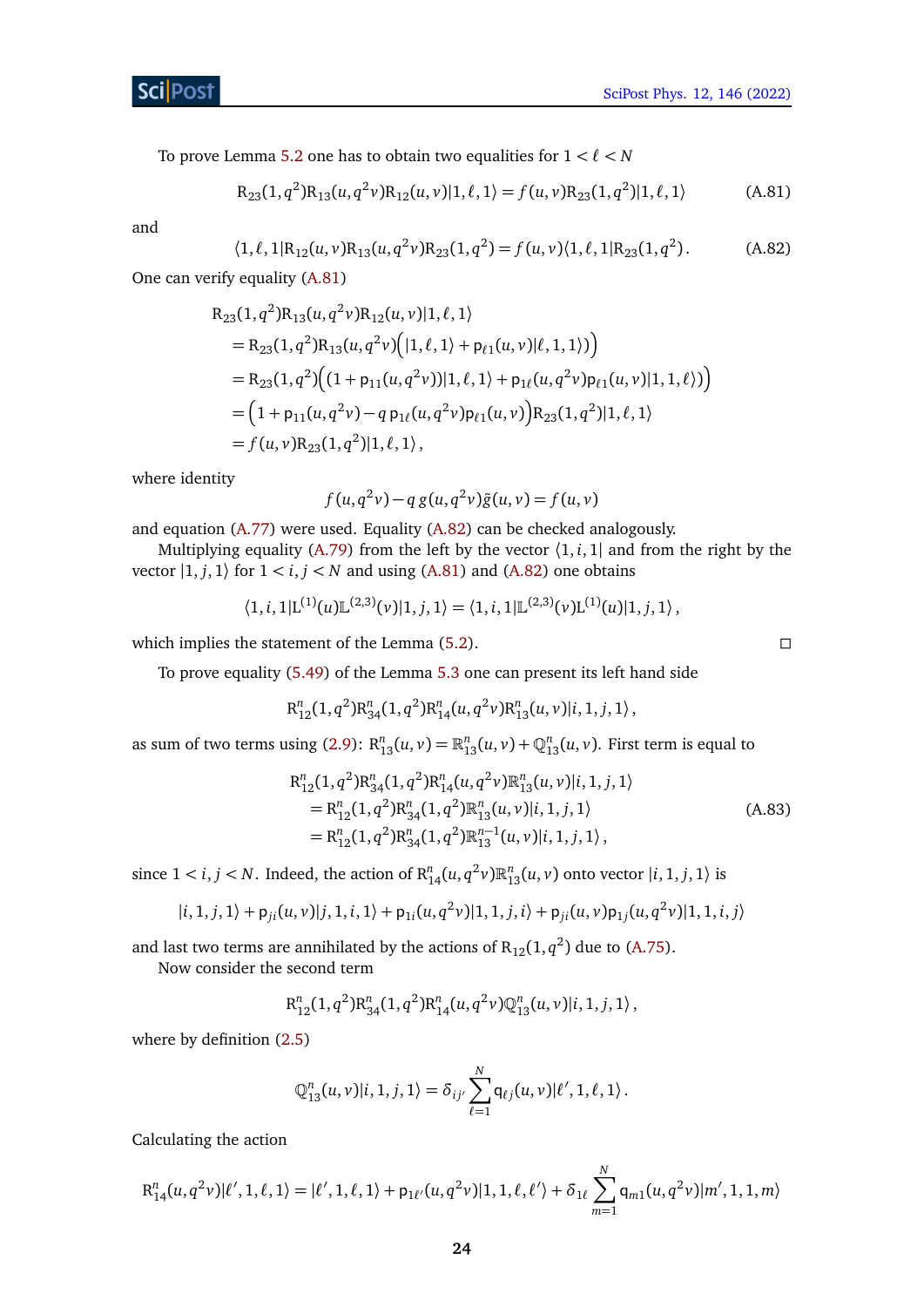ScilPos<sup>.</sup>

one can observe that second term in the right hand side drops out due to the action  $R_{12}^n(1,q^2)$ and [\(A.75\)](#page-22-5) and by the same reasons the sum over *m* reduces to the sum for  $1 < m < N$ . Finally, one gets

<span id="page-24-1"></span>
$$
R_{12}^{n}(1, q^{2})R_{34}^{n}(1, q^{2})R_{14}^{n}(u, q^{2}v)Q_{13}^{n}(u, v)|i, 1, j, 1\rangle
$$
  
=  $\delta_{ij'}R_{12}^{n}(1, q^{2})R_{34}^{n}(1, q^{2})\sum_{\ell=2}^{N-1} (q_{\ell j}(u, v)|\ell', 1, \ell, 1) + q_{1j}(u, v)q_{\ell 1}(u, q^{2}v)|\ell', 1, 1, \ell\rangle)$   
=  $\delta_{ij'}R_{12}^{n}(1, q^{2})R_{34}^{n}(1, q^{2})\sum_{\ell=2}^{N-1} (q_{\ell j}(u, v|\xi) - q q_{1j}(u, v|\xi)q_{\ell 1}(u, q^{2}v|\xi))|\ell', 1, \ell, 1\rangle,$  (A.84)

where in the last line of [\(A.84\)](#page-24-1) we used [\(A.77\)](#page-22-3) for  $R_{34}^n(1,q^2)$  and write explicitly dependence of the functions  $q_{ij}(u, v | \xi)$  given by [\(2.6\)](#page-3-0) on parameter *ξ*.

One can check that for all algebras  $\tilde{\mathfrak{g}} = B_n^{(1)}$ ,  $C_n^{(1)}$ ,  $D_n^{(1)}$  and  $A_{N-1}^{(2)}$  and corresponding parameters *ξ* given by the table [\(2.1\)](#page-2-1) following identity is valid

$$
q_{\ell j}(u, v | \xi) - q q_{1j}(u, v | \xi) q_{\ell 1}(u, q^2 v | \xi) = q_{\ell j}(u, v | q^2 \xi).
$$

Since multiplication of the parameter  $\xi$  by  $q^2$  means the change of the rank  $n \to n - 1$  for all algebras  $U_q(\tilde{\mathfrak{g}})$  (see table [\(2.1\)](#page-2-1)) one concludes that

<span id="page-24-2"></span>
$$
R_{12}^{n}(1,q^{2})R_{34}^{n}(1,q^{2})R_{14}^{n}(u,q^{2}\nu)Q_{13}^{n}(u,\nu)|i,1,j,1\rangle
$$
  
= 
$$
R_{12}^{n}(1,q^{2})R_{34}^{n}(1,q^{2})Q_{13}^{n-1}(u,\nu)|i,1,j,1\rangle.
$$
 (A.85)

Summing [\(A.83\)](#page-23-2) and [\(A.85\)](#page-24-2) we obtain [\(5.49\)](#page-12-5). Equality [\(5.50\)](#page-12-6) can be proved analogously. This concludes the proof of the Lemma [5.3.](#page-12-1)

## <span id="page-24-0"></span>**B Proof of Proposition [5.5](#page-14-0)**

Equalities [\(3.34\)](#page-9-4) and [\(4.40\)](#page-10-2) imply that

<span id="page-24-4"></span>
$$
L_{i,j}(u) = \varepsilon_i \varepsilon_j q^{i-j} \sum_{\ell \le \min(i,j)} \tilde{E}_{i',\ell'}(\xi u) k_{\ell'}(\xi u)^{-1} \tilde{F}_{\ell',j'}(\xi u).
$$
 (B.86)

Comparing these expressions for the matrix entries of the fundamental L-operator with [\(5.54\)](#page-14-1) proves equations [\(5.58\)](#page-14-7), [\(5.59\)](#page-14-8) and [\(5.60\)](#page-14-3) for  $1 \le i < j \le N$  and  $1 \le \ell \le N$ . Introduce matrix entries  $\bar{\bm{\mathrm{M}}}_{i,j}(u)$  for the algebra  $U_q^{n-1}(\tilde{\bm{\mathfrak{g}}})$  by the equality

$$
L_{i,j}(u) = \bar{M}_{i,j}(u) + \bar{E}_{1,i}(u)\bar{k}_1(u)\bar{F}_{j,1}(u) = \bar{M}_{i,j}(u) + L_{i,1}(u)L_{1,1}(u)^{-1}L_{1,j}(u).
$$
 (B.87)

Entries  $\bar{M}_{i,j}(u)$  for  $1 < i, j < N$  has Gauss decomposition

$$
\bar{M}_{i,j}(u) = \sum_{2 \le \ell \le \min(i,j)} \bar{E}_{\ell,i}(q^{-2(\ell-1)}u) \,\bar{k}_{\ell}(q^{-2(\ell-1)}u) \,\bar{F}_{j,\ell}(q^{-2(\ell-1)}u) \n= L_{i,j}(u) - L_{i,1}(u)L_{1,1}(u)^{-1}L_{1,j}(u).
$$
\n(B.88)

Calculating matrix elements of the equality [\(A.78\)](#page-22-6) between vectors  $\langle 1, 1 |$  and  $|1, j \rangle$  using [\(A.75\)](#page-22-5) and [\(A.76\)](#page-22-2) one obtains

<span id="page-24-5"></span><span id="page-24-3"></span>
$$
L_{1,j}(q^2u)L_{1,1}(u) = q L_{1,1}(q^2u)L_{1,j}(u)
$$
\n(B.89)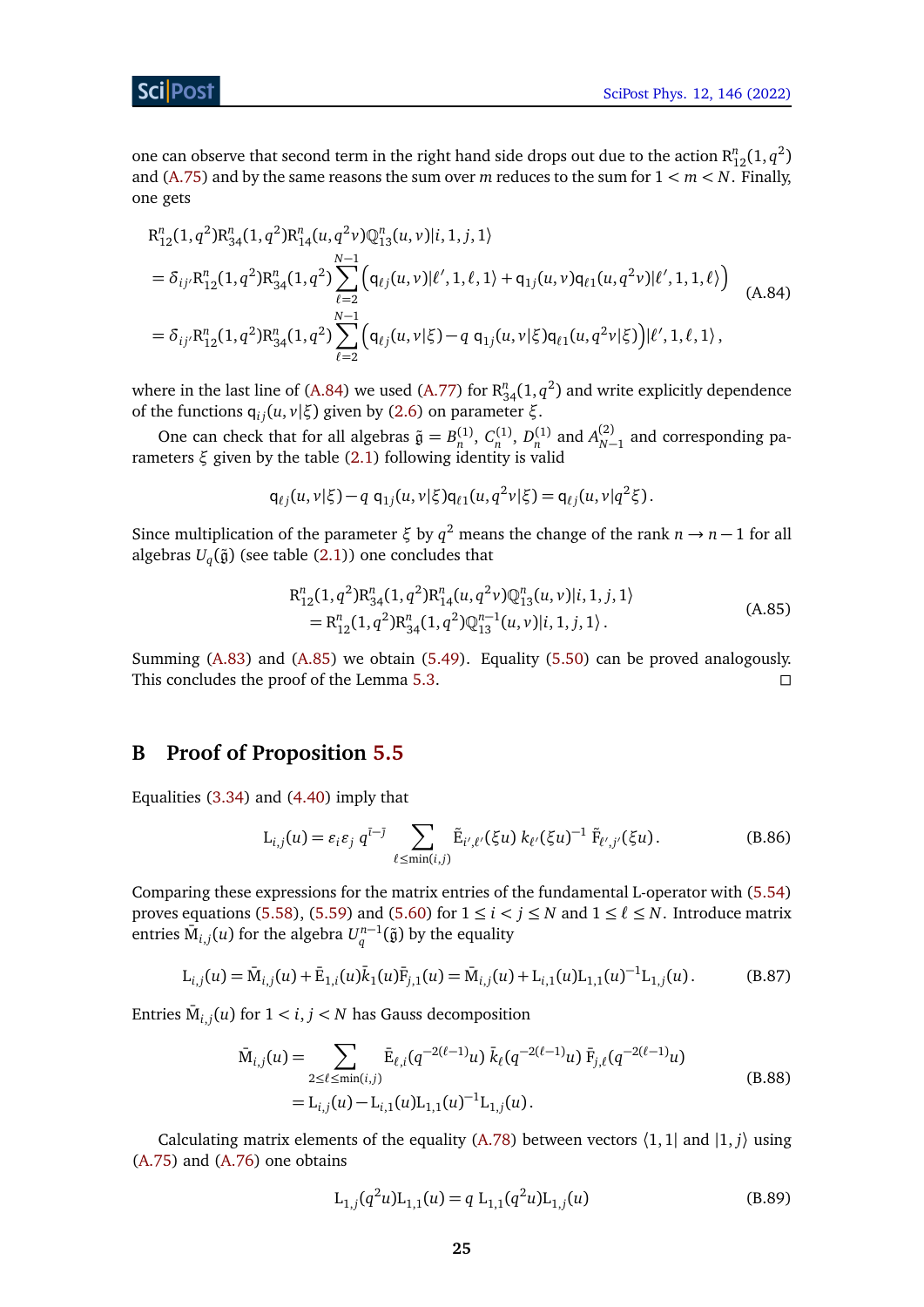and matrix entries [\(B.88\)](#page-24-3) can be written in the form

$$
\bar{M}_{i,j}(u) = \left( L_{i,j}(u) L_{1,1}(q^{-2}u) - q L_{i,1}(u) L_{1,j}(q^{-2}u) \right) L_{1,1}(q^{-2}u)^{-1}.
$$
\n(B.90)

One can prove commutativity

<span id="page-25-1"></span>
$$
\bar{M}_{i,j}(u) L_{1,1}(v) = L_{1,1}(v) \bar{M}_{i,j}(u), \quad 1 < i, j < N,
$$

in the same way as Lemma [5.2](#page-12-0) was proved.

Multiplying [\(A.78\)](#page-22-6) from the left and from the right by the vectors  $\langle 1, i |$  and  $|j, 1 \rangle$  for  $1 < i, j < N$  and using [\(A.76\)](#page-22-2) one gets

$$
L_{i,j}(u)L_{1,1}(q^2u) - q L_{1,j}(u)L_{i,1}(q^2u) = L_{i,j}(q^2u)L_{1,1}(u) - q L_{i,1}(q^2u)L_{1,j}(u)
$$

or due to [\(5.48\)](#page-12-3) and [\(B.90\)](#page-25-1)

<span id="page-25-0"></span>
$$
\overline{M}_{i,j}(q^2u)L_{1,1}(q^2u)^{-1} = M_{i,j}(u)L_{1,1}(u)^{-1} \quad \text{for} \quad 1 < i, j < N. \tag{B.91}
$$

We prove only [\(5.55\)](#page-14-9) and [\(5.57\)](#page-14-2). Equality [\(5.56\)](#page-14-10) can be proved analogously. Comparing [\(4.37\)](#page-9-1), [\(5.54\)](#page-14-1) and [\(B.86\)](#page-24-4) for the matrix entry  $L_{1,1}(u)$  one concludes that

<span id="page-25-8"></span><span id="page-25-2"></span>
$$
\bar{k}_1(u) = k_1(u) = k_N(\xi u)^{-1}.
$$
\n(B.92)

Using  $L_{1,j}(u) = F_{j,1}(u)k_1(u) = \overline{k}_1(u)\overline{F}_{j,1}(u)$  equality [\(B.89\)](#page-24-5) can be rewritten in the form

$$
\bar{F}_{j,1}(u) = qF_{j,1}(q^{-2}u) = k_1(u)^{-1}F_{j,1}(u)k_1(u).
$$
 (B.93)

This yields

<span id="page-25-7"></span><span id="page-25-6"></span>
$$
\bar{F}_{j,1}(u) = qF_{j,1}(q^{-2}u) = q^{\bar{1}-\bar{j}} \varepsilon_1 \varepsilon_j \tilde{F}_{N,j'}(\xi u) \quad \text{for} \quad 1 < j < N \tag{B.94}
$$

and [\(5.58\)](#page-14-7) yields

<span id="page-25-5"></span>
$$
\bar{F}_{N,1}(u) = q^{\bar{1}-\bar{N}} \varepsilon_1 \varepsilon_N \tilde{F}_{N,1}(\xi u).
$$
 (B.95)

Consider [\(B.91\)](#page-25-0) for  $i = j = 2$ . It yields

$$
\bar{k}_2(u) = k_2(u) k_1(q^2 u) k_1(u)^{-1} = k_{N-1}(q^2 \xi u)^{-1}, \tag{B.96}
$$

where the second equality follows from [\(5.60\)](#page-14-3). Then consider [\(B.91\)](#page-25-0) for  $i = 2$  and  $2 < j < N-1$ to obtain

$$
\bar{M}_{2,j}(u) = \bar{k}_2(q^{-2}u)\bar{F}_{j,2}(q^{-2}u) = k_1(u)k_1(q^{-2}u)^{-1} F_{j,2}(q^{-2}u)k_2(q^{-2}u),
$$

which can be presented as

<span id="page-25-4"></span><span id="page-25-3"></span>
$$
\bar{F}_{j,2}(u) = k_2(u)^{-1} F_{j,2}(u) k_2(u).
$$

Recall now that according to the theorem  $5.1$  L-operator  $M(u)$  satisfy commutation rela-tions [\(5.46\)](#page-11-3) for the algebra  $U_q^{n-1}(\tilde{g})$  and we can apply analysis as above to have  $k_2(u)^{-1}F_{j,2}(u)k_2(u) = q F_{j,2}(q^{-2}u)$  (compare with [\(B.93\)](#page-25-2)) and

$$
\bar{F}_{j,2}(u) = q F_{j,2}(q^{-2}u) = q^{\bar{2}-\bar{j}} \varepsilon_2 \varepsilon_j \tilde{F}_{N-1,j'}(q^2 \xi u) \quad \text{for} \quad 2 < j < N-1.
$$
 (B.97)

The second equality in [\(B.97\)](#page-25-3) follows from [\(B.86\)](#page-24-4) as well as

$$
\bar{F}_{j,2}(u) = q^{\bar{2}-\bar{j}} \varepsilon_2 \varepsilon_j \tilde{F}_{N-1,j'}(q^2 \xi u), \quad j = N-1, N. \tag{B.98}
$$

Note that equalities [\(B.97\)](#page-25-3), [\(B.98\)](#page-25-4) and second equality in [\(B.96\)](#page-25-5) for the Gauss coordinates of the embedded algebra  $U_q^{n-1}(\tilde{g})$  repeated the equalities [\(B.94\)](#page-25-6), [\(B.95\)](#page-25-7) and [\(B.92\)](#page-25-8) respectively with the only difference that parameter *ξ* is replaced by the parameter *q* <sup>2</sup>*ξ*. According to dependence of  $ξ$  on the rank *n* of the algebra  $\tilde{g}$  this replacement is equivalent to change of the rank  $n \rightarrow n-1$ .

Continuing embedding process and repeating these arguments for the Gauss coordinates  $\bar{E}_{i,j}(u)$  one proves Proposition [5.5.](#page-14-0)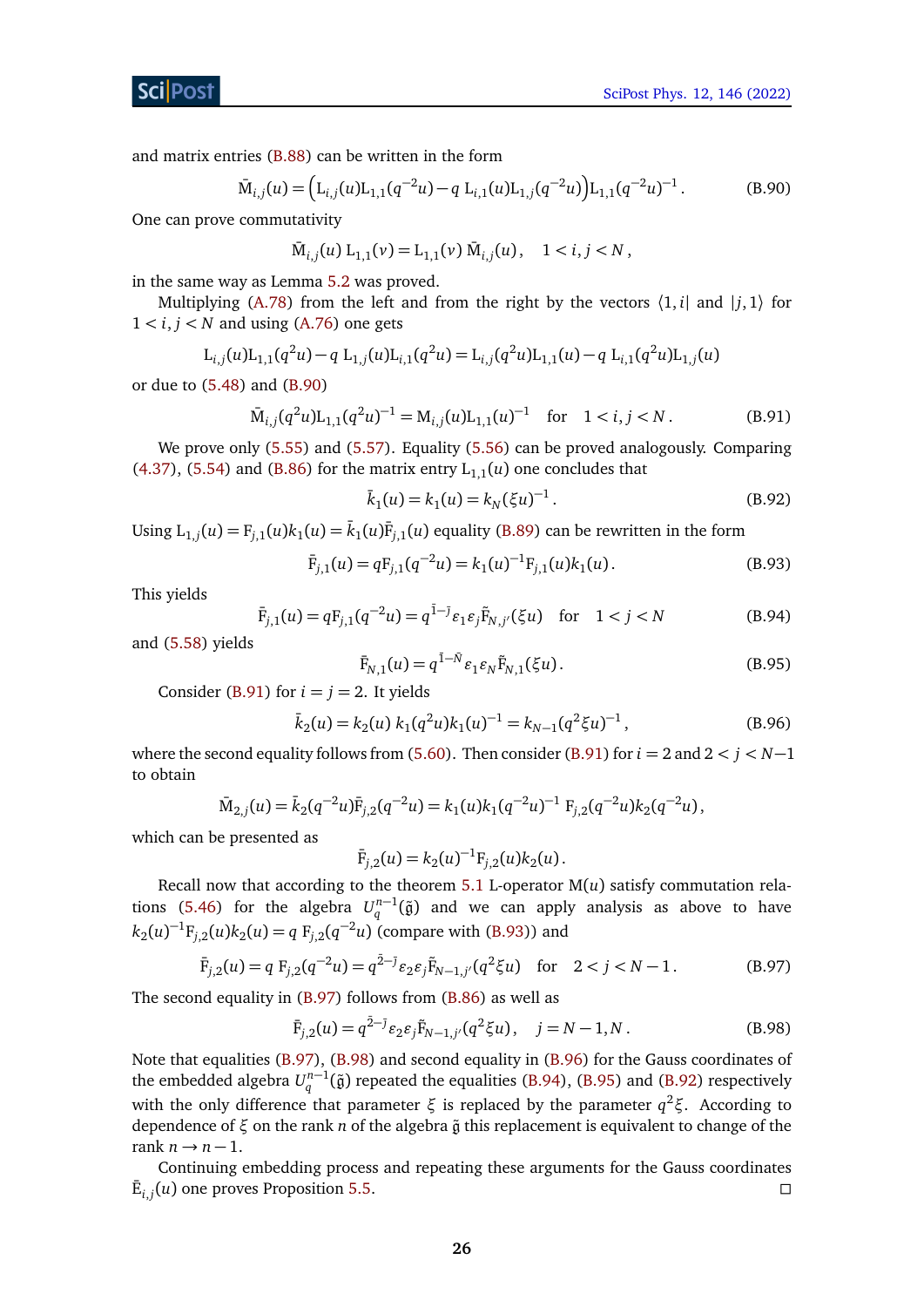# <span id="page-26-0"></span>**C** Algebra  $U_q(\tilde{\mathfrak{g}})$  for small ranks

In this Appendix we obtain the commutation relations for the currents  $F_n(u)$  and  $E_n(u)$  for each of the algebra  $U_q(\tilde{\mathfrak{g}})$  of the small rank. Here we will introduce different rational functions denoting them by the same notations valid inside of each subsection. Hope that this will not lead to misunderstanding.

#### <span id="page-26-1"></span>**C.1 Algebras**  $U_q(B_1^{(1)}$  $U_q(B_2^{(1)})$  and  $U_q(B_2^{(1)})$  $\binom{1}{2}$

In order to find commutation relations of the special currents in case of the algebra  $U_q(B_n^{(1)})$ we first perform investigation of the simplest nontrivial example of the algebra  $U_q(\overline{B}_1^{(1)})$  as it was done in the paper [[23](#page-36-1)]. In this algebra the algebraically independent series of generators are *k* ±  $\frac{1}{1}(u)$ ,  $F_{2,1}^{\pm}(u)$  and  $E_{1,2}^{\pm}(u)$  and algebraically dependent generating series are  $k_{\ell}^{\pm}$  $\ell^{\pm}(\mu), \ell = 2, 3$ and

$$
F_{3,2}^{\pm}(u) = -q^{1/2}F_{2,1}^{\pm}(q^{-1}u), \quad E_{2,3}^{\pm}(u) = -q^{-1/2}E_{1,2}^{\pm}(q^{-1}u),
$$
  

$$
F_{3,1}^{\pm}(v) = -\frac{\sqrt{q}}{1+q}F_{2,1}^{\pm}(v)^2, \quad E_{1,3}^{\pm}(v) = -\frac{\sqrt{q}}{1+q}E_{1,2}^{\pm}(v)^2.
$$

The modes of  $k_{\ell}^{\pm}$  $\ell^{\pm}(u)$ ,  $\ell = 2, 3$  are defined by the relations

<span id="page-26-4"></span>
$$
k_3^{\pm}(u) = k_1^{\pm}(qu)^{-1}, \quad k_1^{\pm}(u) = k_2^{\pm}(qu) k_2^{\pm}(u) k_1^{\pm}(q^2u).
$$

The commutation relations between Gauss coordinates for the algebra  $U(B_1^{(1)})$  are

$$
k_1(u)F_{2,1}(v)k_1(u)^{-1} = f(v,u)F_{2,1}(v) - g(v,u)F_{2,1}(u),
$$
  
\n
$$
k_1(u)^{-1}E_{1,2}(v)k_1(u) = f(v,u)E_{1,2}(v) - \tilde{g}(v,u)E_{1,2}(u),
$$
  
\n
$$
[E_{1,2}(v), F_{2,1}(u)] = g(u,v) (k_2(u)k_1(u)^{-1} - k_2(v)k_1(v)^{-1}),
$$
\n(C.99)

$$
k_2(u)F_{2,1}(v)k_2(u)^{-1} = f(v,u)f(q^{-1}u,v)F_{2,1}(v) + g(v,u)F_{2,1}(u) + \tilde{g}(q^{-1}u,v)F_{2,1}(q^{-1}u),
$$
  
\n
$$
k_2(u)^{-1}E_{1,2}(v)k_2(u) = f(v,u)f(q^{-1}u,v)E_{1,2}(v) + \tilde{g}(v,u)E_{1,2}(u) + g(q^{-1}u,v)E_{1,2}(q^{-1}u),
$$
  
\n(C.100)

<span id="page-26-2"></span>
$$
F_{2,1}(u)F_{2,1}(v) = f(u,qv)F_{2,1}(v)F_{2,1}(u) + \frac{g(qv,u)}{1+q}F_{2,1}(u)^2 + \frac{q\tilde{g}(qv,u)}{1+q}F_{2,1}(v)^2,
$$
  
\n
$$
E_{1,2}(u)E_{1,2}(v) = f(v,qu)E_{1,2}(v)E_{1,2}(u) + \frac{g(qu,v)}{1+q}E_{1,2}(u)^2 + \frac{q\tilde{g}(qu,v)}{1+q}E_{1,2}(v)^2.
$$
\n(C.101)

Restoring upper indices  $\pm$  in [\(C.101\)](#page-26-2) at  $u = q^{-1}v$ 

$$
F_{2,1}^+(q^{-1}\nu)F_{2,1}^{\pm}(\nu) = \frac{1}{1+q^{-1}}F_{2,1}^+(q^{-1}\nu)^2 + \frac{1}{1+q}F_{2,1}^{\pm}(\nu)^2
$$

and subtracting one equality from another one gets

<span id="page-26-3"></span>
$$
F_{2,1}^+(q^{-1}\nu)F_1(\nu) = \frac{1}{1+q}F_{2,1}^+(\nu)^2 - \frac{1}{1+q}F_{2,1}^-(\nu)^2.
$$
 (C.102)

Using [\(C.102\)](#page-26-3) one can calculate the projection  $P_f^+(F_2(u)F_1(u))$  onto subalgebra  $U_f^+$  assuming that Gauss coordinates in the product of the currents  $F_2(u)F_1(u)$  are ordered according to the order [\(4.41\)](#page-10-3). We obtain

$$
P_f^+(F_2(u)F_1(u)) = -\sqrt{q} P_f^+\left(F_{2,1}^+(q^{-1}u)F_1(u)\right) = -\frac{\sqrt{q}}{1+q}F_{2,1}^+(v)^2 = F_{3,1}^+(u).
$$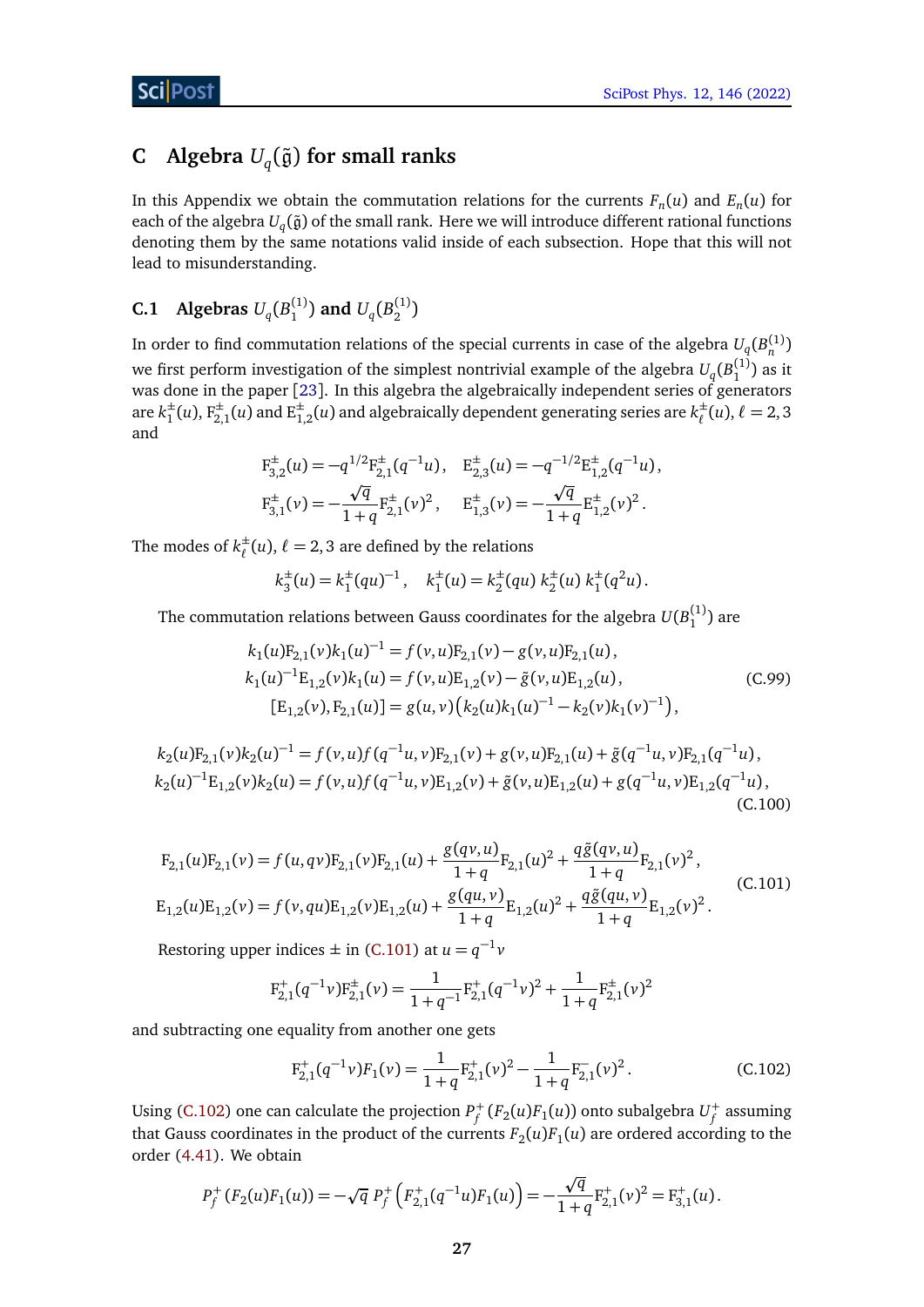This relation together with analogous formulas for the projections  $P_{\epsilon}^$  $f_f^{\top}$  $(F_2(u)F_1(u))$  and  $P_{\rho}^{\pm}$  $e^{\pm}_e(E_1(u)E_2(u))$  are base of the induction proof of the Proposition [7.1](#page-21-0) which explains the relation between Gauss coordinates and projection of the currents for the algebra  $U_q(B_n^{(1)}).$ 

Considering similar commutation relations for the algebra  $U_q(B_2^{(1)})$  and using embedding theorem [5.1](#page-11-2) one obtains besides commutation relations  $(C.99)$ – $(C.101)$  for the Gauss coordinates  $k_{\ell}^{\pm}$  $^{\pm}_{\ell}(u),$   $\ell = 1,2,3$  with  $\mathrm{F}^{\pm}_{3,2}(u)$  and  $\mathrm{E}^{\pm}_{2,3}(u)$  also the commutation relations of these Gauss coordinates with  $F_{2,1}^{\pm}(u)$  and  $F_{1,2}^{\pm}(u)$ 

$$
F_{2,1}(v)F_{3,2}(u) = f(u, v)F_{3,2}(u)F_{2,1}(v) + \tilde{g}(u, v)\Big(F_{3,1}(u) - F_{3,2}(u)F_{2,1}(u)\Big) - g(u, v)F_{3,1}(v),
$$
  
\n
$$
E_{2,3}(u)E_{1,2}(v) = f(u, v)E_{1,2}(v)E_{2,3}(u) + g(u, v)\Big(E_{1,3}(u) - E_{1,2}(u)E_{2,3}(u)\Big) - \tilde{g}(u, v)E_{1,3}(v).
$$

This information is sufficient to obtain for the algebra  $U_q(B_n^{(1)})$  the commutation relations of the currents  $F_n(u)$ ,  $E_n(u)$ , Gauss coordinates  $k_{\ell}^{\pm}$  $\ell^{\pm}(u)$ ,  $1 \leq \ell \leq n+1$  and the currents  $F_i(u)$ ,  $E_i(u)$ ,  $1 \le i \le n-1$  given in section [6.1.](#page-16-0)

#### <span id="page-27-0"></span>**C.2** Algebra  $U_q(C_2^{(1)})$  $\binom{1}{2}$

Since algebra  $U_q(C_1^{(1)})$  is not representative we start to consider first algebra  $U_q(C_2^{(1)})$ . In this algebra the algebraically independent generating series are  $F_{\ell+1,\ell}^{\pm}(u)$ ,  $E_{\ell,\ell+1}^{\pm}(u)$  and  $k_{\ell}^{\pm}$ *`* for  $\ell = 1, 2$ . Gauss coordinates  $F_{2,1}^{\pm}(u)$ ,  $E_{1,2}^{\pm}(u)$ ,  $k_1^{\pm}$  $h_1^{\pm}(u)$  and  $k_2^{\pm}$  $\frac{1}{2}(u)$  form the subalgebra in  $U_q(C_2^{(1)})$ isomorphic to the algebra  $\tilde{U}_q(A_1^{(1)})$  and we do not write explicitly commutation relations between them.

Introduce the rational functions relevant to the considered case

$$
f(u, v) = \frac{q^2u - q^{-2}v}{u - v}, \quad g(u, v) = \frac{(q^2 - q^{-2})u}{u - v}, \quad \tilde{g}(u, v) = \frac{(q^2 - q^{-2})v}{u - v}.
$$

The rest commutation relations in  $U_q(C_2^{(1)})$  can be written in the form

$$
k_{2}(v)F_{3,2}(u)k_{2}(v)^{-1} = f(u, v)F_{3,2}(u) - g(u, v)F_{3,2}(v),
$$
  
\n
$$
k_{2}(v)^{-1}E_{2,3}(u)k_{2}(v) = f(u, v)E_{2,3}(u) - \tilde{g}(u, v)E_{2,3}(v),
$$
  
\n
$$
f(v, u)F_{3,2}(u)F_{3,2}(v) = f(u, v)F_{3,2}(v)F_{3,2}(u) + g(v, u)F_{3,2}(u)^{2} - g(u, v)F_{3,2}(v)^{2},
$$
  
\n
$$
f(u, v)E_{2,3}(u)E_{2,3}(v) = f(v, u)E_{2,3}(v)E_{2,3}(u) + \tilde{g}(u, v)E_{2,3}(v)^{2} - \tilde{g}(v, u)E_{2,3}(u)^{2},
$$
  
\n
$$
F_{2,1}(v)F_{3,2}(u) = f(u, v)F_{3,2}(u)F_{2,1}(v) + \tilde{g}(u, v)\left(F_{3,1}(u) - F_{3,2}(u)F_{2,1}(u)\right) - g(u, v)F_{3,1}(v),
$$
  
\n
$$
E_{2,3}(u)E_{1,2}(v) = f(u, v)E_{1,2}(v)E_{2,3}(u) + g(u, v)\left(F_{1,3}(u) - F_{1,2}(u)E_{2,3}(u)\right) - \tilde{g}(u, v)F_{1,3}(v),
$$
  
\n
$$
[E_{2,3}(v), F_{3,2}(u)] = g(u, v)\left(k_{3}(u)k_{2}(u)^{-1} - k_{3}(v)k_{2}(v)^{-1}\right),
$$

where diagonal Gauss coordinate  $k_3(u)$  due to [\(5.57\)](#page-14-2) and [\(5.60\)](#page-14-3) is equal to

<span id="page-27-1"></span>
$$
k_3(u) = k_2(q^4u)^{-1}k_1^{\pm}(q^4u)k_1^{\pm}(q^6u)^{-1}.
$$

These commutation relations allows to restore the full set of the commutation relations in terms of the currents for the algebra  $U_q(C_n^{(1)})$  given in section [6.2.](#page-17-0)

To obtain the commutation relation [\(C.103\)](#page-27-1) one has to use [\(3.28\)](#page-6-0) for the values of the indices {*i*, *j*, *k*, *l*} → {2, 3, 1, 2} and {*i*, *j*, *k*, *l*} → {2, 4, 1, 1} which results to

$$
f(u, v)F_{3,2}(u)F_{2,1}(v) = \frac{f(u, v)}{f(u, v)}F_{2,1}(v)F_{3,2}(u) + \frac{f(u, v)g(u, v)}{f(u, v)}F_{3,1}(v) + g(v, u)\Big(F_{3,1}(u) - F_{3,2}(u)F_{2,1}(u)\Big) + \frac{q^{-2}g(v, u)}{f(u, v)}F_{4,2}(u).
$$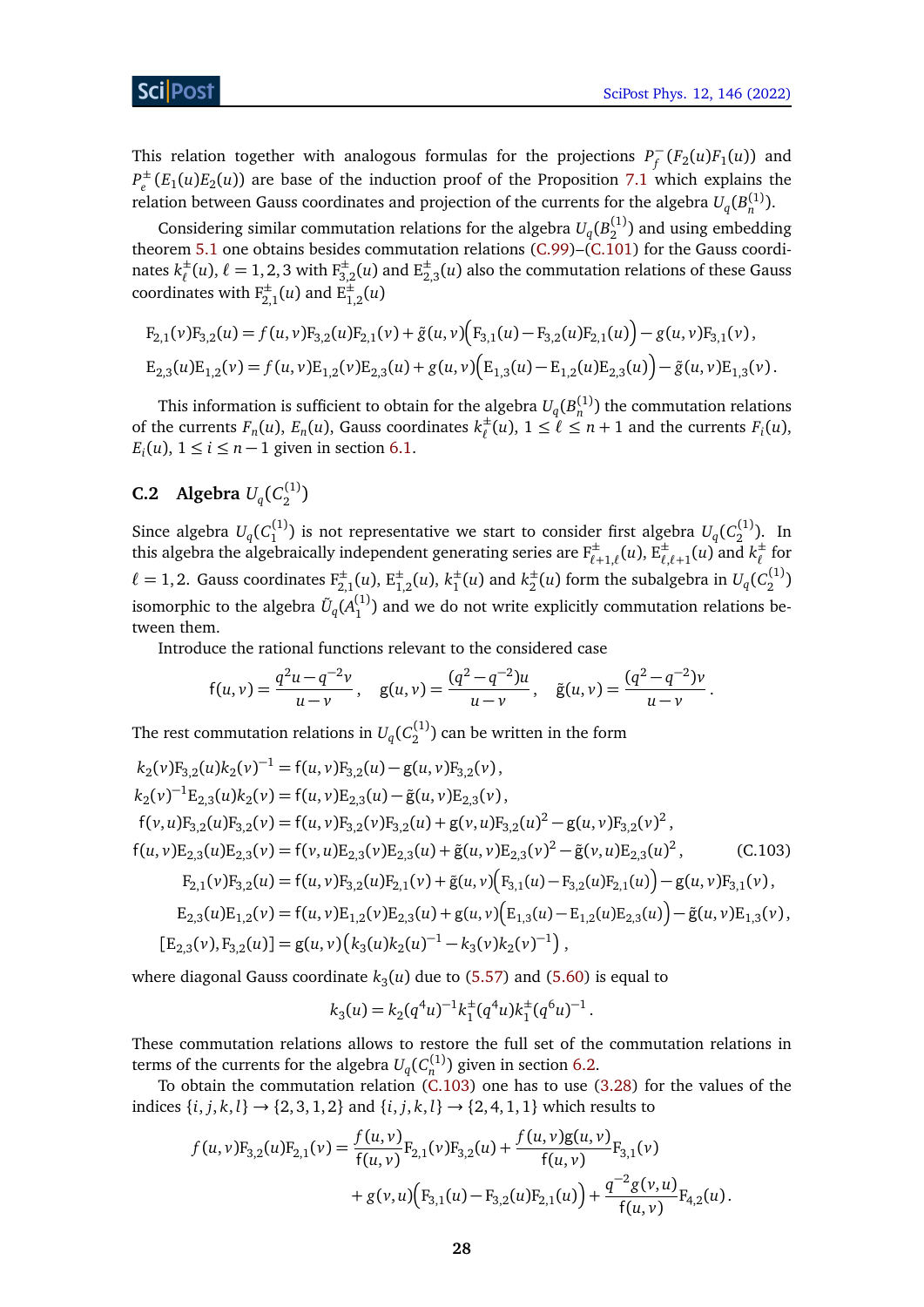Considering the latter relation at  $v = q^2 u$  we obtain

$$
F_{4,2}(u) = q^2 \Big( F_{3,1}(u) - F_{3,2}(u) F_{2,1}(u) \Big)
$$
 (C.104)

and [\(C.103\)](#page-27-1). Now one can calculate the projection  $P_f^+(F_3(u)F_2(u))$ , where dependent current  $F_3(u) = -F_1(q^4u)$  is defined by [\(7.71\)](#page-20-1) for  $N=4$  and  $\xi=q^{-6}$ . Restoring in [\(C.103\)](#page-27-1) superscripts of the matrix entries and setting  $v = q^4 u$  we obtain

$$
F_{2,1}^+(q^4u)F_{3,2}^{\pm}(u) = q^2\Big(F_{3,2}^{\pm}(u)F_{2,1}^{\pm}(u) - F_{3,1}^{\pm}(u)\Big) + q^{-2}F_{3,1}^+(q^4u).
$$

Calculating projection  $P_f^+(F_3(u)F_2(u))$  onto  $U_f^+$  according to the ordering [\(4.41\)](#page-10-3) one gets

$$
P_f^+(F_3(u)F_2(u)) = -P_f^+(F_1(q^4u)F_2(u)) = -P_f^+\left(F_{2,1}^+(q^4u)F_2(u)\right)
$$
  
=  $q^2\left(F_{3,1}^+(u) - F_{3,2}^+(u)F_{2,1}^+(u)\right) = F_{4,2}^+(u).$ 

Analogously, one can prove that

$$
P_f^+(F_2(u)F_1(u)) = F_{3,1}^+(u) \quad \text{and} \quad P_f^+(F_3(u)F_2(u)F_1(u)) = F_{4,1}^+(u).
$$

These relations together with analogous relations for the currents  $E_i(u)$  are base of the induc-tion for the proof of the Proposition [7.1](#page-21-0) in case of the algebra  $U_q(C_n^{(1)})$ .

#### <span id="page-28-0"></span>**C.3** Algebra  $U_q(D_2^{(1)})$  $\binom{1}{2}$

As above we start to consider algebra  $U_q(D_n^{(1)})$  for small *n*. The case  $n=1$  is not representative and we begin with the case  $n = 2$  to prove that  $F_{3,2}^{\pm}(u) = E_{2,3}^{\pm}(u) = 0$ .

Excluding term  $L_{21}(v)L_{24}(u)$  from the commutation relation [\(3.28\)](#page-6-0) with set of indices  ${i, j, k, l} \rightarrow {2, 3, 2, 2}$  and  ${i, j, k, l} \rightarrow {2, 4, 2, 1}$  we have

$$
f(u, v)L_{2,3}(u)L_{2,2}(v) - f(v, u)L_{2,2}(v)L_{2,3}(u)
$$
  
=  $f(v, u)\tilde{g}(v, u)L_{2,4}(v)L_{2,1}(u) - f(u, v)\tilde{g}(u, v)L_{2,4}(u)L_{2,1}(v)$ . (C.105)

This relation after setting  $v = q^{-2}u$  and projecting onto subalgebras  $U_f^{\pm}$  $f^{\pm}$  ∪  $U^{\pm}_k$  $\frac{1}{k}$  in the algebra  $U_q(D_2^{(1)})$  yields the equality

$$
F_{3,2}^{\pm}(u)k_2^{\pm}(u)k_2^{\pm}(q^{-2}u) = 0.
$$

Since Gauss coordinates *k* ±  $\frac{1}{2}(u)$  are invertible it results that

<span id="page-28-2"></span>
$$
F_{3,2}^{\pm}(u) = 0. \tag{C.106}
$$

Analogously one can prove

<span id="page-28-1"></span>
$$
E_{2,3}^{\pm}(u) = 0. \tag{C.107}
$$

In order to find relations between Gauss coordinates  $F_{j,1}(u)$ ,  $j = 2, 3, 4$  one can consider the commutation relation [\(3.28\)](#page-6-0) for the values of the indices  $\{i, j, k, l\} \rightarrow \{1, 3, 1, 2\}$  and  ${i, j, k, l} \rightarrow {1, 4, 1, 1}.$  Excluding term  $L_{11}(v)L_{14}(u)$  we have

$$
f(u, v)L_{1,3}(u)L_{1,2}(v) = f(v, u)L_{1,2}(v)L_{1,3}(u)
$$
  
+  $f(v, u)\tilde{g}(v, u)L_{1,4}(v)L_{1,1}(u) - f(u, v)\tilde{g}(u, v)L_{1,4}(u)L_{1,1}(v)$ . (C.108)

<span id="page-28-3"></span>Using explicit expressions for the matrix entries  $\mathrm{L}_{1,j}(u)$  through Gauss coordinates [\(4.37\)](#page-9-1), multiplying both equalities by the product of  $k_1(u)^{-1}$ ,  $k_1(v)^{-1}$  and using the commutation relations

$$
k_1(u)F_{j,1}(v)k_1(u)^{-1} = f(v,u)F_{j,1}(v) - g(v,u)F_{j,1}(u), \quad j = 2,3
$$
 (C.109)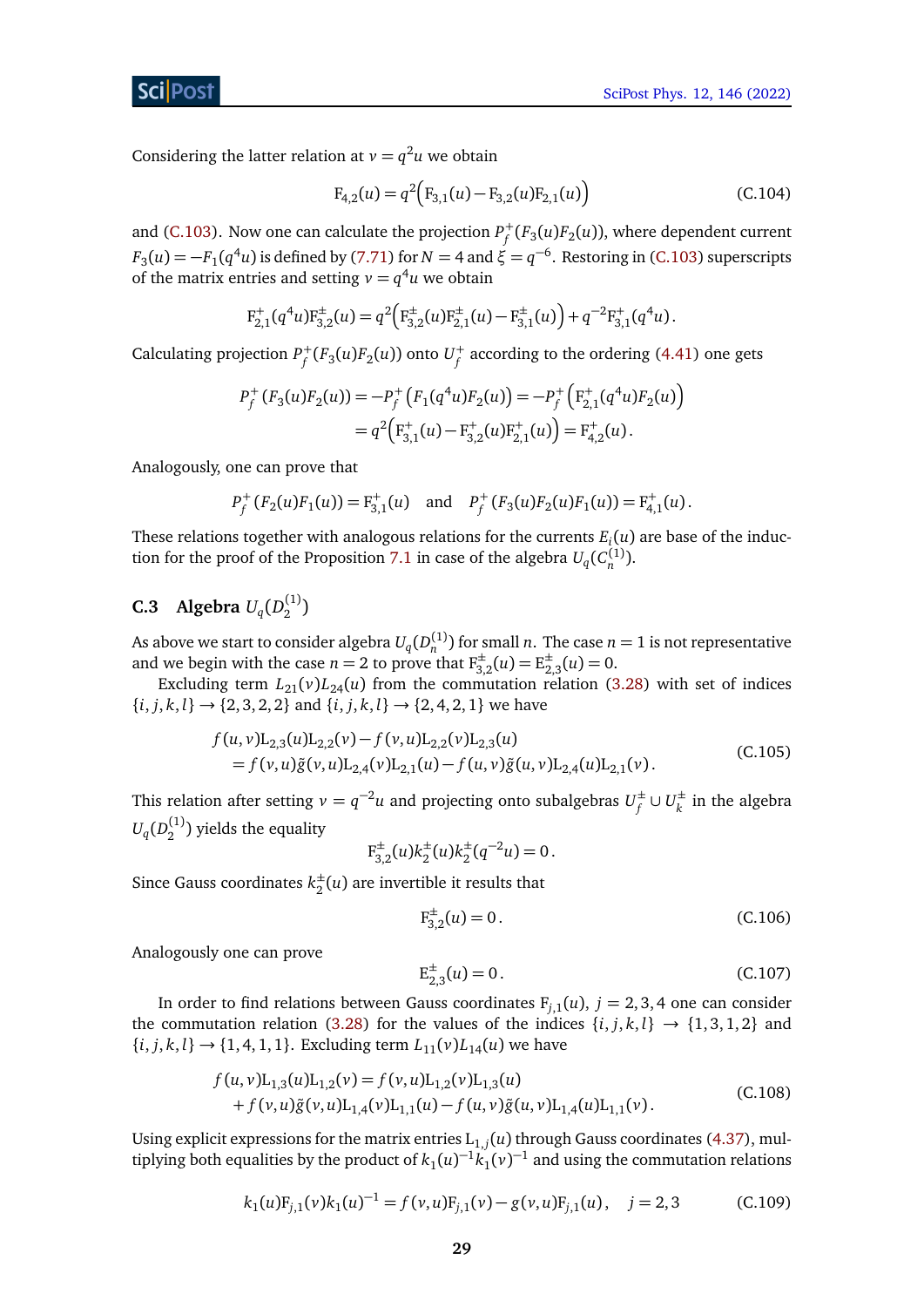one can get from [\(C.108\)](#page-28-1)

$$
f(u, v) f(v, u) (F_{2,1}(v)F_{3,1}(u) - F_{3,1}(u)F_{2,1}(v)) = g(u, v) f(v, u) (F_{4,1}(v) + F_{2,1}(v)F_{3,1}(v)) + g(v, u) f(u, v) (F_{4,1}(u) + F_{3,1}(u)F_{2,1}(u)).
$$

Taking in this equality  $u = q^2 v$  and  $u = q^{-2} v$  one can find the relations

<span id="page-29-2"></span><span id="page-29-1"></span>
$$
F_{4,1}(u) = -F_{2,1}(u)F_{3,1}(u) = -F_{3,1}(u)F_{2,1}(u),
$$
  
\n
$$
F_{2,1}(v)F_{3,1}(u) = F_{3,1}(u)F_{2,1}(v).
$$
\n(C.110)

In the same way one can prove that

<span id="page-29-3"></span>
$$
E_{1,4}(u) = -E_{1,2}(u)E_{1,3}(u) = -E_{1,3}(u)E_{1,2}(u),
$$
  
\n
$$
E_{1,2}(v)E_{1,3}(u) = E_{1,3}(u)E_{1,2}(v).
$$
\n(C.111)

Equalities [\(5.55\)](#page-14-9), [\(5.56\)](#page-14-10), [\(5.58\)](#page-14-7) and [\(5.59\)](#page-14-8) yields in this case

$$
F_{4,5-j}(u) = -F_{j,1}(u), \quad E_{5-j,4}(u) = -E_{1,j}(u), \quad j = 2,3.
$$
 (C.112)

Using [\(3.28\)](#page-6-0) for  $\{i, j, k, l\} \rightarrow \{2, 2, 1, 3\}$  we can calculate

$$
k_2(u)F_{3,1}(v)k_2(u)^{-1} = f(v\xi, u)F_{3,1}(v) - q \tilde{g}(u, v\xi)k_1(v)F_{3,1}(u)k_1(v)^{-1},
$$

where we have used [\(C.106\)](#page-28-2) and [\(C.112\)](#page-29-3). Using now [\(C.109\)](#page-28-3) and identities

$$
f(v\xi, u) - q \tilde{g}(u, v\xi)g(u, v) = f(v, u), \quad q \tilde{g}(u, v\xi)f(u, v) = -g(v, u)
$$

one can find that

$$
k_2(u)F_{3,1}(v)k_2(v)^{-1} = f(v,u)F_{3,1}(v) - g(v,u)F_{3,1}(u).
$$

Analogously one can obtain

$$
k_2(u)^{-1} \mathcal{E}_{1,3}(v) k_2(v) = f(v, u) \mathcal{E}_{1,3}(v) - \tilde{g}(v, u) \mathcal{E}_{1,3}(u).
$$

Using [\(C.109\)](#page-28-3) and analogous commutation relations for  $E_{1,j}(u)$  one can calculate from the commutation relation [\(3.28\)](#page-6-0) at  $\{i, j, k, l\} \rightarrow \{1, 3, 3, 1\}$  that

$$
[E_{1,3}(v), F_{3,1}(u)] = g(u, v) \Big( k_3(u) k_1(u)^{-1} - k_3(v) k_1(v)^{-1} \Big).
$$

The embedding theorem [5.1](#page-11-2) and commutation relations between Gauss coordinates obtained for the algebra  $U_q(D_2^{(1)})$  are sufficient to get full set of the commutation relations for the algebra  $U_q(D_n^{(1)})$  in terms of the currents presented in the section [6.3.](#page-17-1)

#### <span id="page-29-0"></span>**C.4 Algebra**  $U_q(A_2^{(2)}$  $\binom{2}{2}$

RLL realization of this algebra is given by the R-matrix [\(2.9\)](#page-3-3) with  $\xi = -q^{-1-2n}$  and  $N = 2n + 1$ . In the same way as we investigated the algebra  $U_q(B_1^{(1)})$  we study first the algebra  $U_q(A_{2n}^{(2)}$  $\binom{2}{2n}$  in the simplest case  $n = 1$ .

Introduce the functions

$$
f(u, v) = \frac{q^{1/2}u + q^{-1/2}v}{u + v}, \quad g(u, v) = \frac{(q^{1/2} + q^{-1/2})u}{u + v}.
$$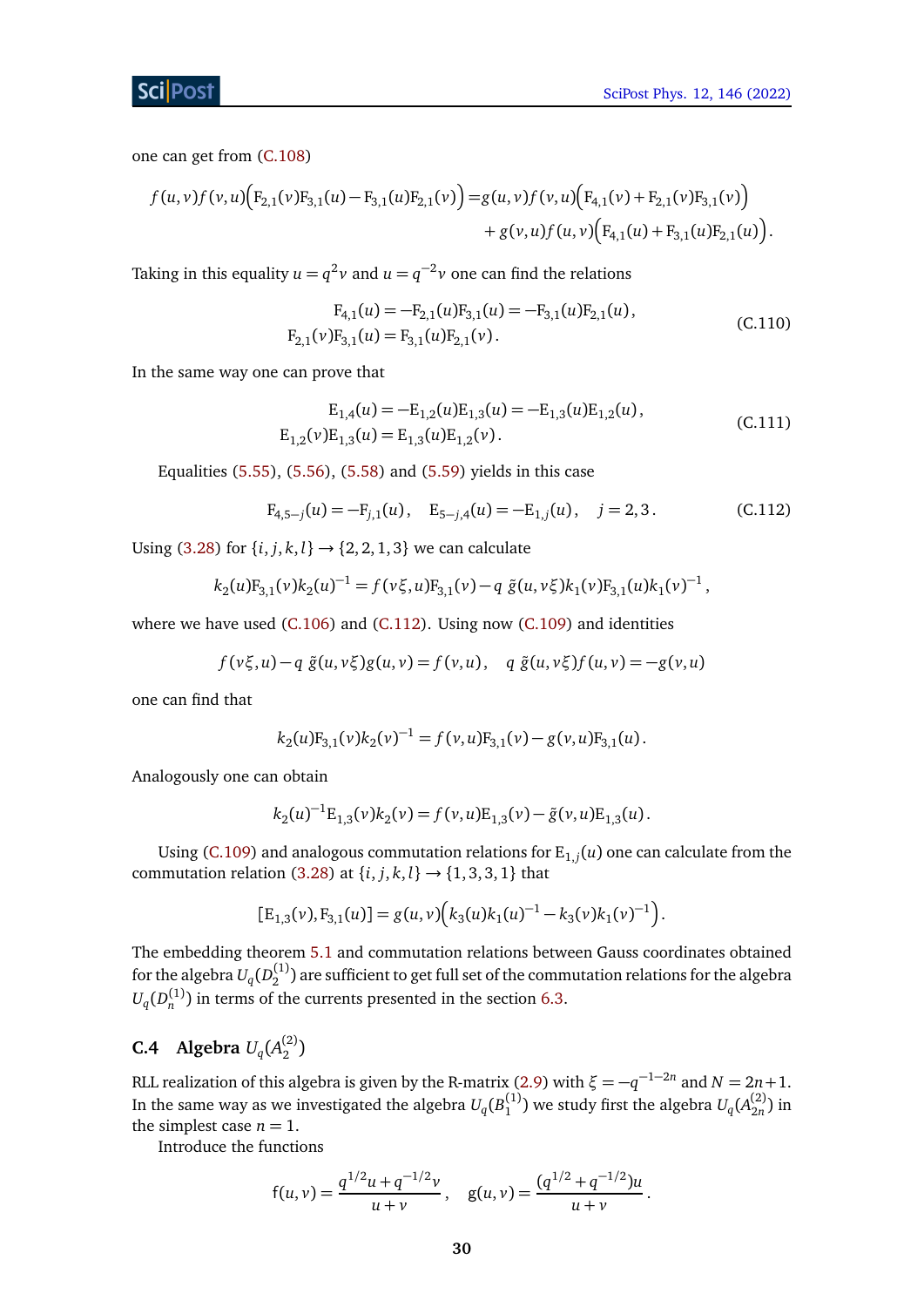The commutation relations for the Gauss coordinates in the algebra  $U_q(A_2^{(2)})$  between  $F_{2,1}(u)$ ,  $k_1(u)$  and  $\mathrm{E}_{1,2}(u)$  are the same as for  $U_q(B_1^{(1)})$  (see [\(C.99\)](#page-26-4)). The rest relations are

$$
k_2(u)F_{2,1}(v)k_2(u)^{-1} = f(u,v)\frac{f(v,u)}{f(u,v)}F_{2,1}(v) + g(v,u)F_{2,1}(u) + (1-q)\frac{g(v,u)}{f(u,v)}F_{2,1}(-qu),
$$
  

$$
k_2(u)^{-1}E_{1,2}(v)k_2(u) = f(u,v)\frac{f(v,u)}{f(u,v)}E_{1,2}(v) + \tilde{g}(v,u)E_{1,2}(u) + (q-1)\frac{g(u,v)}{f(u,v)}E_{1,2}(-qu)
$$

and

<span id="page-30-1"></span>
$$
f(u, v)f(v, u)F_{2,1}(u)F_{2,1}(v) = f(v, u)f(u, v)F_{2,1}(v)F_{2,1}(u) + g(u, v)g(v, u)\Big(F_{2,1}(u)^{2} + F_{2,1}(v)^{2}\Big) + \frac{1}{q+1}[F_{2,1}[0], g(u, v)F_{2,1}(v) - g(v, u)F_{2,1}(u)]_{q},
$$
(C.113)

$$
f(v, u) f (u, v) E_{1,2}(u) E_{1,2}(v) = f(u, v) f(v, u) E_{1,2}(v) E_{1,2}(u)
$$
  
+  $g(v, u) g(u, v) (E_{1,2}(u)^2 + E_{1,2}(v)^2)$   
+  $\frac{1}{q^{-1} + 1} [E_{1,2}[0], g(v, u) E_{1,2}(v) - g(u, v) E_{1,2}(u)]_{q^{-1}}.$  (C.114)

To prove [\(C.113\)](#page-30-1) one can use the commutation relation

$$
f(v, u)F_{2,1}^{+}(u)F_{2,1}^{+}(v) = f(v, -qu)f(u, v)F_{2,1}^{+}(v)F_{2,1}^{+}(u) + g(v, u)F_{2,1}^{+}(u)^{2} + f(v, -qu)\tilde{g}(v, u)F_{2,1}^{+}(v)^{2} + q^{-1/2}g(v, -qu)F_{3,1}^{+}(u) + q^{-3/2}\tilde{g}(v, -qu)F_{3,1}^{+}(v).
$$
 (C.115)

Putting  $v \rightarrow \infty$  in [\(C.115\)](#page-30-2) one obtains

<span id="page-30-2"></span>
$$
F_{3,1}^{+}(u) = -\sqrt{q} F_{2,1}^{+}(u)^{2} - \frac{\sqrt{q}}{q - q^{-1}} [F_{2,1}[0], F_{2,1}^{+}(u)]_{q}.
$$
 (C.116)

Setting  $u = -qv$  in [\(C.115\)](#page-30-2) one finds

$$
F_{2,1}^+(-qv)F_{2,1}^{\pm}(\nu) = (1-q^{-1})F_{2,1}^+(-qv)^2 - q^{-3/2}F_{3,1}^+(-qv) - q^{-1/2}F_{3,1}^{\pm}(\nu).
$$

Using this equality one can calculate

<span id="page-30-3"></span>
$$
P_f^+(F_2(\nu)F_1(\nu)) = -\sqrt{q}P_f^+(F_{2,1}^+(-q\nu)F_1(\nu)) = F_{3,1}^+(\nu), \qquad (C.117)
$$

where dependent current  $F_2(v) = -\sqrt{q}F_1(-qv)$  is defined by [\(7.72\)](#page-20-2) for  $n = 1$  and  $\xi = -q^{-3}$ . Relation [\(C.117\)](#page-30-3) as well as analogous relation for the projections  $P_e^{\pm}$  $e^{\pm}$  $(E_1(u)E_2(u))$  are base of induction to prove Proposition [7.1](#page-21-0) in case of the algebra  $U_q(A_{2n}^{(2)})$  $\binom{2}{2n}$ .

#### <span id="page-30-0"></span>**C.5 Algebras**  $U_q(A_1^{(2)}$  $U_q(A_3^{(2)})$  and  $U_q(A_3^{(2)})$  $\binom{(-)}{3}$

Algebra  $U_q(A_{2n-1}^{(2)})$  is defined by the R-matrix [\(2.9\)](#page-3-3) with  $\xi = -q^{-2n}$  and  $N = 2n$ . In this Appendix we investigate algebra  $U_q(A_{2n-1}^{(2)})$  in two simplest cases  $n=1$  and  $n=2$ .

For  $n = 1$  R-matrix [\(2.9\)](#page-3-3) has the form

$$
R(u,v) = \frac{u+v}{qu+q^{-1}v} \begin{pmatrix} f(u,v) & 0 & 0 & 0 \ 0 & 1 & g(u,v) & 0 \ 0 & g(u,v) & 1 & 0 \ 0 & 0 & 0 & f(u,v) \end{pmatrix},
$$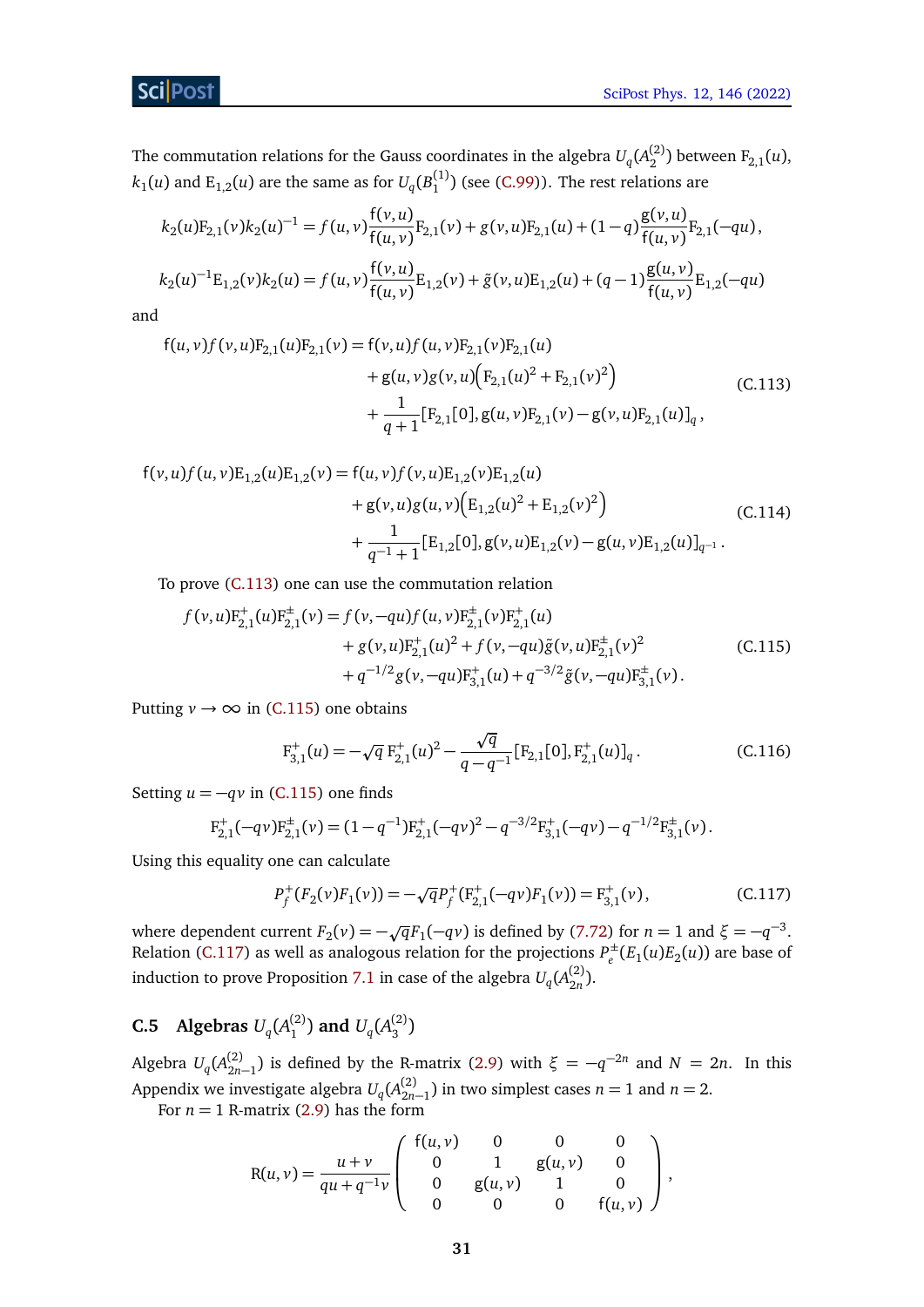where rational functions  $f(u, v)$  and  $g(u, v)$  are defined as follows

$$
f(u, v) = \frac{q^2u^2 - q^{-2}v^2}{u^2 - v^2}
$$
,  $g(u, v) = \frac{(q^2 - q^{-2})uv}{u^2 - v^2}$ .

<span id="page-31-2"></span>Up to overall factor this matrix coincides with the symmetric form of the R-matrix for the algebra  $U_{q^2}(A_1^{(1)})$ . This results that the commutation relation for the Gauss coordinates  $F_{2,1}(u)$ ,  $E_{1,2}(u)$ ,  $k_1(u)$  and  $k_2(u)$  of the algebra  $U_q(A_1^{(2)})$  can be written in the form

<span id="page-31-0"></span>
$$
k_1(u)F_{2,1}(v)k_1(u)^{-1} = f(v,u)F_{2,1}(v) - g(v,u)F_{2,1}(u),
$$
\n(C.118)

$$
k_1(u)^{-1}E_{1,2}(v)k_1(u) = f(v,u)E_{1,2}(v) - g(v,u)E_{1,2}(u),
$$
\n(C.119)

<span id="page-31-1"></span>
$$
[E_{1,2}(u), F_{2,1}(v)] = g(v, u) (k_2(v)k_1(v)^{-1} - k_2(u)k_1(u)^{-1}), \qquad (C.120)
$$

$$
k_2(u)F_{2,1}(v)k_2(u)^{-1} = f(u,v)F_{2,1}(v) - g(u,v)F_{2,1}(u),
$$
\n(C.121)

$$
k_2(u)^{-1}E_{1,2}(v)k_2(u) = f(u,v)E_{1,2}(v) - g(u,v)E_{1,2}(u),
$$
\n(C.122)

and

<span id="page-31-7"></span>
$$
f(v, u)F_{2,1}(u)F_{2,1}(v) - g(v, u)F_{2,1}(u)^2 = f(u, v)F_{2,1}(v)F_{2,1}(u) - g(u, v)F_{2,1}(v)^2,
$$
 (C.123)

$$
f(u, v)E_{1,2}(u)E_{1,2}(v) - g(u, v)E_{1,2}(v)^2 = f(v, u)E_{1,2}(v)E_{1,2}(u) - g(v, u)E_{1,2}(u)^2.
$$
 (C.124)

The commutation relations [\(C.118\)](#page-31-0)–[\(C.120\)](#page-31-1) imply certain analytical properties of the Gauss coordinates  $F_{2,1}(u)$ ,  $E_{1,2}(u)$  and  $k_2(u)k_1^{\pm}$  $_{1}^{\pm}$ (*u*)<sup>-1</sup>. Indeed, setting in [\(C.118\)](#page-31-0) and [\(C.119\)](#page-31-2)  $v = \pm q^{-2}u$  we obtain

<span id="page-31-3"></span>
$$
k_1(u)^{-1}F_{2,1}(u)k_1(u) = \pm F_{2,1}(\pm q^{-2}u),
$$
  
\n
$$
k_1(u)E_{1,2}(u)k_1(u)^{-1} = \pm E_{1,2}(\pm q^{-2}u)
$$
\n(C.125)

which imply

<span id="page-31-4"></span>
$$
F_{2,1}(-u) = -F_{2,1}(u)
$$
 and  $E_{1,2}(-u) = -E_{1,2}(u)$ . (C.126)

These equalities signify that Gauss coordinates  $F^\pm_{2,1}(u)$  and  $E^\pm_{1,2}(u)$  are series with respect of odd powers of the spectral parameters and equalities  $(C.125)$  are simplified to

<span id="page-31-5"></span>
$$
k_1(u)^{-1}F_{2,1}(u)k_1(u) = F_{2,1}(q^{-2}u),
$$
  
\n
$$
k_1(u)E_{1,2}(u)k_1(u)^{-1} = E_{1,2}(q^{-2}u).
$$
\n(C.127)

On the other hand, replacing *u* by −*u* in [\(C.120\)](#page-31-1), using [\(C.126\)](#page-31-4) and the fact that  $g(-u, v) = -g(u, v)$  one obtains that

<span id="page-31-6"></span>
$$
k_2(u)k_1(u)^{-1} = k_2(-u)k_1(-u)^{-1}
$$
\n(C.128)

which signifies that the ration  $k_2^{\pm}$  $_{2}^{\pm}(u)k_{1}^{\pm}$  $\frac{1}{1}(u)^{-1}$  are series with respect to even powers of the spectral parameter. Moreover, equality [\(3.34\)](#page-9-4) together with [\(C.127\)](#page-31-5) yield in this case that  $k_2^{\pm}$  $2^{\pm}(u) = k_1^{\pm}$  $\pm$ <sup>1</sup>(− $q^2u$ )<sup>−1</sup>. Together with [\(C.128\)](#page-31-6) it proves that in the algebra  $U_q(A_1^{(2)})$  both diagonal Gauss coordinates  $k_1^{\pm}$  $\frac{1}{1}(u)$  and  $k_2^{\pm}$  $2^{\pm}(u)$  are series with respect to even powers of the spectral parameters.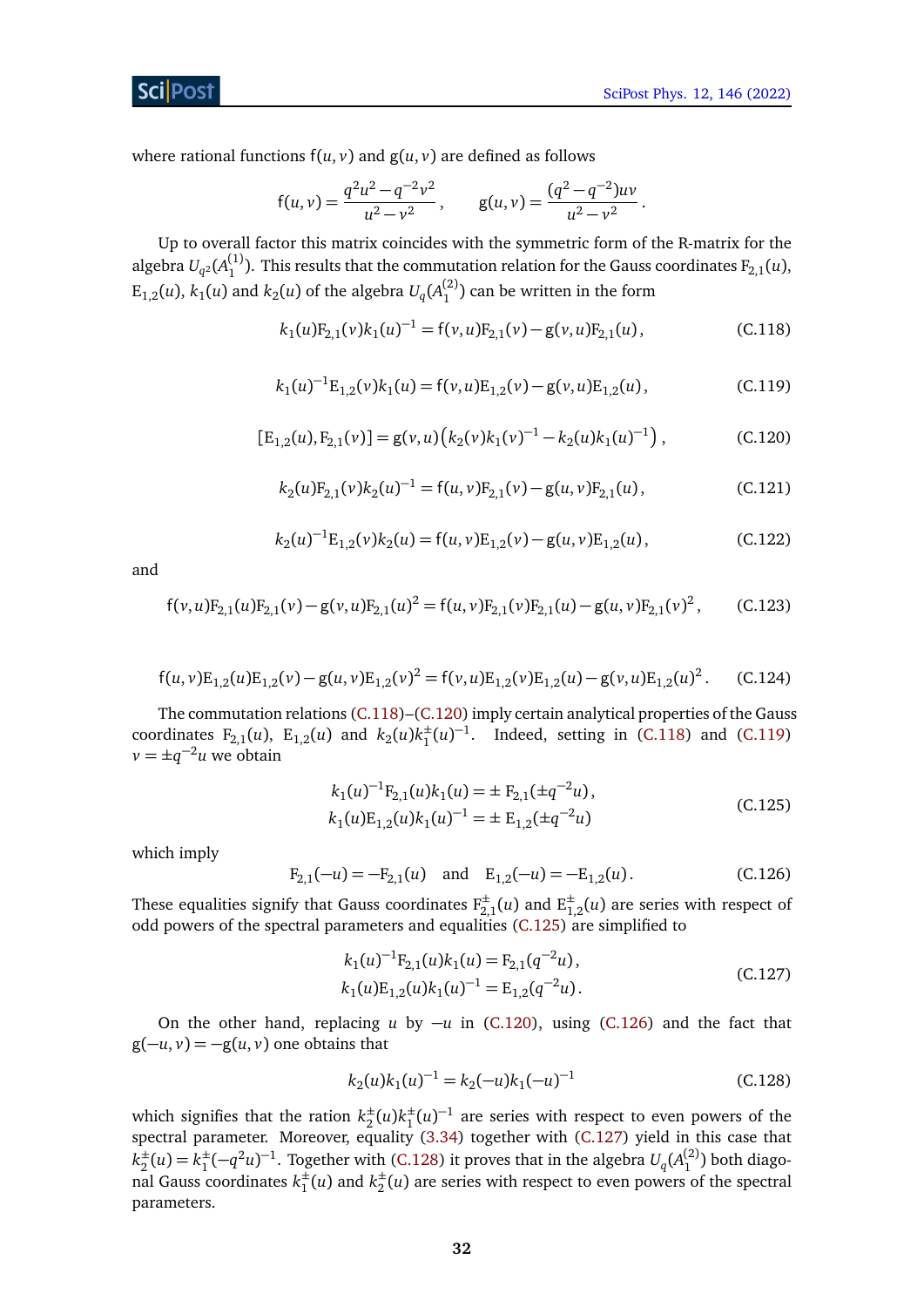In the case  $n = 2$  and according to the embedding theorem [5.1](#page-11-2) the Gauss coordinates  $F_{2,1}(u)$ ,  $E_{1,2}(u)$ ,  $k_1(u)$  and  $k_2(u)$  satisfy the commutation relations in the algebra  $\tilde{U}_q(A_1^{(1)})$  while Gauss coordinates  $F_{3,2}(u)$ ,  $E_{2,3}(u)$ ,  $k_2(u)$  and  $k_3(u)$  satisfy the commutation relations [\(C.118\)](#page-31-0)– [\(C.124\)](#page-31-7). Commutation relations between these algebraically independent sets of the Gauss coordinates take the form

<span id="page-32-0"></span>
$$
F_{2,1}(v)F_{3,2}(u) = f(u, v)F_{3,2}(u)F_{2,1}(v) - g(u, v)F_{3,1}(v)
$$
  
+  $g(u, v) (F_{3,1}(u) - F_{3,2}(u)F_{2,1}(u)) + \frac{1}{[2]_q} \frac{g(u, v)}{\tilde{g}(u, v)} [F_{2,1}[0], F_{3,2}(u)]_{q^{-2}},$   

$$
E_{2,3}(u)E_{1,2}(v) = f(u, v)E_{1,2}(v)E_{2,3}(u) - g(u, v)E_{1,3}(v)
$$
  
+  $g(u, v) (E_{1,3}(u) - E_{1,2}(u)E_{2,3}(u)) + \frac{1}{[2]_q} \frac{g(u, v)}{g(u, v)} [E_{2,3}(u), E_{1,2}[0]]_{q^2},$  (C.129)

where

<span id="page-32-1"></span>
$$
[2]_q = q + q^{-1} = \frac{q^2 - q^{-2}}{q - q^{-1}}.
$$

To prove equality [\(C.129\)](#page-32-0) one can use an equality

$$
F_{2,1}^{+}(v)F_{3,2}^{+}(u) = f(u,v)F_{3,2}^{+}(u)F_{2,1}^{+}(v) - g(u,v)F_{3,1}^{+}(v) + g(u,v)\frac{qu + q^{-1}v}{(q+q^{-1})u} \left( F_{3,1}^{+}(u) - F_{3,2}^{+}(u)F_{2,1}^{+}(u) \right) - \frac{(1-q^{-2})v}{u+v}F_{4,2}^{+}(u)
$$
(C.130)

which helps to calculate  $P_f^+(F_3(u)F_2(u))$ , where  $F_3(u) = -F_1(-q^2u)$  is a dependent current defined by [\(7.71\)](#page-20-1) for  $N = 4$  and  $\xi = -q^{-4}$ . Putting  $\nu \to \infty$  in [\(C.130\)](#page-32-1) one obtains

$$
F_{4,2}^{+}(u) = F_{3,2}^{+}(u)F_{2,1}^{+}(u) - F_{3,1}^{+}(u) - \frac{q}{q - q^{-1}}[F_{2,1}[0], F_{3,2}^{+}(u)]_{q^{-2}}.
$$
 (C.131)

Setting in [\(C.130\)](#page-32-1)  $v = -q^2u$  one gets

<span id="page-32-4"></span>
$$
F_{4,3}^+(u)F_{3,2}^{\pm}(u) = F_{3,1}^+(-q^2u) + F_{4,2}^{\pm}(u)
$$

which implies

<span id="page-32-3"></span>
$$
P_f^+(F_3(u)F_2(u)) = P_f^+\left(F_{4,3}^+(u)(F_{3,2}^+(u) - F_{3,2}^-(u))\right) = F_{4,2}^+(u).
$$
 (C.132)

Analogously, considering equality [\(C.130\)](#page-32-1) at  $v = u$  one can prove that

$$
P_f^+(F_2(u)F_1(u)) = P_f^+\left(F_{3,2}^+(u)(F_{2,1}^+(u) - F_{2,1}^-(u))\right) = F_{3,1}^+(u).
$$
 (C.133)

Let us consider commutation relation [\(3.28\)](#page-6-0) for the values of the indices  $\{i, j, k, l\} \rightarrow \{2, 4, 1, 2\}$  and  $\{i, j, k, l\} \rightarrow \{2, 4, 1, 1\}$  to obtain commutation of the Gauss coordinates

<span id="page-32-2"></span>
$$
f(u, v)F_{4,2}^{+}(u)F_{2,1}^{+}(v) = \frac{1}{f(v\xi, u)} F_{2,1}^{+}(v)F_{4,2}^{+}(u) + \frac{g(u, v\xi)}{qf(v\xi, u)} \Big( F_{2,1}^{+}(v)F_{3,1}^{+}(v) + F_{2,1}^{+}(v)^{2}F_{3,2}^{+}(u) \Big) + g(u, v)F_{4,1}^{+}(v) - \tilde{g}(u, v) \Big( F_{4,1}^{+}(u) - F_{4,2}^{+}(u)F_{2,1}^{+}(u) \Big).
$$
 (C.134)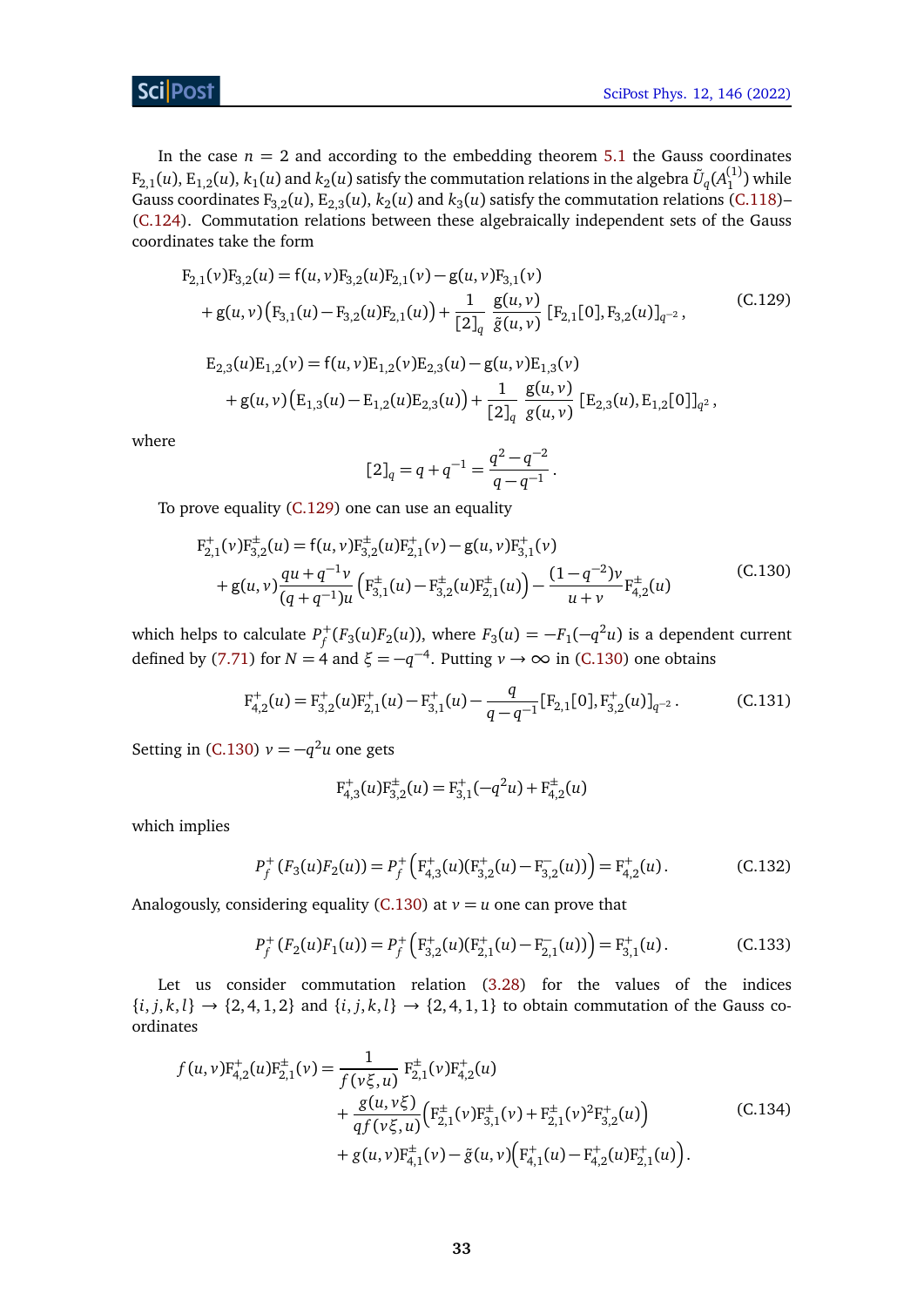Taking difference of two equalities in [\(C.134\)](#page-32-2) and applying the projection  $P^+_f$  to this difference one obtains

$$
f(u,v)P_f^+\left(F_{4,2}^+(u)F_1(v)\right) = g(u,v)F_{4,1}^+(v) + \frac{1}{f(v\xi,u)} F_{2,1}^+(v)F_{4,2}^+(u) + \frac{g(u,v\xi)}{qf(v\xi,u)}\left(F_{2,1}^+(v)F_{3,1}^+(v) + F_{2,1}^+(v)^2F_{3,2}^+(u)\right),
$$

which after setting  $u = v$  implies

<span id="page-33-1"></span>
$$
P_f^+\left(\mathrm{F}_{4,2}^+(u)F_1(u)\right)=\mathrm{F}_{4,1}^+(u).
$$

Using latter equality and [\(C.132\)](#page-32-3) one gets

$$
P_f^+(F_3(u)F_2(u)F_1(u)) = P_f^+(F_{4,2}^+(u)F_1(u)) = F_{4,1}^+(u).
$$
\n(C.135)

Equalities [\(C.132\)](#page-32-3), [\(C.133\)](#page-32-4) and [\(C.135\)](#page-33-1) together with analogous relations for the currents *Ei* (*u*) are base of the induction to prove Proposition [7.1.](#page-21-0)

## <span id="page-33-0"></span>**D Proof of Proposition [7.1](#page-21-0)**

We start with the proof of the first equality in [\(7.74\)](#page-21-1). Assume that it is valid in the algebra  $U_q^{n-1}(\tilde{g})$ . It means that in order to prove first equality in [\(7.74\)](#page-21-1) one has to prove it for the Gauss coordinates  $F_{N,i}^+(u)$ ,  $1 \le i \le N-1$  and  $F_{j,1}^+(u)$ ,  $2 \le j \le N$  using induction assumption that it is valid for all  $F_{j,i}^+(u)$ ,  $2 \le i < j \le N-1$ .

To do this we consider RLL commutation relations [\(3.27\)](#page-6-1) written in the form

<span id="page-33-2"></span>
$$
f(u, v)f(v, u) (\mathbb{I} \otimes L^+(v)) \cdot (L^-(u) \otimes \mathbb{I})
$$
  
= R<sub>12</sub>(u, v) \cdot (L^-(u) \otimes \mathbb{I}) \cdot (\mathbb{I} \otimes L^+(v)) \cdot R<sub>21</sub>(v, u). (D.136)

Consider  $(i, i + 1)$  matrix element in the first space and  $(i + 1, N)$  matrix element in the second space of the equality [\(D.136\)](#page-33-2). After substitution in the resulting equality Gauss de-composition [\(4.37\)](#page-9-1) one can multiply it from the right by  $k_{i+1}^+(v)^{-1}$  and  $k_i^ \overline{i}(u)^{-1}$  and normal order products of Gauss coordinates according to the ordering [\(4.41\)](#page-10-3). Then one has to restrict resulting equality to subalgebra  $U_f^+$  as it was described in the section [4.1,](#page-10-0) multiply it by  $(u{-}\nu)^3$ and set  $u = v$ . Final equality takes the form

$$
(u-v)\left(\mathbf{F}_{N,i+1}^+(v)\mathbf{k}_{i+1}^+(v)\mathbf{F}_{i+1,i}^-(u)\mathbf{k}_{i+1}^+(v)^{-1}+\mathbf{F}_{N,i}^+(v)\mathbf{k}_i^+(v)[\mathbf{E}_{i,i+1}^+(v),\mathbf{F}_{i+1,i}^-(u)]\mathbf{k}_{i+1}^+(v)^{-1}\right)\bigg|_{U_f^+}\bigg|_{u=v}=0.
$$

Using the commutation relations  $k_{i+1}^+(v)$  and  $E_{i,i+1}^+(v)$  with  $F_{i+1,i}^-(u)$  which are different for different  $U_q(\tilde{\mathfrak{g}})$  when  $i = n + 1$  and taking into account that restriction to subalgebra  $U_f^+$ coincides with the action of the projection  $P^+_f$  onto subalgebra  $U_f$  one obtains the equality in  $U_f^+$ 

<span id="page-33-4"></span>
$$
F_{N,i}^+(v) = P_f^+\Big(F_{N,i+1}^+(v)\Big(F_{i+1,i}^+(v) - F_{i+1,i}^-(v)\Big)\Big) = P_f^+\Big(F_{N,i+1}^+(v) F_i(v)\Big),\tag{D.137}
$$

where  $i < N - 1$  for all  $U_q(\tilde{\mathfrak{g}})$  except  $U_q(D_n^{(1)})$  and

<span id="page-33-3"></span>
$$
F_{N,i}^+(\nu) = P_f^+\Big(F_{N,i+2}^+(\nu)\Big(F_{i+2,i}^+(\nu) - F_{i+2,i}^-(\nu)\Big)\Big),\tag{D.138}
$$

for the algebra  $U_q(D_n^{(1)})$  at  $i = n-1, n$ . To obtain [\(D.138\)](#page-33-3) one can use  $(i, i+2)$  matrix element in the first space and  $(i + 2, N)$  matrix element in the second space of the equality [\(D.136\)](#page-33-2) since  $F_{n+1,n}^{-}(u) \equiv 0$  for the algebra  $U_q(D_n^{(1)})$ .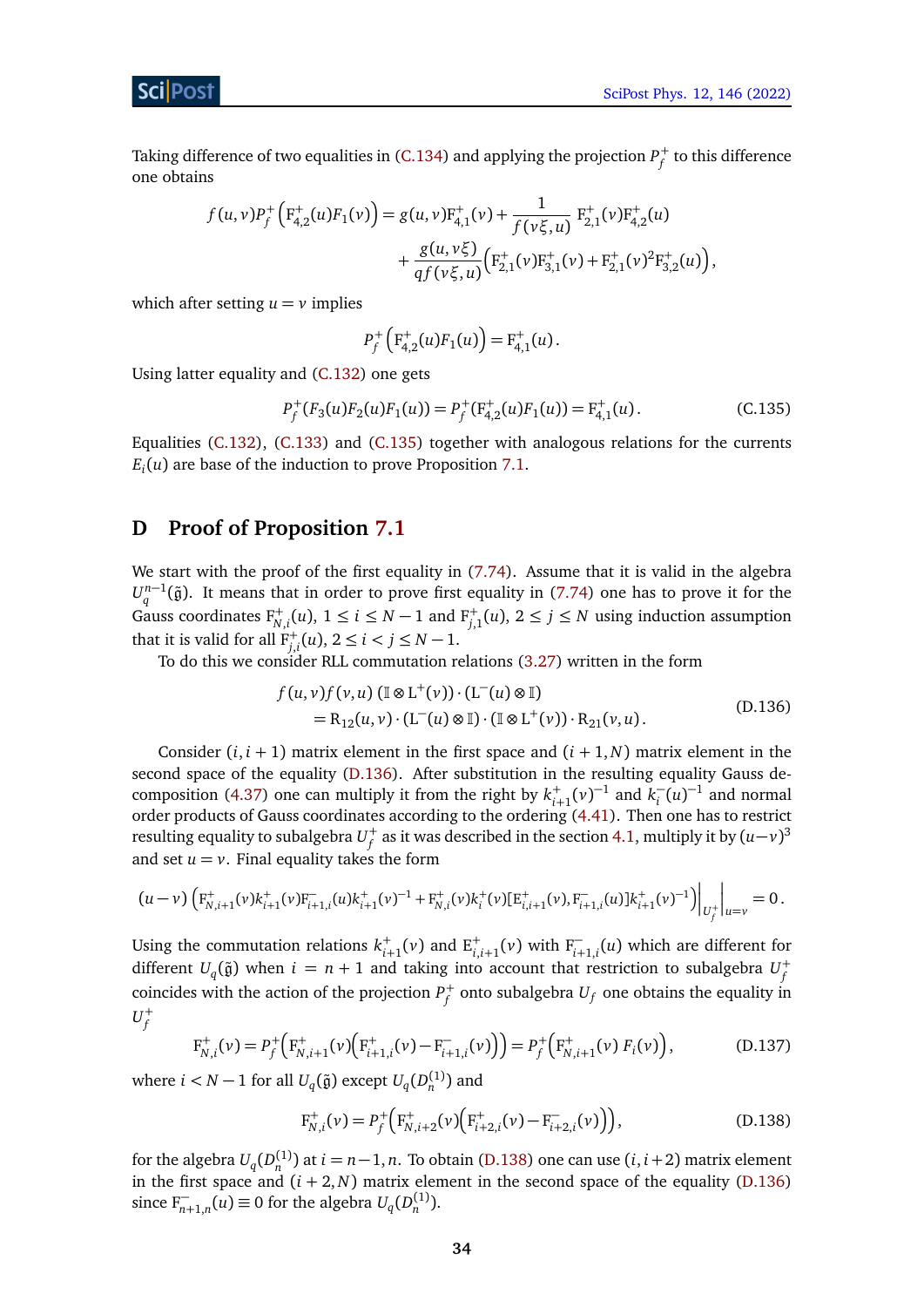The statement of the Proposition is obviously valid for  $i = N - 1$  since  $F^+_{N,N-1}(u) = P^+_f(F_{N-1}(u))$ . Assume that it is valid for the Gauss coordinate  $F^+_{N,i+1}(u)$  with  $i < N-2$ . Then equality [\(D.137\)](#page-33-4) takes the form

$$
F_{N,i}^+(\nu) = P_f^+\Big(P_f^+\Big(F_{N-1}(\nu)\cdots F_{i+1}(\nu)\Big)\,F_i(\nu)\Big).
$$

The statement of the Proposition [7.1](#page-21-0) for the Gauss coordinate  $F^+_{N,i}(v)$  is proved by induction since projection  $P_f^+$  possesses the property [[3](#page-34-3)] that for  $i < j$ 

<span id="page-34-0"></span>
$$
P_f^+\Big(F_{j-1}(u)\cdots F_i(u)\Big) = F_{j-1}(u)\cdots F_i(u) + \dots, \tag{D.139}
$$

where ... stands for the terms annihilated by the projection  $P_f^+$ .

Taking in [\(D.136\)](#page-33-2) matrix entries (1, 2) in the first space and (2, *j*) in the second space, using Gauss decompositions [\(4.37\)](#page-9-1) for the matrix elements of L-operators, multiplying resulting equality by  $(u - v)^3$  and by  $k_1^ \frac{1}{1}(u)^{-1}k_2^+(v)^{-1}$  from the right, normal ordering of the Gauss coordinates and restricting to subalgebra  $U_f^+$  one obtains after setting  $u=v$ 

$$
F_{j,1}^+(\nu) = P_f^+\Big(F_{j,2}^+(\nu) F_1(\nu)\Big).
$$

Using induction assumption for the Gauss coordinate  $F_{j,2}^+(v)$  and [\(D.139\)](#page-34-0) we finish proof of the first equality in [\(7.74\)](#page-21-1).

To prove the second equality in [\(7.74\)](#page-21-1) we have to repeat all arguments as above for the transpose-inverse L-operators  $\hat{L}^{\pm}(u)$  using Gauss decomposition [\(4.40\)](#page-10-2). Taking the corresponding matrix elements in [\(D.136\)](#page-33-2) one can find that

$$
P_f^-\left(F_{j-1}(\nu)\tilde{F}_{j-1,1}^-(\nu)\right) = \tilde{F}_{j,1}^-(\nu)
$$

and

$$
P_f^-\big(F_{N-1}(\nu)\,\tilde{F}_{N-1,i}^-(\nu)\big) = \tilde{F}_{N,i}^-(\nu).
$$

By the property of projection  $P_f^$ *f* [[3](#page-34-3)]

$$
P_f^-(F_j(u)\cdots F_i(u))=F_j(u)\cdots F_i(u)+\ldots,
$$

where ... stands for the terms which are annihilated by projection  $P_f^{\perp}$  $\bar{f}$  and induction assumption one can prove the second equality in the first line of [\(7.74\)](#page-21-1). The second line in [\(7.74\)](#page-21-1) can be proved similarly.  $\square$ 

### **References**

- <span id="page-34-1"></span>[1] M. Jimbo, *Quantum R-matrix for the generalized Toda system*, Commun. Math. Phys. **102**, 537 (1986), doi:10.1007/[BF01221646.](https://doi.org/10.1007/BF01221646)
- <span id="page-34-2"></span>[2] V. G. Drinfel'd, *Quantum groups*, J Math Sci **41**, 898 (1988), doi:10.1007/[BF01247086.](https://doi.org/10.1007/BF01247086)
- <span id="page-34-3"></span>[3] B. Enriquez, S. Khoroshkin and S. M. Pakuliak, *Weight functions and Drinfeld currents*, Commun. Math. Phys. **276**, 691 (2007), doi:10.1007/[s00220-007-0351-y.](https://doi.org/10.1007/s00220-007-0351-y)
- <span id="page-34-4"></span>[4] N. Yu. Reshetikhin and M. A. Semenov-Tian-Shansky, *Central extensions of quantum current groups*, Lett. Math. Phys. **19**, 133 (1990), doi:10.1007/[BF01045884.](https://doi.org/10.1007/BF01045884)
- <span id="page-34-5"></span>[5] V. G. Drinfeld. *A new realization of Yangians and of quantum affine algebras*, Soviet Math. Dokl. **36**, 212 (1988).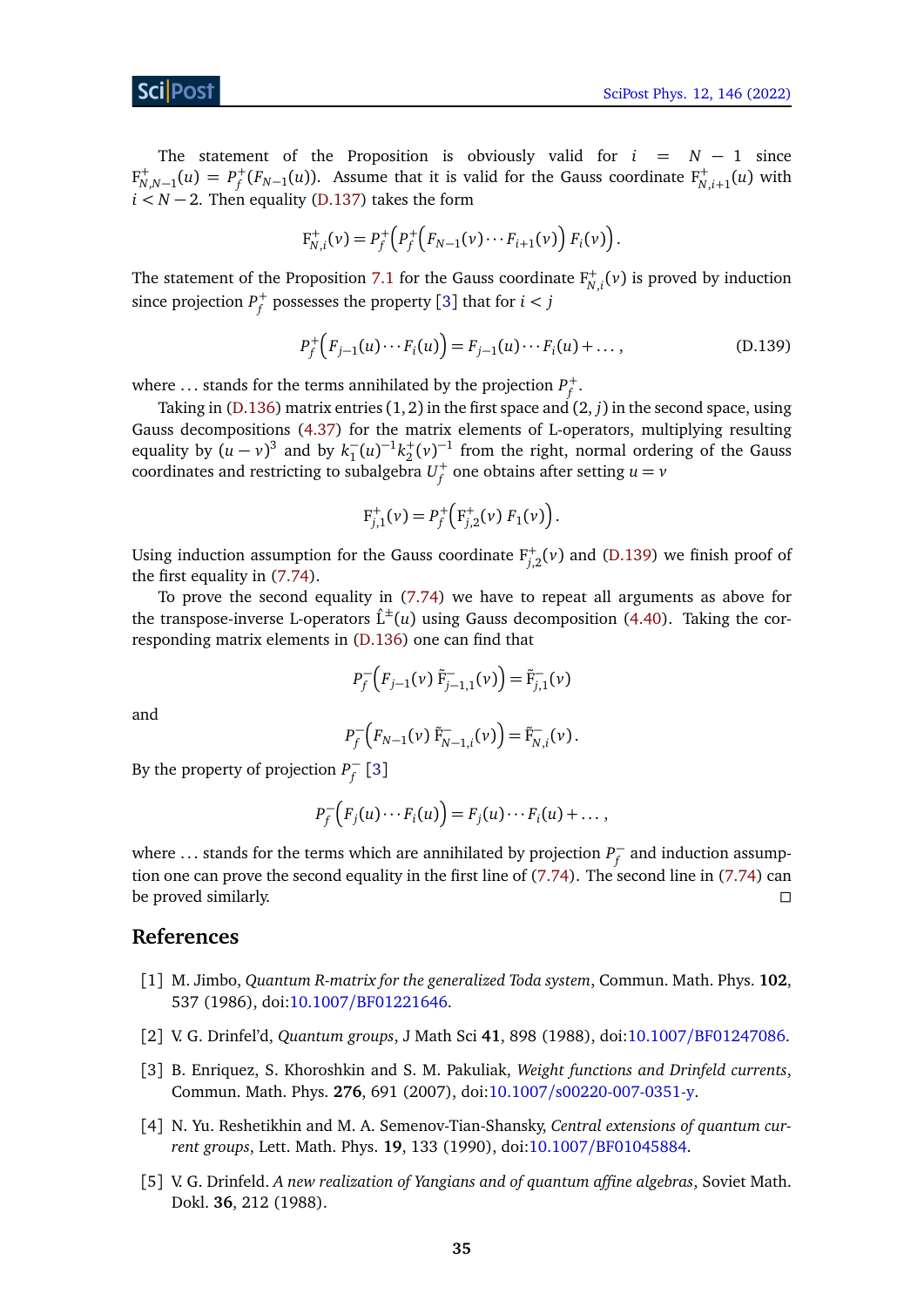- <span id="page-35-0"></span>[6] J. Ding and I. B. Frenkel, *Isomorphism of two realizations of quantum affine algebra Uq* (gl(*n*)), Commun. Math. Phys. **156**, 277 (1993), doi:10.1007/[BF02098484.](https://doi.org/10.1007/BF02098484)
- <span id="page-35-1"></span>[7] N. Jing, M. Liu and A. Molev, *Isomorphism between the R-matrix and Drinfeld presentations of quantum affine algebra: Type C*, J. Math. Phys. **61**, 031701 (2020), doi:10.1063/[1.5133854.](https://doi.org/10.1063/1.5133854)
- <span id="page-35-2"></span>[8] N. Jing, M. Liu, A. Molev, *Isomorphism between the R-Matrix and Drinfeld presentations of quantum affine algebra: Types B and D*, SIGMA **16**, 043 (2020), doi:10.3842/[SIGMA.2020.043.](https://doi.org/10.3842/SIGMA.2020.043)
- <span id="page-35-3"></span>[9] S. Khoroshkin and S. M. Pakuliak, *A computation of universal weight function for quantum affine algebra U<sub>q</sub>(gl<sub>N</sub>), Kyoto J. Math. 48, 277 (2008), doi:10.1215/kjm/[1250271413.](https://doi.org/10.1215/kjm/1250271413)*
- <span id="page-35-4"></span>[10] B. Enriquez, *On correlation functions of Drinfeld currents and shuffle algebras*, Transform. Groups **5**, 111 (2000), doi:10.1007/[BF01236465.](https://doi.org/10.1007/BF01236465)
- <span id="page-35-5"></span>[11] N. Jing, M. Liu and A. Molev, *Isomorphism Between the R-Matrix and Drinfeld presentations of Yangian in types B, C and D*, Commun. Math. Phys. **361**, 827 (2018), doi:10.1007/[s00220-018-3185-x.](https://doi.org/10.1007/s00220-018-3185-x)
- [12] N. Jing, F. Yang and M. Liu, *Yangian doubles of classical types and their vertex representations*, J. Math. Phys. **61**, 051704 (2020), doi:10.1063/[1.5094058.](https://doi.org/10.1063/1.5094058)
- <span id="page-35-6"></span>[13] A. Liashyk, S. Z. Pakuliak, *Gauss coordinates vs currents for the Yangian doubles of the classical types*, SIGMA **16**, 120 (2020), doi:10.3842/[SIGMA.2020.120.](https://doi.org/10.3842/SIGMA.2020.120)
- <span id="page-35-7"></span>[14] M. L. Nazarov, *Quantum Berezinian and the classical capelli identity*, Lett. Math. Phys. **21**, 123 (1991), doi:10.1007/[BF00401646.](https://doi.org/10.1007/BF00401646)
- <span id="page-35-8"></span>[15] A. I. Molev, *Yangians and their applications*, Handbook of Algebra, **3**, 907 (2003).
- <span id="page-35-9"></span>[16] S. M. Khoroshkin and V. N. Tolstoy, *On Drinfeld's realization of quantum affine algebras*, J. Geom. Phys. **11**, 445 (1993), doi:10.1016/[0393-0440\(93\)90070-U.](https://doi.org/10.1016/0393-0440(93)90070-U)
- [17] A. Os'kin, S. M. Pakuliak and A. Silant'ev, *On the universal weight function for the quantum affine algebra U<sub>q</sub>*( $\mathfrak{gl}_N$ ), St. Petersburg Math. J. **21**, 651 (2010), doi:10.1090/[S1061-0022-](https://doi.org/10.1090/S1061-0022-2010-01110-5) [2010-01110-5.](https://doi.org/10.1090/S1061-0022-2010-01110-5)
- <span id="page-35-10"></span>[18] J. Ding, S. M. Pakuliak and S. Khoroshkin, *Factorization of the universalR-matrix for*  $U_q^{}(\hat{sl}_2)^1$ , Theor. Math. Phys. **124**, 1007 (2000), doi:10.1007/[BF02551074.](https://doi.org/10.1007/BF02551074)
- <span id="page-35-11"></span>[19] S. Z. Pakuliak and S. M. Khoroshkin, *Weight function for the quantum affine algebra Uq* (slb 3 ), Theor. Math. Phys. **145**, 1373 (2005), doi:10.1007/[s11232-005-0167-x.](https://doi.org/10.1007/s11232-005-0167-x)
- <span id="page-35-12"></span>[20] J. Ding, *Integral presentations for the universal R-matrix*, Lett. Math. Phys. **53**, 121 (2000), doi:10.1023/[A:1026730817516.](https://doi.org/10.1023/A:1026730817516)
- <span id="page-35-13"></span>[21] S. M. Pakuliak, E. Ragoucy and N. A. Slavnov, *Bethe vectors of quantum integrable models based on U*<sub>q</sub>( $\mathfrak{gl}_N$ ), J. Phys. A: Math. Theor. **47**, 105202 (2014), doi[:10.1088](https://doi.org/10.1088/1751-8113/47/10/105202)/1751-8113/47/10/[105202.](https://doi.org/10.1088/1751-8113/47/10/105202)
- <span id="page-35-14"></span>[22] A. Hutsalyuk, A. Liashyk, S. Z. Pakuliak, E. Ragoucy and N. A. Slavnov, *Actions of the monodromy matrix elements onto* gl(*m*|*n*)*-invariant Bethe vectors*, J. Stat. Mech. 093104 (2020), doi:10.1088/[1742-5468](https://doi.org/10.1088/1742-5468/abacb2)/abacb2.